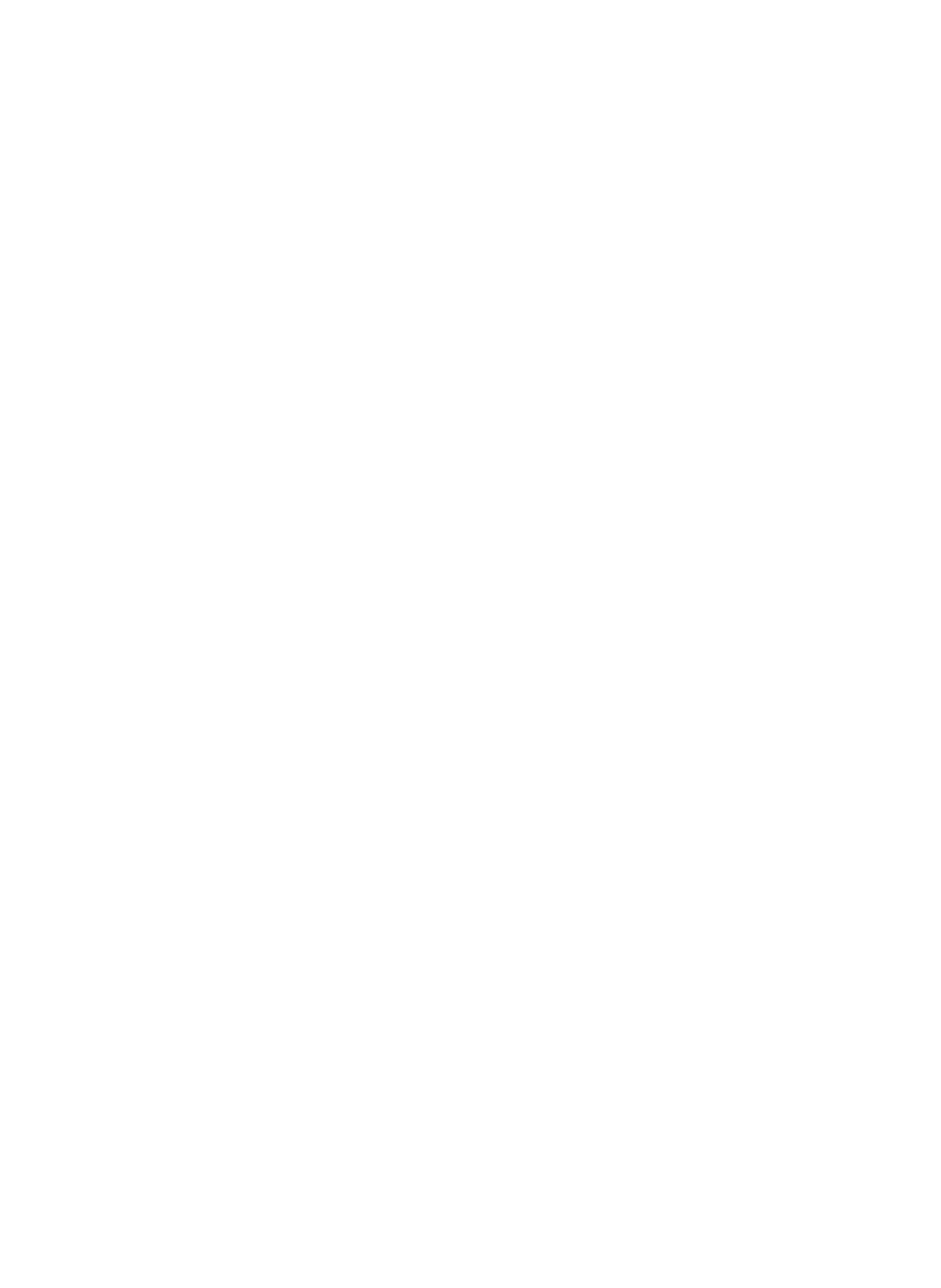# **TABLE OF CONTENTS**

| 3.2.2 Differences between theoretical and practical forest management  28  |  |
|----------------------------------------------------------------------------|--|
|                                                                            |  |
|                                                                            |  |
|                                                                            |  |
|                                                                            |  |
|                                                                            |  |
|                                                                            |  |
| 3.4.1 Economic outcomes according to the practical management program 41   |  |
| 3.4.2 Economic outcomes according to the theoretical management program 42 |  |
|                                                                            |  |
|                                                                            |  |
|                                                                            |  |
|                                                                            |  |
|                                                                            |  |
|                                                                            |  |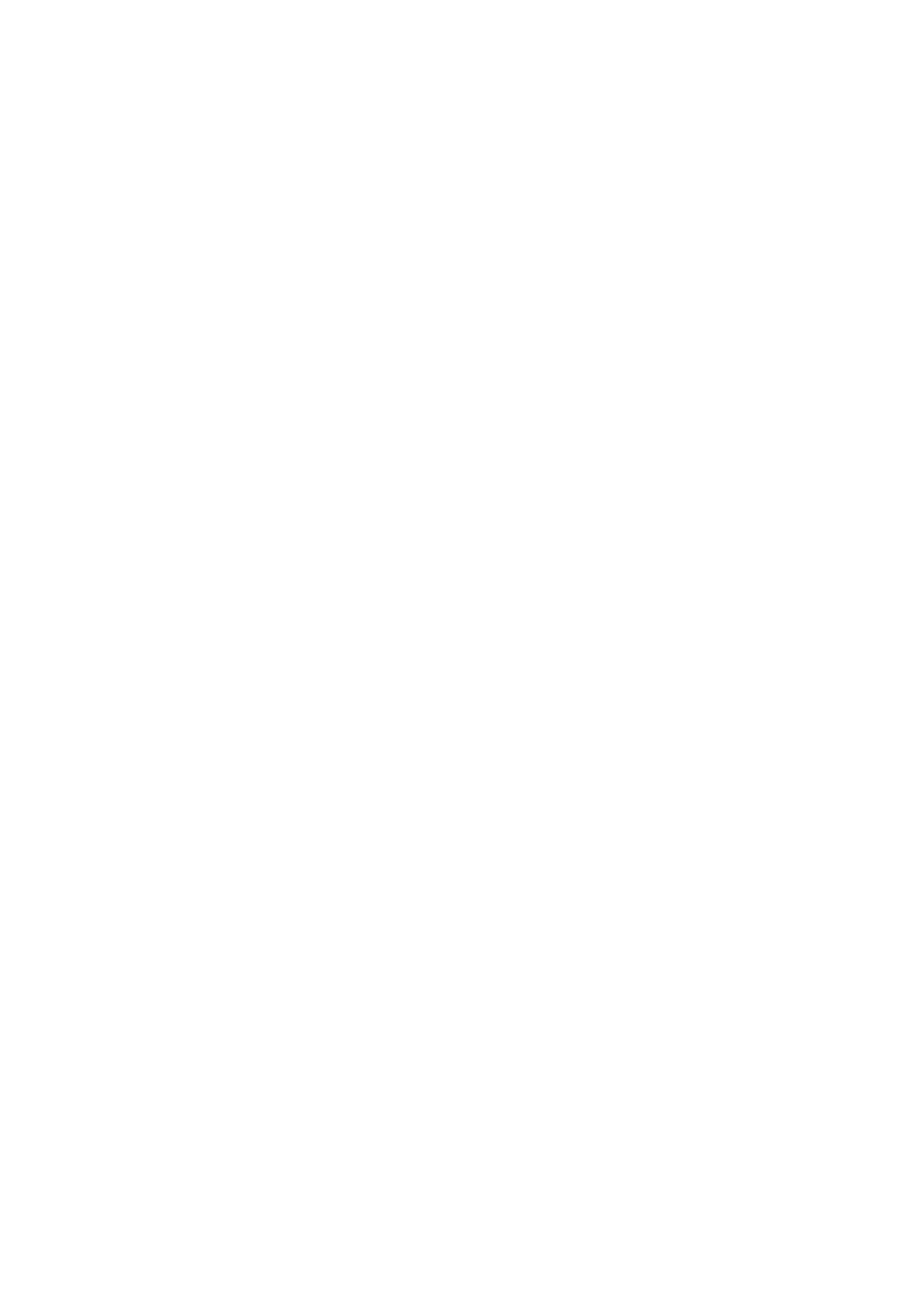#### **ABSTRACT**

<span id="page-4-0"></span>Economic outcomes from a particular forest stand depend on many factors but the underlying cause is the prevailing silvicultural practices, following management regulations and tradition. This study examines Scots pine and Norway spruce stands of average productivity in Lithuania. The findings of the study revealed considerable differences between theoretical program developed according to management regulations and practical forest management in situ. Discrepancy between theoretical and practical forest management leads to the uncertain forest economy, and decision making.

Another factor having considerable effect on economic outcomes is wood prices and producing costs. After a huge jump in wood prices over the last two years, economic indicators have significantly changed. This fact indicates uncertainty that has to be considered in the longterm forestry projects.

Economic outcomes were calculated employing methodologies that are widely used in the Nordic countries. In Scandinavia the model of costs and income discounting is present that makes it possible to pursue economically efficient forestry. In Lithuania various methods of calculating economic outcomes without discounting are still used that pursues traditional forestry (based on maximum possible volume of certain assortments at the age of final felling). As a part of methodology a survey was carried out with the aim to investigate practical forest management in Lithuania. Results of this study can be used for comparative analyzes with other countries in Baltic Sea region.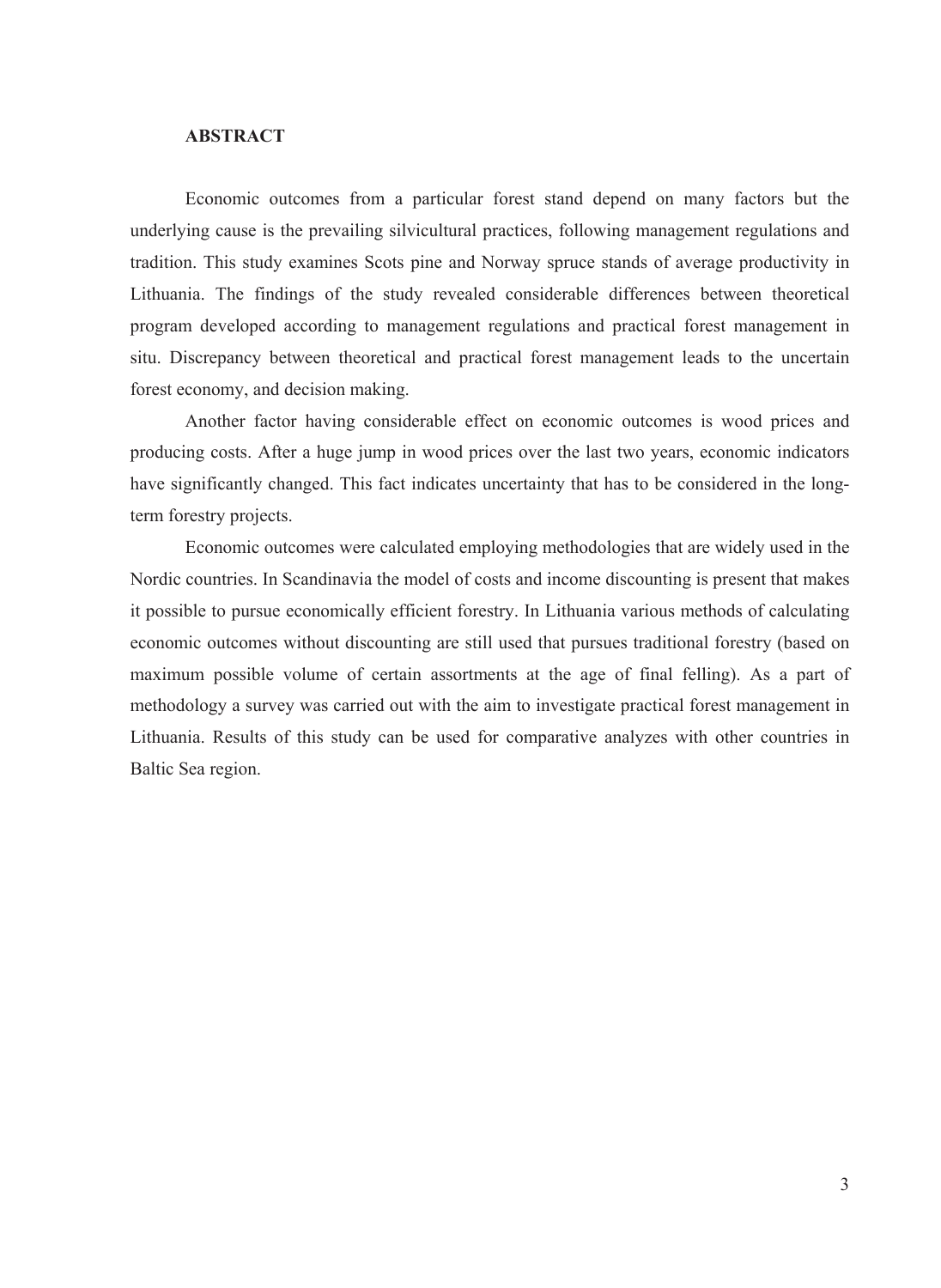#### <span id="page-5-0"></span>**1. INTRODUCTION**

#### 1.1 PROJECT BACKGROUND

Thesis aims to investigate actual issues in Lithuanian forest management including differences between theoretical and practical management programs. At the same time it helps us to answer important questions about forest economy at the stand, forest enterprise and even national levels in the Baltic Sea region.

Forest economics is unique because forestry involves long production periods and uncertainty also produces multiple outcomes (Klemperer 1996). Because of the long forest rotation period a lot of factors have to be taken into account when economic indicators are calculated. It is very important to create a typical thinning program that would exist in practice and could represent forest treatments in certain country. Theoretical and practical thinning programs differ considerably in Lithuania, for this reason economic outcome analysis becomes more interesting and challenging task.

At the very beginning a discussion about existing forestry problems between the group of international students (Estonia, Lithuania, Poland and Ukraine) and supervisors started. Although all of the four countries have more or less identical forestry history the forest management traditions differ. The decision was made to investigate economic outcomes from the identical pine and spruce stands. For this reason stands of the same productivity had to be chosen in all four countries in case the obtained results will be compared among the countries. The following criteria for all pine and spruce stands were defined: (i) the height of the pines reach 24 meters and spruce 28 meter at age of 100 years, (ii) only state owned productive forests are investigated. Other criteria such as forest management program (regeneration, protection, thinning etc…) were accepted to be as close as possible to the forestry practice in home countries.

In this project, investigations on economic outcomes are carried out in only typical pine and spruce stands that are of the same productivity in all of the considered countries. Besides the considered tree species are important in forestry practice within the countries of the Baltic Sea region. Investigation object is only state owned forests because the private forest sector is under development at the moment and some of small territorial ownerships are still neglected, or in the process of restitution.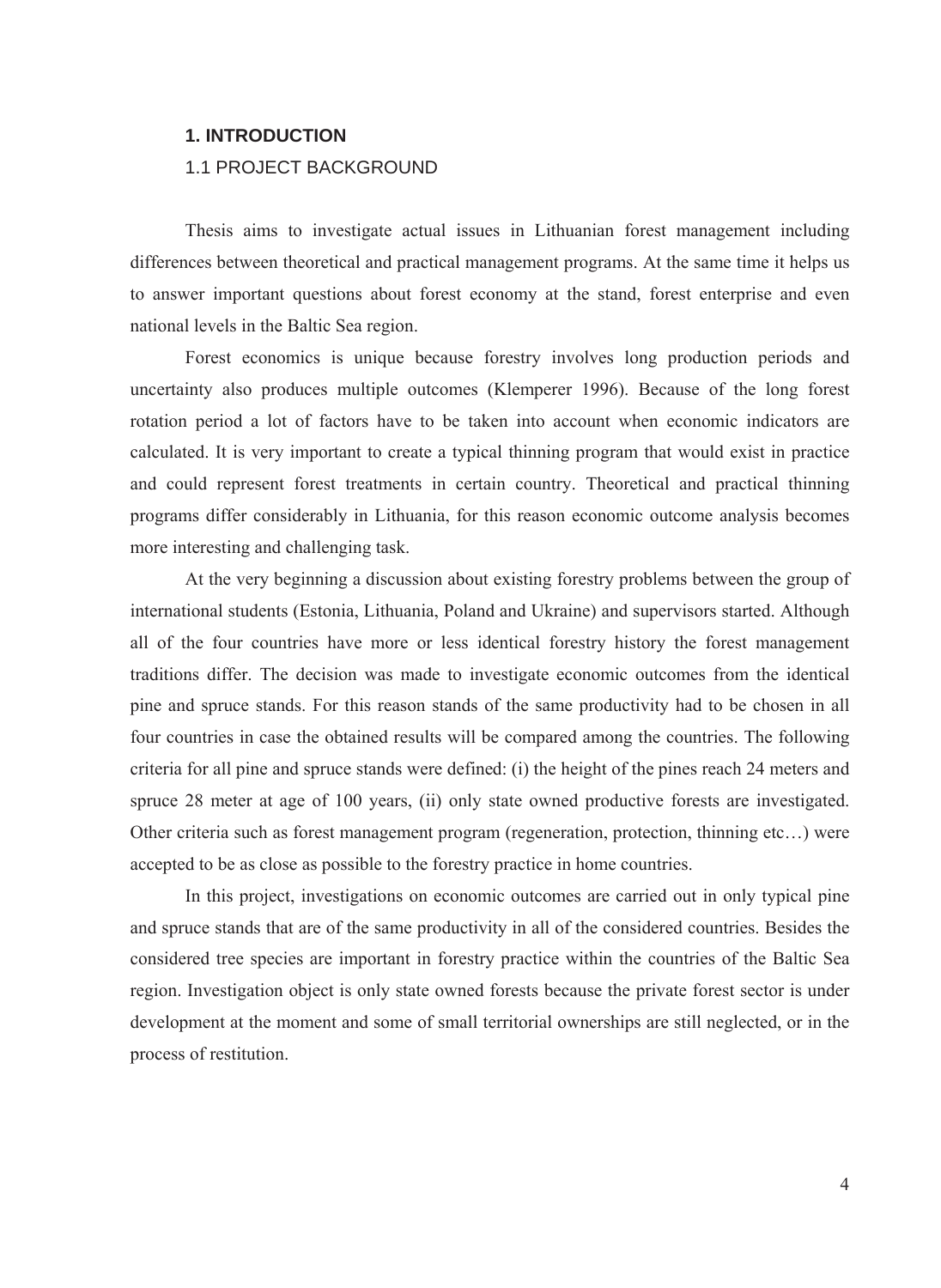## 1.2 OBJECTIVES

<span id="page-6-0"></span>Sustainable forestry consists of the three main aspects: ecological, social and economic. In Scandinavian countries economic aspect is strongly considered, while in Lithuania forest economy is still a field for investigation.

The aim of those theses is to investigate the economic outcomes from typical pine and spruce stands with the focus on the main three factors that influence outcomes. Key factors strongly influencing economic outcomes are: forest management, wood prices and wood producing costs. Forest management program is one of the factors that is still unclear in Lithuanian forestry. Due to this, theoretical and practical management programs are precisely analyzed in the study.

To meet the aim of study it is necessary to raise a hypothesis that could be confirmed or rejected by the results. Initially several hypotheses where formed:

1. According to NPV analyzes with the interest rate of 3 percent, the net present value is below zero. Because economic aspects are not relevant in Lithuanian forestry;

2. Economic results are different according to the practical and theoretical management programs.

3. Wood prices and wood production costs have equally increased over 2006 and 2007.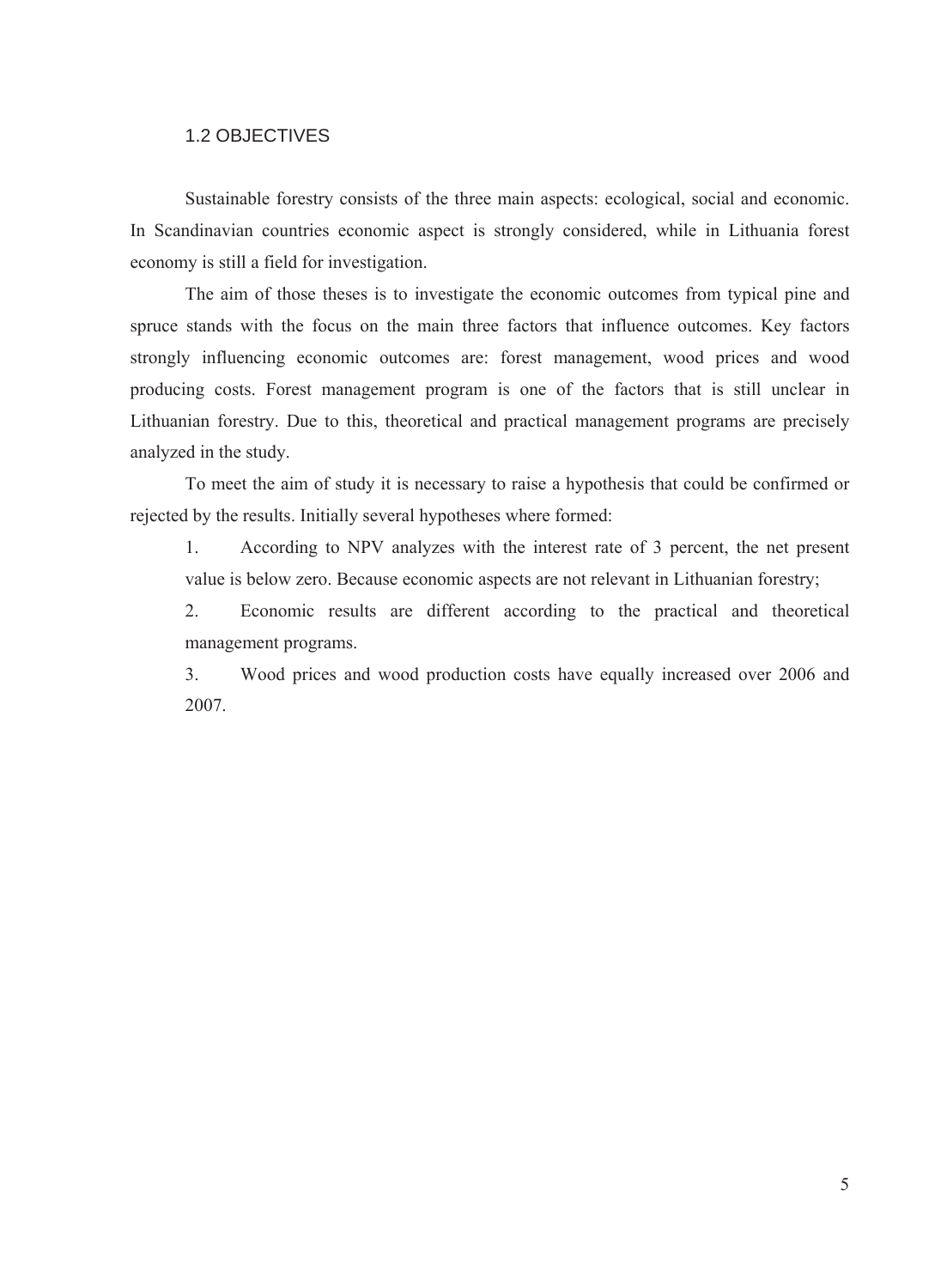#### 1.3 IMPORTANCE OF CONIFEROUS IN LITHUANIA

<span id="page-7-0"></span>Geographically Lithuania is located in the centre of Europe and has fragments of the temperate deciduous forests of the central Europe and boreal coniferous forests of the Northern Europe. Forests were very important during the last centuries; they helped the country to withstand both World wars and other crises. Nowadays Forest is one of the main branches of industry in Lithuania and is also considered to be the most important natural recourse. According to Lithuanian statistics department [\(www.stat.gov.lt/en](http://www.stat.gov.lt/en)) 32.5 percent of country's land is covered by forests and more than a half of them are coniferous.



Figure1. *Proportion of coniferous and deciduous forests in Lithuania. (Source: VMT 2006)* 

*Picea abies* and *Pinus sylvestris* are native species in Lithuania. Other not native pine and spruce species are found in Lithuania as well; however they have no statistical or economic importance. During the last century coniferous forests declined. Several reasons could have contributed to this decline: natural factors (global warming, increase or decrease in ungulates, invasions of insects or diseases), forest management (harvesting level, amount and intensity of thinning, forest regeneration, demand for forest production), and disasters (wind blows, forest fires and pollution), and changes in the policy of forest protection during the last century (Brukas and Kenstavičius 2003).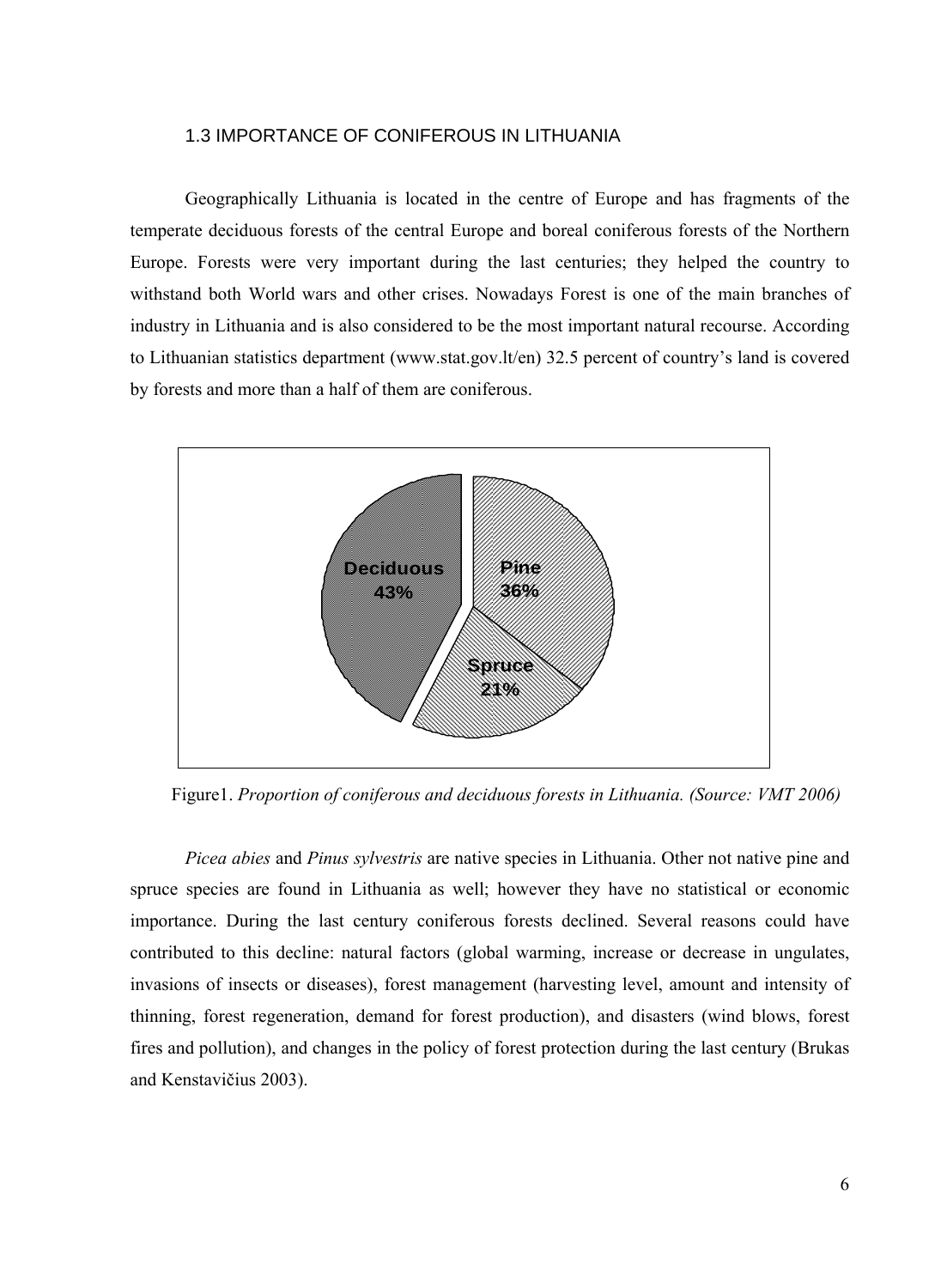

Figure2. *Coniferous decline in Lithuania. (Source: VMT 2006)* 

Due to methodology and lack of technique old statistical data from the beginning of the last century can not be reliable, but the data of the last few decades reveal obvious decline in coniferous. In general, forest area in Lithuania increased from 20 percent in 1920 to 32.5 percent at present. Areas under other tree species like oak, ash, birch and alder are relatively increasing and occupy clear cut areas after coniferous (VMT 2006). That phenomenon was more significant for the last two decades due to delayed forest regeneration and abandoned agricultural lands, but the situation has changed because of more strict state control and EU regulations. Recently, the running EU program allows framers to afforest ate pure agricultural lands and at last get subsidies for the next fifteen years. Purpose of this program is to manage abandoned agricultural lands and increase forest land in Lithuania (LRS 2002). A forestation is supposed to be carried out on poor agricultural lands and most likely with pine. Consistently, the areas under coniferous in Lithuania are likely to increase during the next few years.

Pine and Spruce wood is in demanded of pulp and furniture industries in Lithuania and neighboring countries.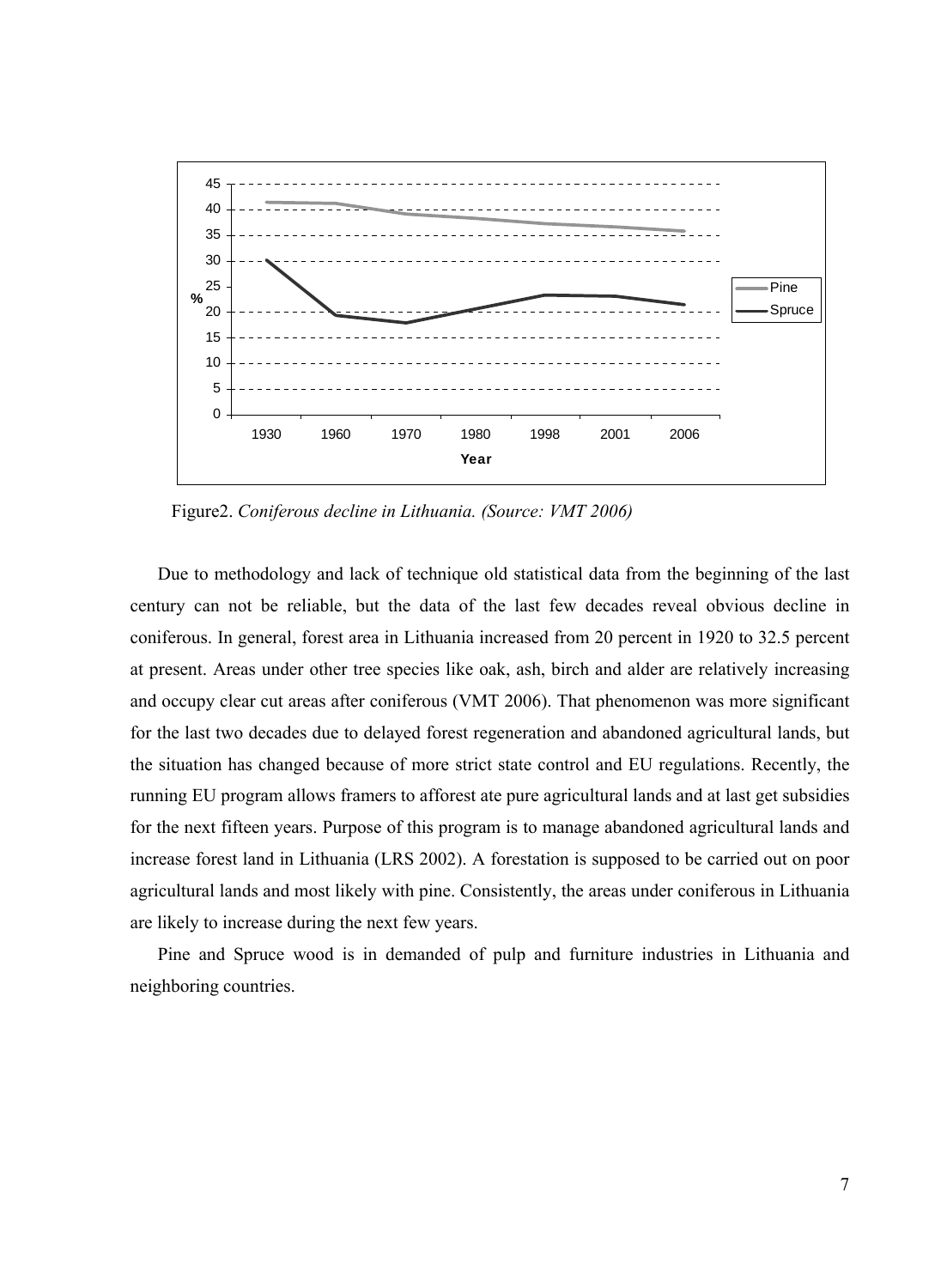## 1.4 HISTORY OF FOREST ECONOMY

<span id="page-9-0"></span>The last century forest economy in Lithuania is difficult to analyze because of political regime and changes in ownership, but it is possible to do that in separate periods (Brukas 1993):

- 1) Between the World wars from 1922 when most of Lithuanian forests were nationalized, national currency appeared and accounting system of economic indicators was managed in better way.
- 2) During soviet times- from 1961 when all reorganizations stopped and clear borders between state forests and collective farm forests were defined.
- 3) After restitution of the independence- when again national currency was restituted, reorganization chaos slowed down and new forest law was passed, that happened in 1995.



Figure 3. *Crucial changes in Lithuania over the past centuries. (Source: Mankus 2003)* 

Figure 3 reveals the most crucial changes of the last century in Lithuania when different political systems were introduced. Forests were not behind all these processes, forest law changed several times, as well as economic methods from market economy to planned and back. These factors also influenced wood consumption for example between the first and second world wars the increase in forest consumption was significant. In 1936 consumption made 6.7 m3 per hectare even much more than nowadays, and most of the wood was sold as standing forest and used in the local market. Around 16 percent of the wood was exported outside Lithuania and 71 percent consumed by local people and other organizations (Brukas 1993). During the period between the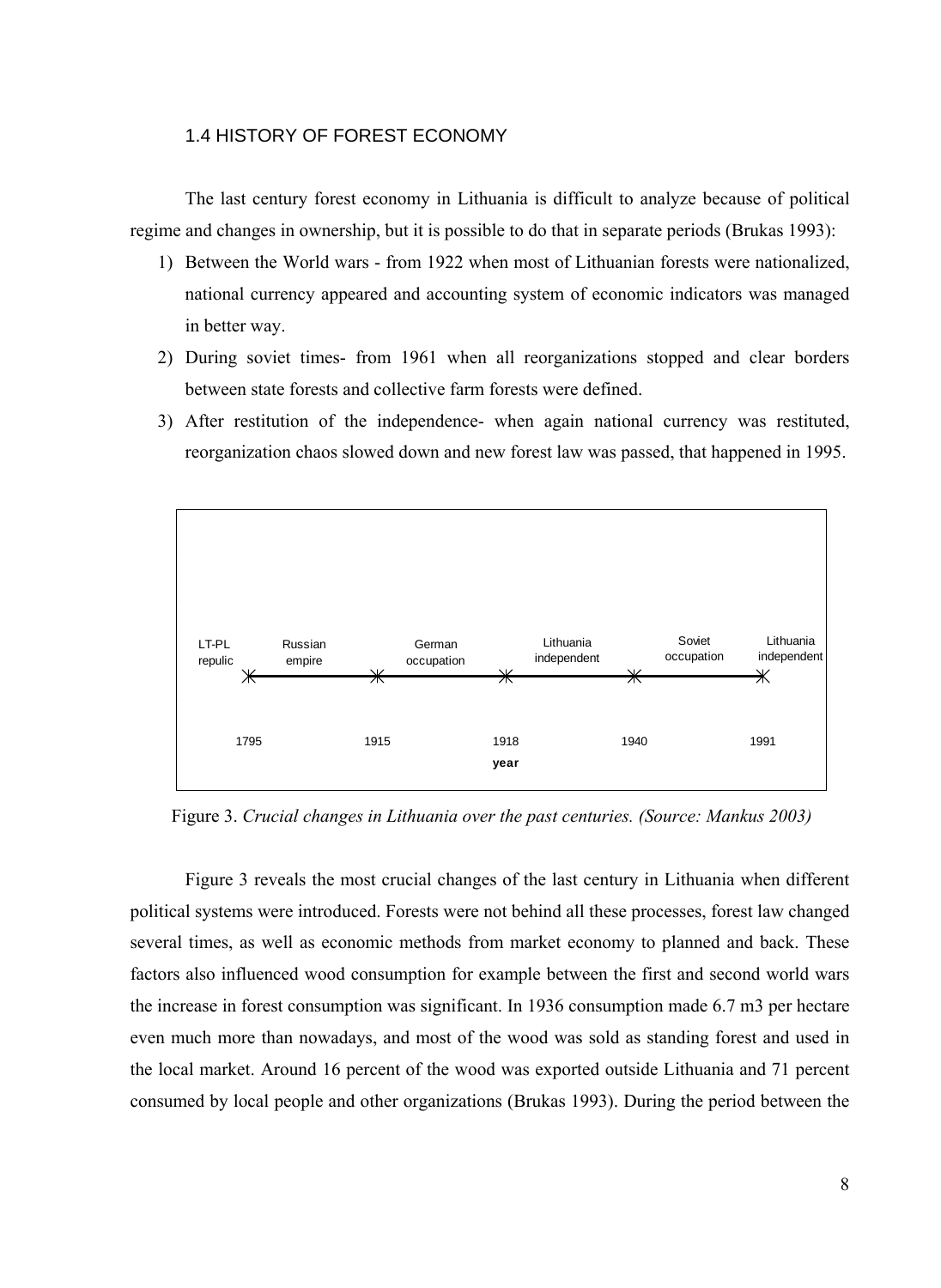World wars, revenues from forests were very high. More than a half of income went to the state budget and only a small part was attributed to costs. For example of 27.5 mil Lt of income allocated to forest regeneration, administrative and other costs only 7.5 mil. and 20 mil., respectively went to state budget (Brukas 2003) . In other periods the proportion of income and costs was considerably different. During the soviet times annual income from the forest sector made at an average 52 mil. rubles and 47 mil were attributed to costs (Brukas 2003). When the Soviet Union collapsed, the proportion of income and costs stayed more less the same 319 mil Lt and 309 mil Lt respectively (Brukas and Kičas).

The period between World wars was economically successful, and had huge influence on the development of the country. Negative aspects that appeared during that period were: little assignations for forest regeneration, forest sciences, forest management and technical infrastructure and delayed concern about nature protection, although these processes started in other countries (Brukas 2003).

The second analyzed period was completely different. During the Soviet times, economy changed from market to planned, prices were fixed and only in the year 1992 were again market regulated. Although in soviet times new technologies emerged in the forestry sector, the number of workers with low salaries remained at the same level, what shows that nobody cared about the efficiency in forestry sector. Socialistic way of thinking was typical of the soviet times, and no real economic methods where introduced. Despite the negative things some positive things during the soviet times also took place: high investments in development of forestry (land reclamation, road construction, forests sciences), mechanization was integrated in forest operation, etc. In general, forest economy during Soviet times was inefficient due to low fixed wood prices, high production costs, and no motivation to increase forest productivity.

The third period, when Lithuania became independent, can be equated with many reorganizations and creation processes. During the transition period (1990-1995) difficult economic indicators are difficult to analyze because of currency changes and high inflation. New forest law and regulations were passed just at the end of 1994. Afterwards, a new stage started in forest sector in Lithuania with principles based on forest economy, ecology and social life. New forest technique was imported from the Western Europe and a lot of contractors appeared in forest sector. New market regulated prices and lower production costs made the work more profitable. Restitution processes in private forest sector started (Brukas and Kičas).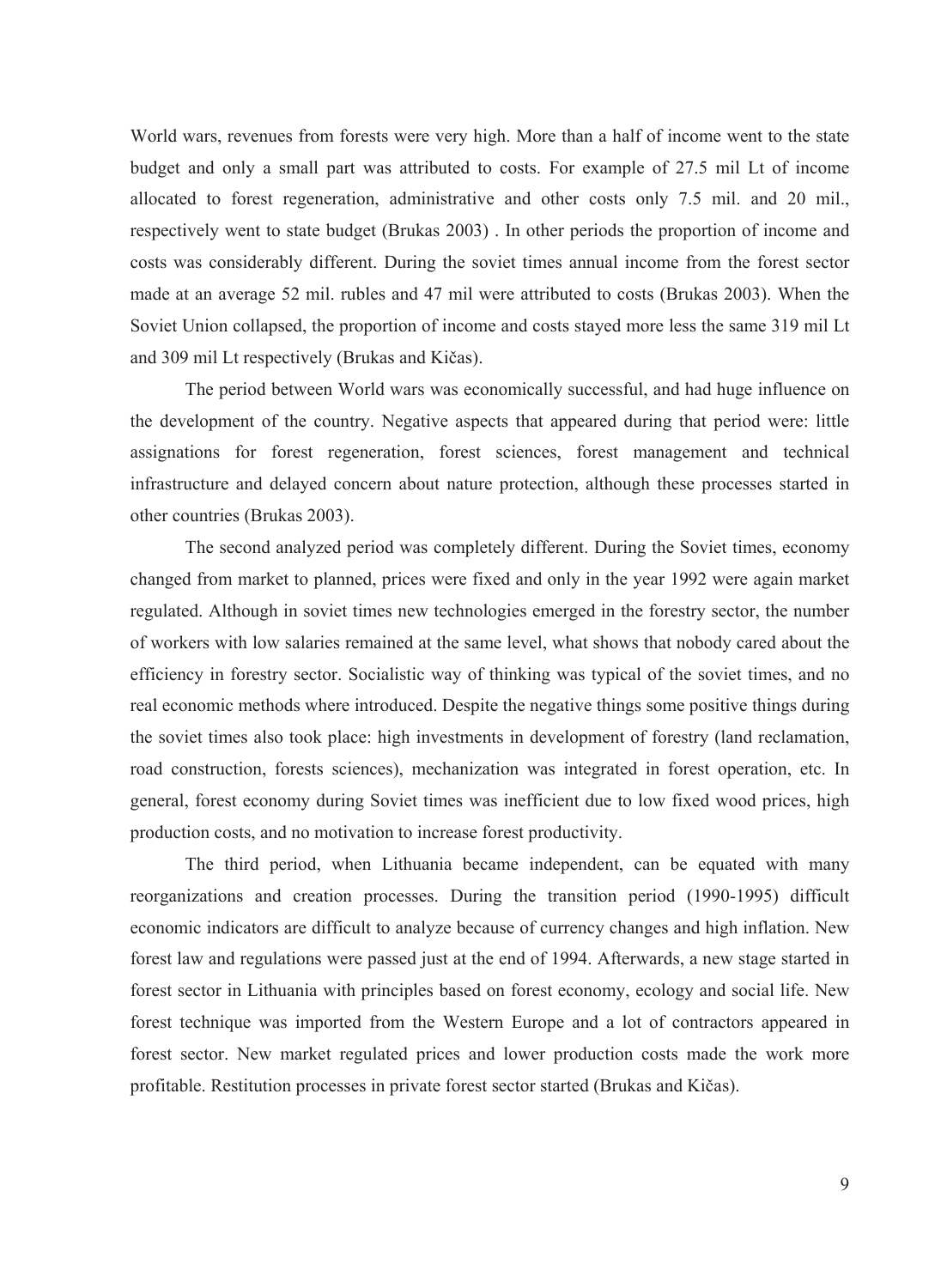## 1.5 REVIEW OF RELEVANT FACTORS

<span id="page-11-0"></span>Before analyzing economic outcomes from particular forest stand, review of a whole forest sector was made. Mainly statistical sources were used to prepare a short overview of economic results of the state forest sector in Lithuania. Share in GDP, income and costs balance also some influencing factors are presented. Literature review, mostly reports from general forest enterprise and state forest survey service were analyzed. Weakness of the results is that they are very general and represent all tree species and all site productivities.

#### **1.5.1 Share in gross domestic product**

Gross domestic product, hereafter GDP, of a region is one of the ways of measuring the size of its economy. The GDP of a country is defined as the total market value of all final goods and services produced within a country in a given period of time (usually a calendar year) (Wikipedia 2007).

During the last years, the gross value added in forestry and forest industry was rapidly growing and its share has increased from 3.0% (2000) to 4.1% (2005) in total gross value added.



Figure 4. *Share of forest sector in GDP (Source: VMT 2006).*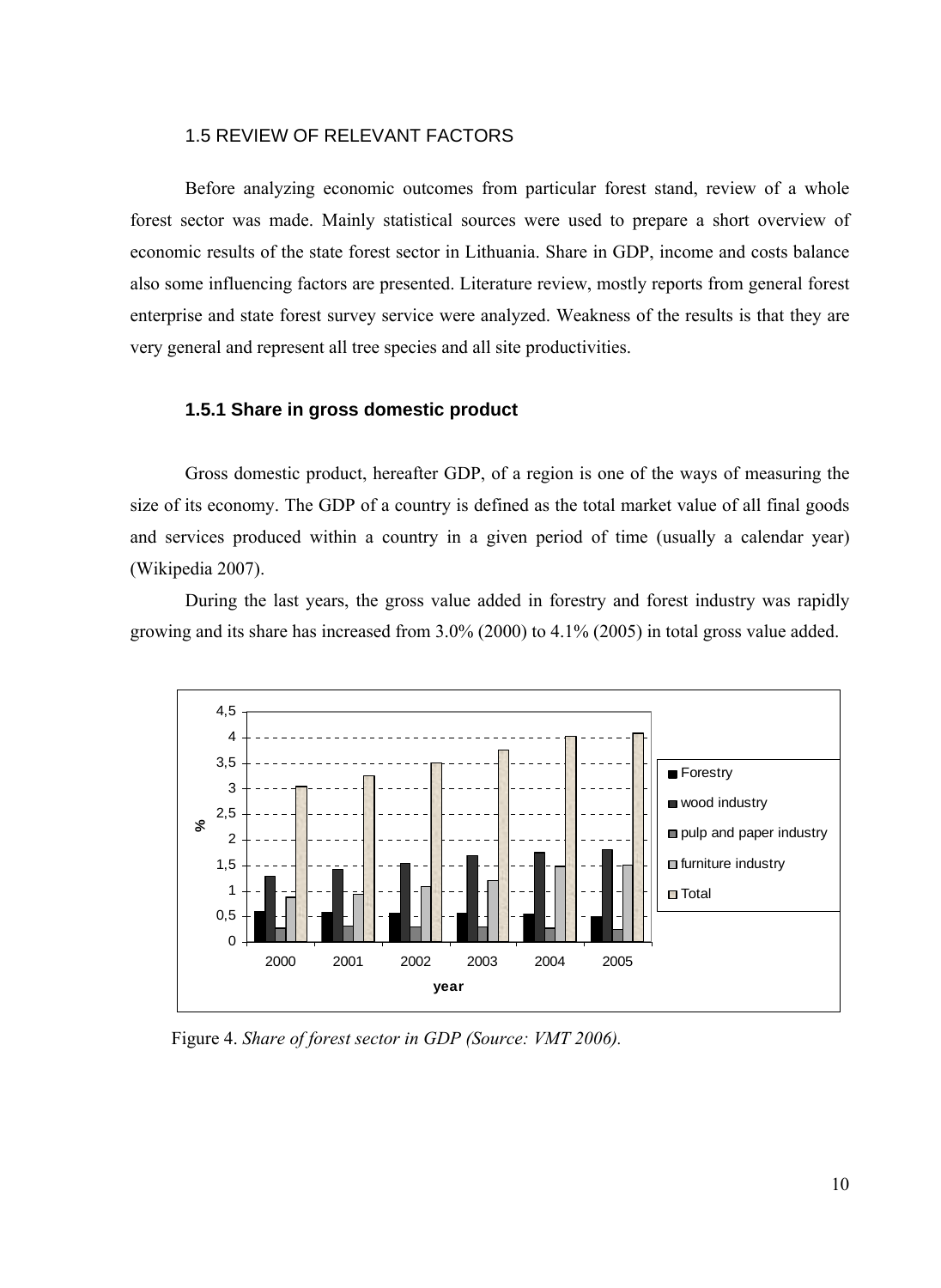<span id="page-12-0"></span>Forest sectors in market value increased during the last five years, but not equally in all industries. In forestry sectors substantial decline was recorded - 20%, in wood industry - increase by 29%. Pulp and paper industry - slight decrease by 12%, furniture industry increase was substantial 42%.

## **1.5.2 Economic results of the state forest enterprises**

Directorate General of State Forests under the Ministry of Environment is an institution, designated for economic management of the state forests, which are attributed to 42 state forest enterprises spread all over Lithuanian territory. All enterprises together are responsible for 1,4 mil hectares of forests. Forest enterprises are divided in 399 forest districts with average area of 2600 hectares. They manage and coordinate regeneration and maintenance of these forests, their protection (GMU 2007). State forest enterprises produce various goods and services, not only wood.



Figure 5*. Dynamics and structure of forest enterprises income (Source:GMU 2006).*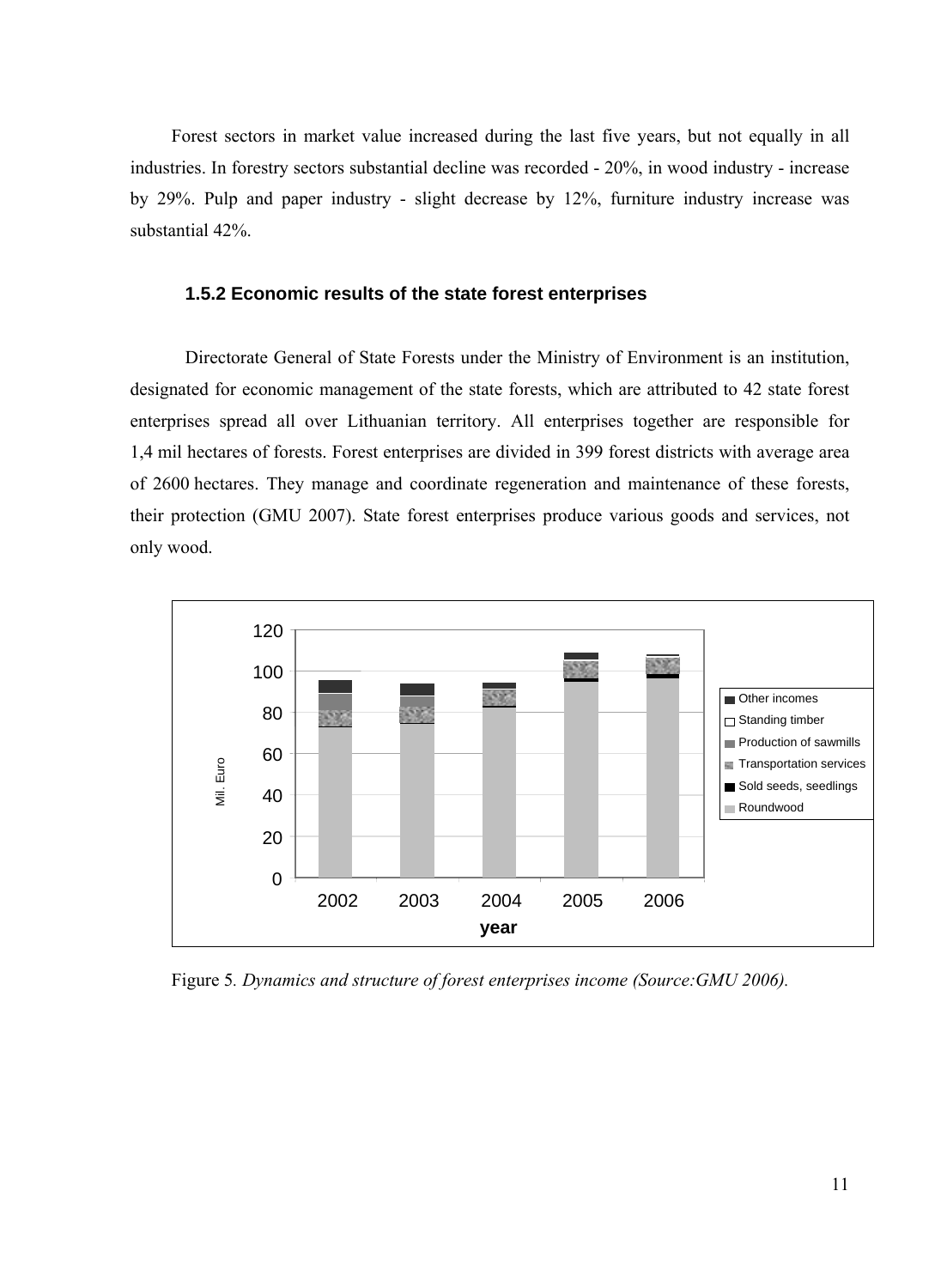It follows from Figure 6, that main income came from round-wood it comprised around 84 percent of all income. Other revenues vary from 0.7 to 7.6 percent. Income from sawmills melt, since all wood processing sawmills were sold-off.



Figure 6. *Dynamics and structure of expenses incurred by forest enterprises (Source: GMU 2006).* 

Costs incurred by forest enterprises are also varied: the highest amount (35 percent) of expenses incurred by state forest enterprises were attributed to forest regeneration, protection and maintenance, followed closely by the expenses (33 percent) attributed to round-wood production that included harvesting costs and extraction to the road side. Other expenses incurred by state forest enterprises varied from 5 to 11 percent. In general, all expenses increased during the last years due to growing fuel and labor costs. Administrative costs contribute to 11 percent and were still very high; and made around 31 Euro per hectare every year. Those costs directly depend on the number of employees, which is considerably higher Lithuania than in Scandinavian countries.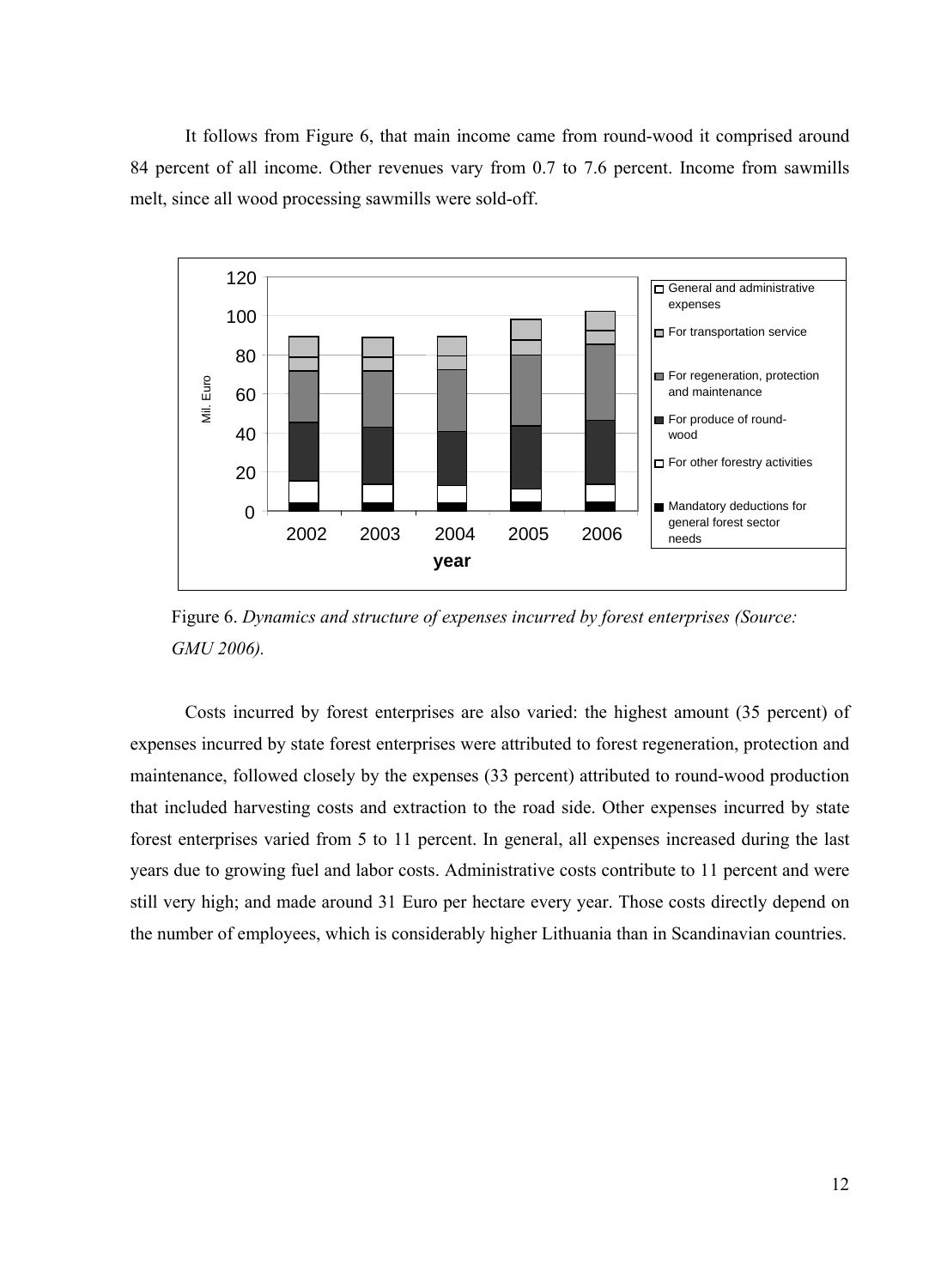

Figure 7*. Number of employees in different countries (Source VMT 2006).*

High number of employees in forestry sector could be connected with traditions and low salary, however during the last ten years salary increase made 270 percent from 210  $\epsilon$  in 1996 to 560  $\epsilon$  in 2006, at the period when inflation rate was not significant (VMT 2006). But somehow with rather high and various costs state forest sector is still profitable in Lithuania.



Figure 8. *Dynamics and structure of cash flow in state forest sector (Source: VMT 2000-2006).*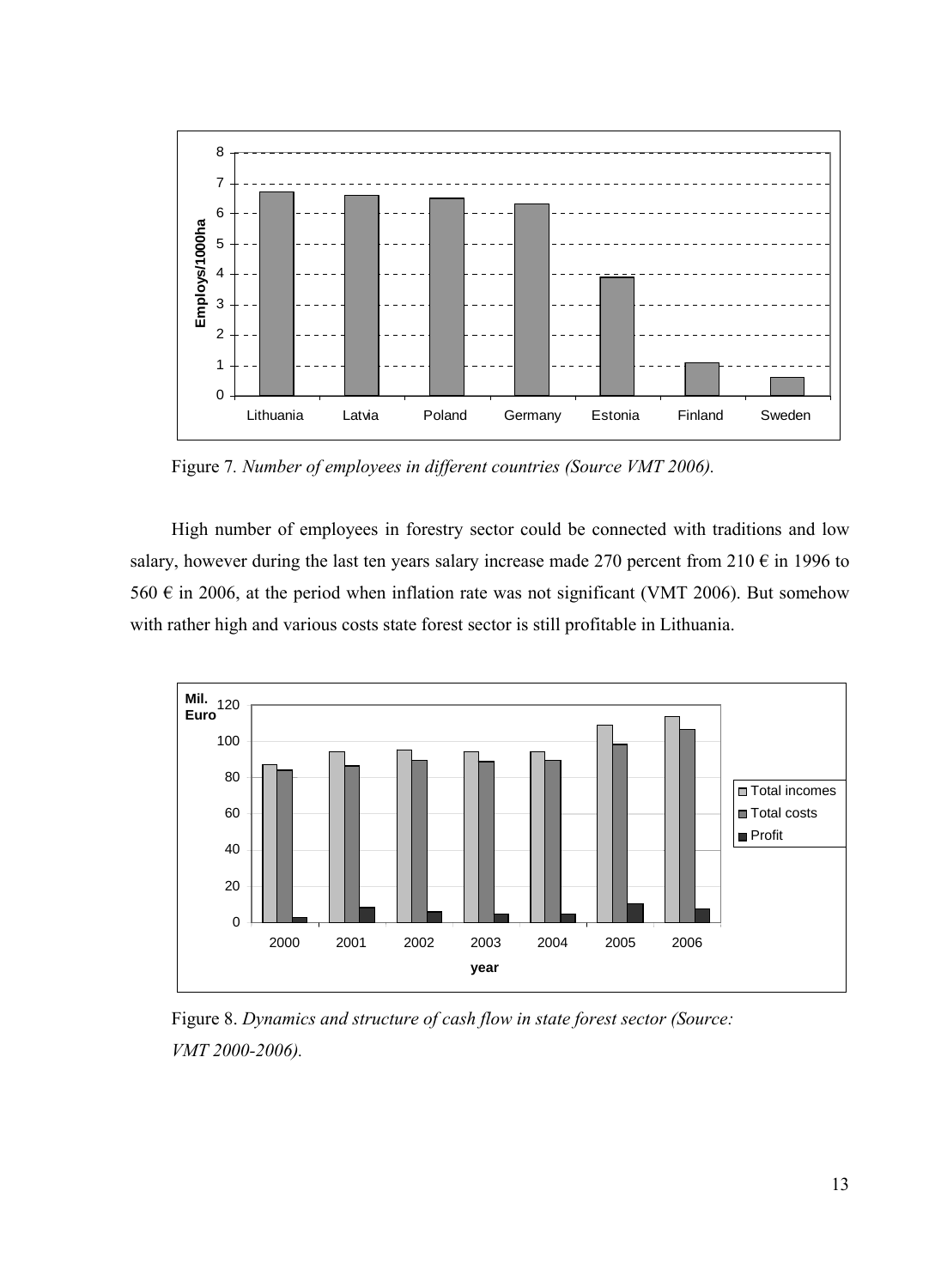Profit of the state forest enterprises vary from 2.9 to 10.6 mil.  $\epsilon$  per year. Peak of profit was reached in 2005 when about 1 mil m3 where felled by storm. Profit rate from total income varied between 3 percent in the year 2000 to 10 percent in 2005. Increasing A trend towards increase in income and costs was mainly recorded due to wood prices and wood production costs.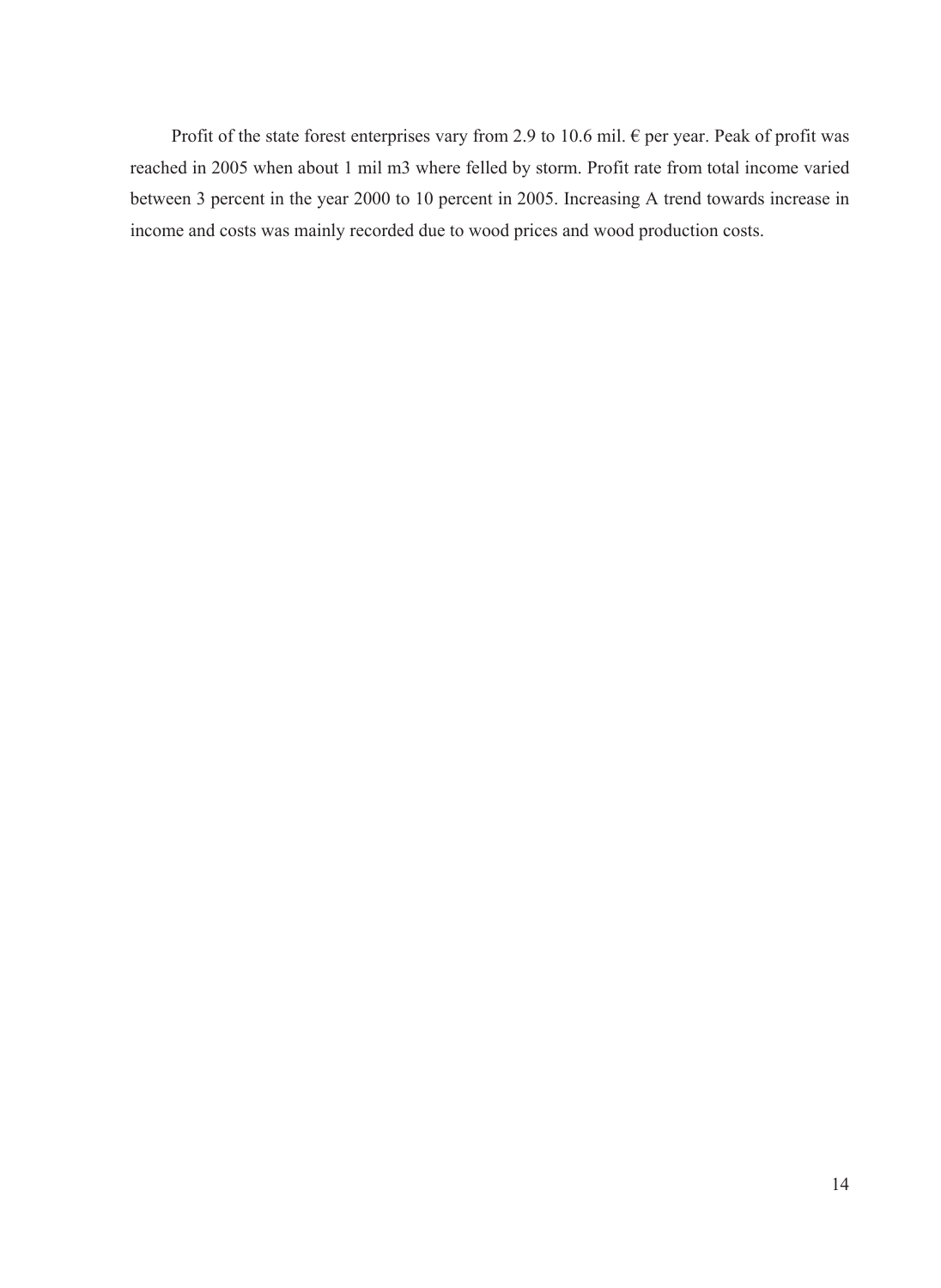## **2. METHODOLOGY**

<span id="page-16-0"></span>Methodology part presents materials and instruments that were used during this project, and step by step actions were taken in the quest for results. These basic features are described in great detail. To summarize the methodology part and make it more understandable a graph below was developed.



Figure 9. *Methods employed in economic outcome analyses*.

### 2.1 ECONOMIC INDICATORS

In Lithuania, economic efficiency of the forest enterprises is represented by the balance between income and costs, however these indicators are insufficient to evaluate forest efficiency. (Mizaras 1997). Not only income and costs balance can be used to evaluate forest efficiency and decide how to manage economically.

In order to find out how investors can use standard tools of financial analysis to evaluate forestry decisions- to decide how much to pay for forest properties and management practices and to measure how profitable forests investments are. (Klemperer 1996). Klemperer and other authors of the forest economy, represent a number of financial indicators that can be counted and used in forestry.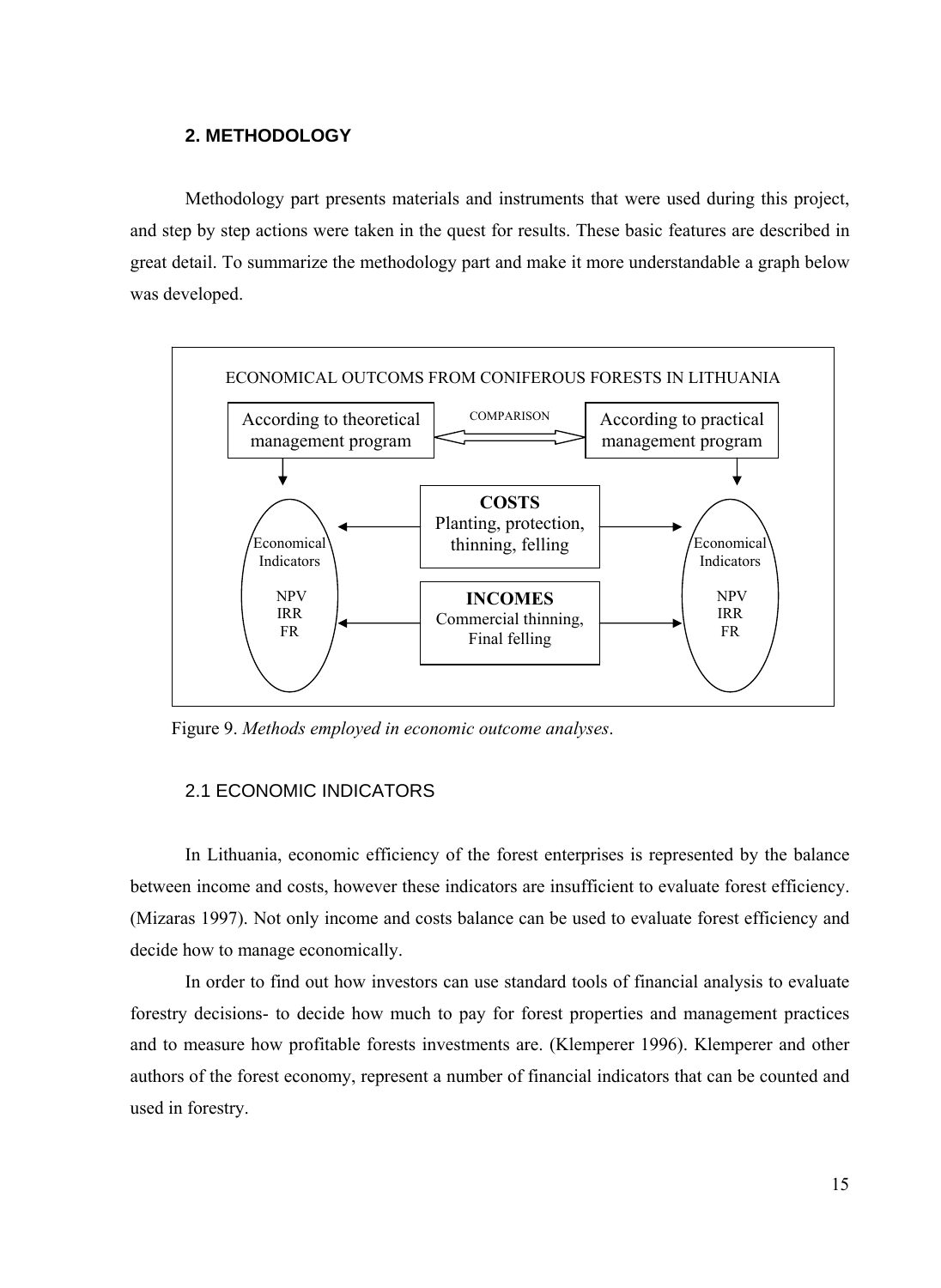Properly designated financial indicators can be successfully used in forestry. By using economic indicators we can design management of stand, predict cash flow, evaluate forests before purchasing or selling it, to choose right tree species and etc. In this project these indicators will be used to evaluate how economically efficient are state forests in Lithuania. Traditionally in Lithuania forest economy is analyzed by using other criteria, but this thesis analyze Lithuanian state forest economy according to criteria that are prevailing in the Nordic countries that pursue economically efficient forestry. Those indicators are: net present value (NPV), internal rate of return (IRR) and forest rent (FR).

**NPV** (net present value) - it is the present value of revenues minus the present value of costs (Klemperer 1996).

NPV = 
$$
\sum_{t=1}^{T} \frac{R_t - C_t}{(1+i)^t}
$$
; (2.1)

Where:

R- Revenues in the subscripted years;

- C- Costs in the subscripted years;
- T- Rotation age;

t- Year in which revenues are received or costs are incurred;

i- Interest rate.

Interest rate refers to earning rates on financial instruments like bank account, bonds, certificates or deposit; or the rate charged on loans; or the rate used in discounting future values to arrive at present values. It is also referred to as compound interest (Klemperer 1996).

Weakness of NPV calculation is that this indicator strongly depends on interest rate *r* and it is chosen freely. For this reason there is no guaranty that the results will be factual (Mizaras 2002). Other studies of Brukas et al. (2001) represent factors that can be used to determine of interest rate. The main factor is opportunity cost of capital. For example if a bank gives a long term credit with 5 percent interest then opportunity costs criterion will be five percent. But it is not easy to determine r in forestry because of uncertainties due to long rotation periods. Some economists argue that for long term investments in forestry *r* should be higher than opportunity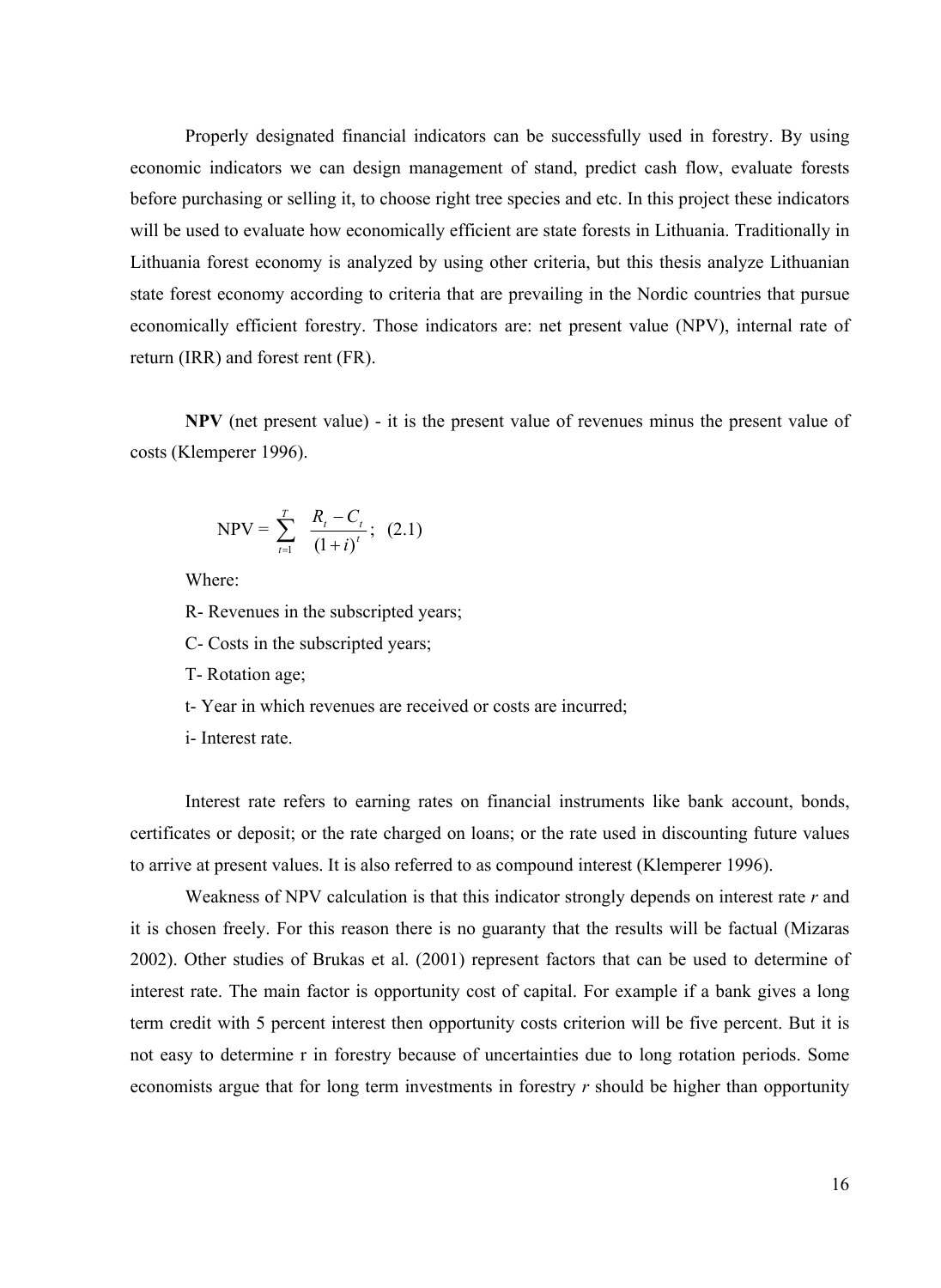costs due to the related risks and uncertainties. But too high *r* in forestry practice will replace slow growing species by fast growing species and rotation ages should be shortened. In Lithuania a compromise between financial objectives and consequences *r* can be set to 2-4 percent. *In Lithuania, a real r of 0-2 percent is suggested for state forestry. A post-tax r of 2 percent is advocated for private forestry. With potential project specific deviations downward to 0 or upward to 4 percent* (Brukas et al. 2001). Discounting even with low rates can significantly change optimal rotation ages in Lithuania, especially for slow growing species. An *r* as low as 2 percent results in a decrease in optimal rotation ages of 5 years for spruce and up to 35 years for pine (Brukas et al. 2001).

**IRR** (internal rate of return) marginal revenue is marginal value growth percent of the stand. It tells what interest rate of return in the form of growth the firm can expect from successive additions to investment in growing stock (Duerr 1993). In other words it is a discount rate (i) at which NPV equals zero.

$$
\sum_{t=1}^{T} \frac{R_t}{(1+i)^t} = \sum_{t=1}^{T} \frac{C_t}{(1+i)^t} \quad ; \quad (2.2)
$$

Where:

R- Revenues;

C- Costs;

T- Rotation age;

t- Year in which revenues received or costs are incurred;

i- Interest rate.

**FR** (Forest rent) - all revenues minus all costs divided by rotation length, which leads to outcome corresponding to applying NPV using discount rate of zero. Brukas et al. (2000)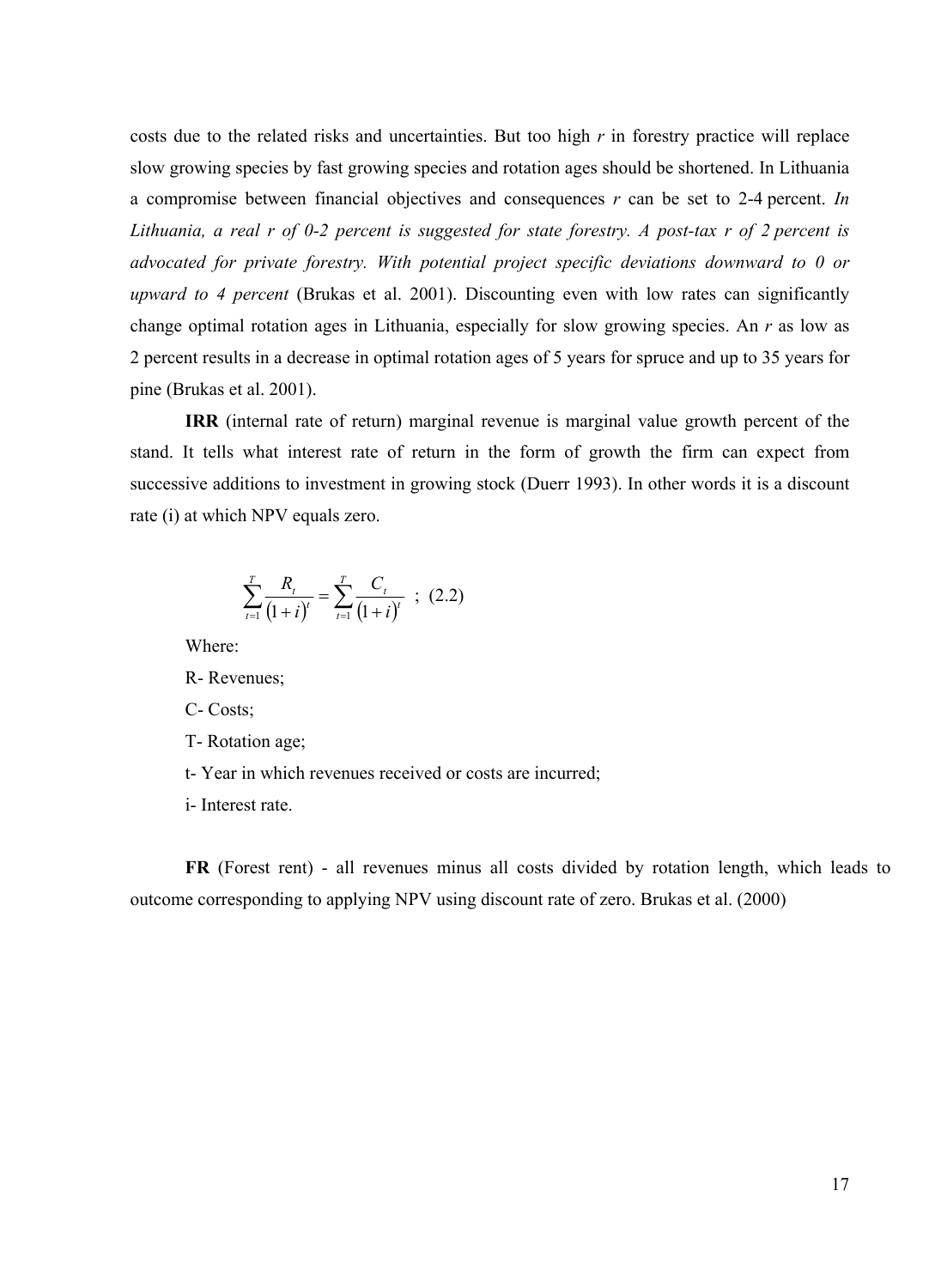<span id="page-19-0"></span>
$$
FR = \sum_{t=1}^{T} \frac{R_t - C_t}{T}
$$
 ; (2.4)  
Where :  
R- Revenues at year t;  
C- Costs at year t;  
T- Rotation length;

t- Year in which revenues received or costs are incurred.

The forest rent approach includes timber prices and regeneration costs, which correspond to the Faustmann Model with a zero rate of interest. However, this still excludes an alternative investment option and assumes that a forest owner does not have a loan (or that a forest business has control over unlimited capital). Following forest rent may potentially lead to excess investments in forestry that cause large economic losses (Hyytiäinen & Tahvonen 2003).

## 2.2 ANALYTICAL STEPS

## *Step 1. Theoretical management program.*

This management program is called theoretical because calculations are based on forestry theories (management rules), inventory data was used to present the results according to theoretical program (see figure 10). At the beginning of the management program development process surveys for national forest enterprises was prepared and send by email or handed to all 42 existing forest enterprises in Lithuania. The surveys included question about existing forest management program for pine and spruce stands, thinning intensity, average prices, etc. …). Unfortunately, this venture was unsuccessful and only one forest enterprise responded to the request, this amount of information was insufficient to make any analysis and create typical management program for Lithuania. Second action that was undertaken in developing management program was forest taxation data collection from forest inventory. From approximately 1.5 million forest stands in Lithuania only stands required for this thesis were chosen according to initial group agreement. Those were: pure pine and spruce stands, belonging to state forests and of certain productivity, 24 and 28 meters height, respectively, and aged 100. But in forest taxation database there was no such criteria as height at a certain age, and then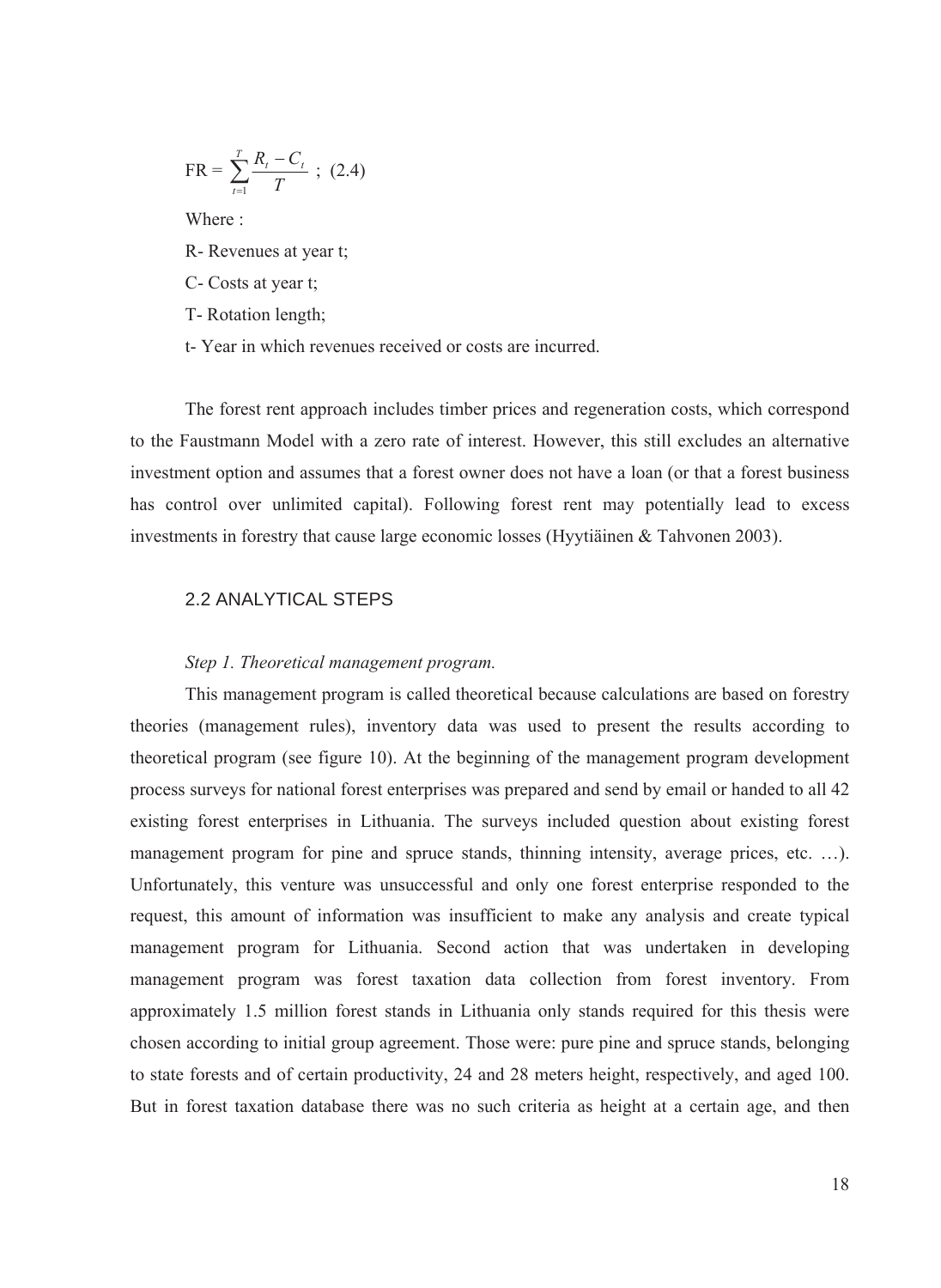another criterion "Bonity class" was used. According to the forest inventory (Repšys et al. 1983) second bonity of spruce aged 100 reach 30.1-26.2 meters height and second bonity of pine represents 27.4-24.3 meters.. The average stand productivity of those two bonities was found employing interpolation method.

Another very important aspect in the process of developing management program was thinning intensity. According to thinning rules in Lithuania and advice of rules creator (A.Juodvalkis) thinning intensity can be calculated according to the stocking level. In Lithuanian forests thinning is prescribed when stocking level is 0.8 and more. After thinning the stocking level is supposed to be 0.7-0.75 subject to the stand age for younger stands (aged 20-40) stocking level is 0.7 and for older stands (aged 40-70) stocking level is 0.75. Consistently, the difference between stocking level before thinning and stocking level after thinning was decided to be thinning intensity. From inventory database only stands were taken with higher minimum allowable stocking level then is defined in rules. If stocking level is lower then minimum allowable it is means that stand was treated recently and can't be object of analysis. Actual volumes for theoretical management program where also taken from stands that has higher then minimum allowable stocking level.



Figure 10. *Process of developing theoretical management program.*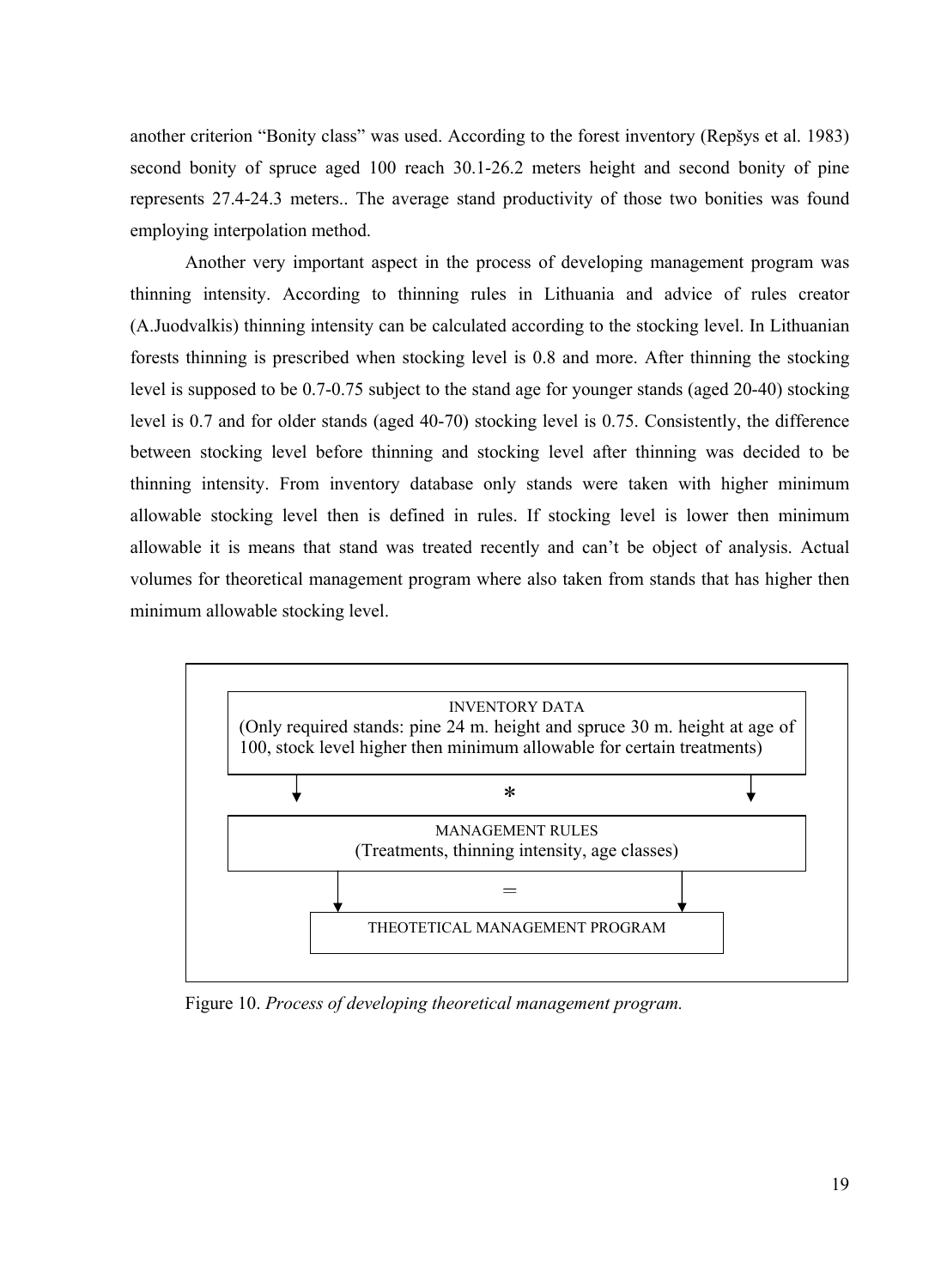#### *Step 2. Practical management program.*

Personal consultations with practical foresters indicate that there exist big differences between theoretical thinning program and practice what leads not only to the necessity to develop practical thinning program but also to the necessity to compare it with theoretical one. Consequently, the comparison analysis constituted the greatest part of the project.

State forest survey service provided statistical data on the pure pine and spruce stands that were treated during the last decade. According to the treated areas and extracted volume, thinning intensity in different age classes was calculated. Some inaccuracies arise in pre commercial thinning intensity, because foresters do not estimate volume of the young stands. Thinning frequency was estimated by comparing area of the thinned stands with the area of stands that can be potentially treated according to the forestry rules. For example, it was assumed that the potential area for thinning was a hundred percent, whereas the area that was treated was a proportion from the potential area. So the sums of the proportion expressed frequency. Thinning frequency and intensity were analyzed and attributed to certain age classes that were common in practice.

#### *Step 3. Comparison of theoretical and practical management programs.*

Developed theoretical and practical management programs do not answer the key questions: why these differences exist, what the reasons for that are? A small survey was prepared, not attempting to achieve statistical inference but rather qualitative insights in to the problem, the reasons behind the differences between theoretical and practical management programs. Three main interest groups were interviewed: scientists, management planners and foresters. Of the twenty seven approached respondents in all interest groups fifteen filled in questionnaire form: eight forest managers from forest districts, four scientists and three management planners. Fifteen is not a big number of the respondents, but the survey was developed with the purpose to find out the opinion of the responsible persons. The small group included scientists responsible for the development of the forestry rules in Lithuania while others were from academic level. In the department of management planning only three respondents were interviewed. Before asking concrete questions, theoretical and practical management programs where introduced to the respondents. Questionnaire consisted of four questions: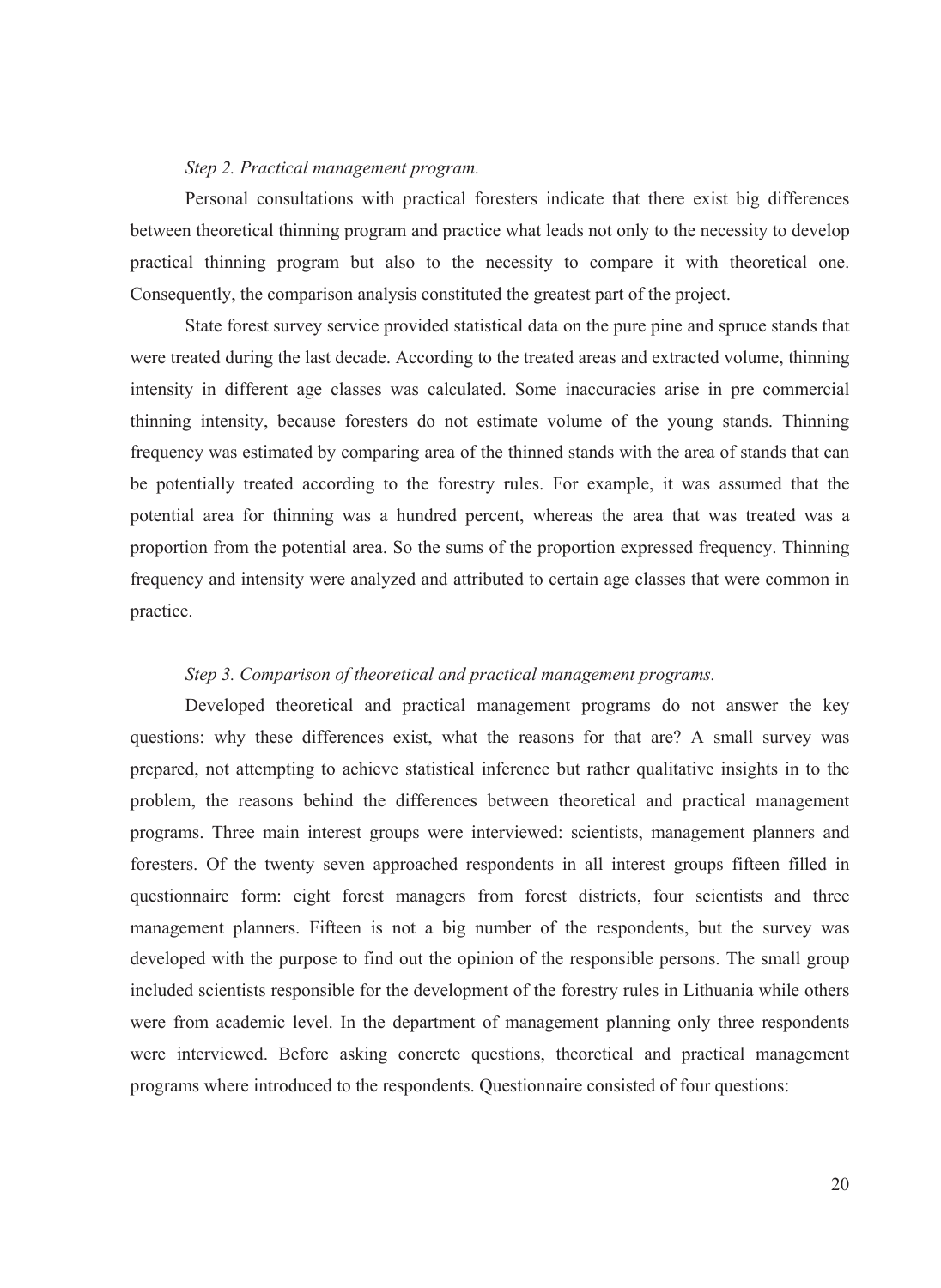- 1. Does practical management program reflect forest management in reality? If not, can you suggest a program based on your experience?
- 2. What are the reasons for different thinning frequency in theories and practice?
- 3. What are the reasons for different thinning intensity in theories and practice?
- 4. Can you suggest concrete actions to be taken to reduce differences between theories and practice?

Questionnaires were delivered by e-mail, or personally visiting responsible institutions. All the answers were systematized and presented as result of survey.

## *Step4. Income.*

To evaluate economic outcomes, it is necessary to make income and costs analyzes. In this project income is just the amount of money that is received from wood production, other forest products or social functions are not included. Income from timber production is simply wood prices multiply by amounts of extracted wood. Wood prices are published on the web page of General forest enterprise (www.gmu.lt). Prices are differentiated by assortment size (large, medium, and small) also pulp wood and firewood prices are presented. For saw-logs average price was estimated using interpolation method between the amount of the extracted sow logs in different size classes and prices. Prices of fire wood were attributed according to heat classes (second for pine and third for spruce). Pulpwood price is stable and have no variation according to the size or other criteria.

Extracted wood is not always the same size, for example in the first commercial thinning saw-logs make just a few percent and mostly pulpwood and firewood are produced. For this reason different assortments and different prices are attached during certain thinning. To obtain this correlation between stand diameter and different assortments the taxation normative for Lithuanian and Kaliningrad forests was used, and polinomian

trends were represented.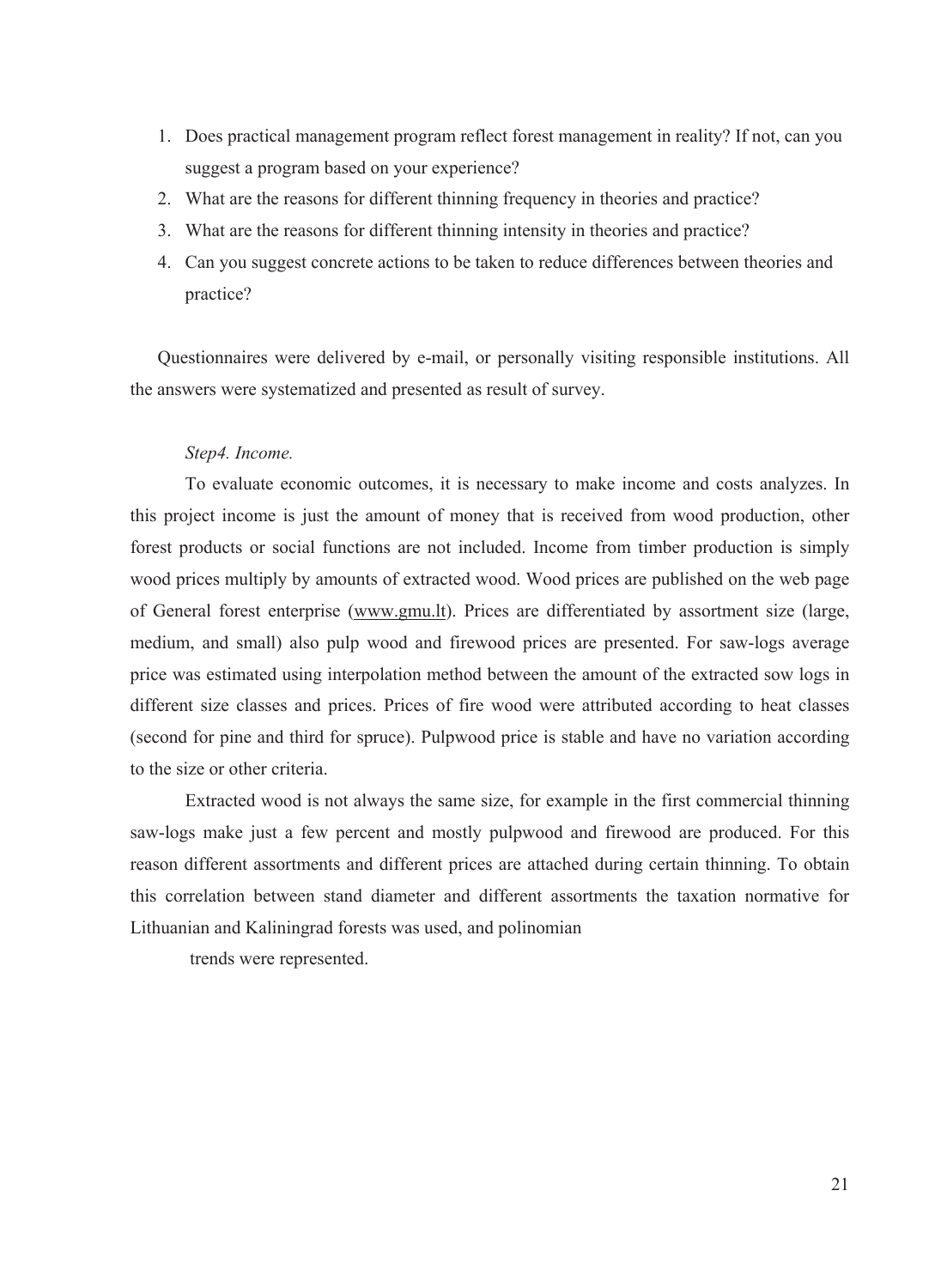

Figure 11. *Correlation between tree diameters and different wood outcomes (Source: VMKU 1987).* 

Because of the huge jump in wood prices compared to the price trend over the last decade, comparative analyses of real wood prices had to be done. To compare wood prices of the 2006 and 2007, all income from 2006 had to be multiplied by rate of inflation. According to Lithuanian department of statistics (www.stat.gov.lt) annual inflation in 2007 if compared with 2006 made 7.6%.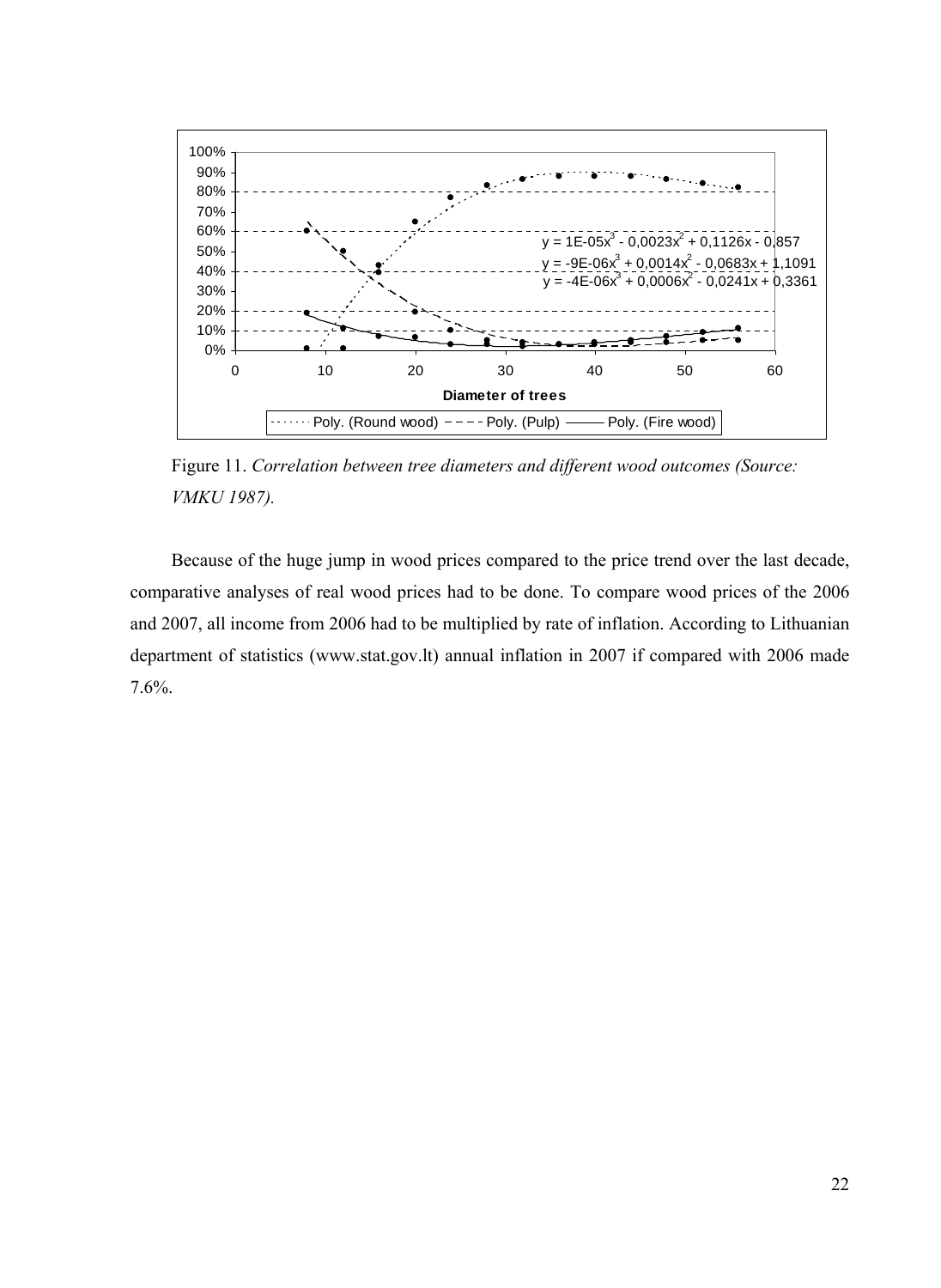#### *Step 5. Costs*

All costs that are incurred during the rotation must be included in calculation of economical indicators. However, the administrative costs for state forests are excluded because the results will be used for the comparison and these costs are calculated employing different methodology in different countries. Other main costs (regeneration, thinning, final felling costs) were obtained form the survey. Costs survey was made by using phone lines and interviewing a number of private companies (contractors) that proceed forest works. Besides, the author of this study pretended to be a private forest owner holding a big estate of pine and spruce stands of various ages. The following questions were asked: "What is the average fare for soil scarification?" "How costly is it to regenerate one hectare of pine and spruce stands?" "How many seedlings do you plant per hectare?" "What is the price of PCT per ha and commercial thinning per m3 with extraction to the road side, final felling and etc..?" All the answers were analyzed and average costs for forest work where set. This method, however, can bring in some inaccuracy due to differences between forest enterprise and private owner statuses.

## *Step 6. Calculation of economical indicators.*

When the management program was developed and inputs in counting financial indicators were set, other actions in the quest for results could be taken. By using formulae (2.1; 2.3) economic indicators where calculated. According to the technical maturity, rotation age for pine is 100 years and for spruce 70, but management plans developed for ten year period thus in practice the final felling is carried out in pine stands aged 105 and spruce stands aged 75. When NPV, IRR and FR were found, economic analysis was conducted.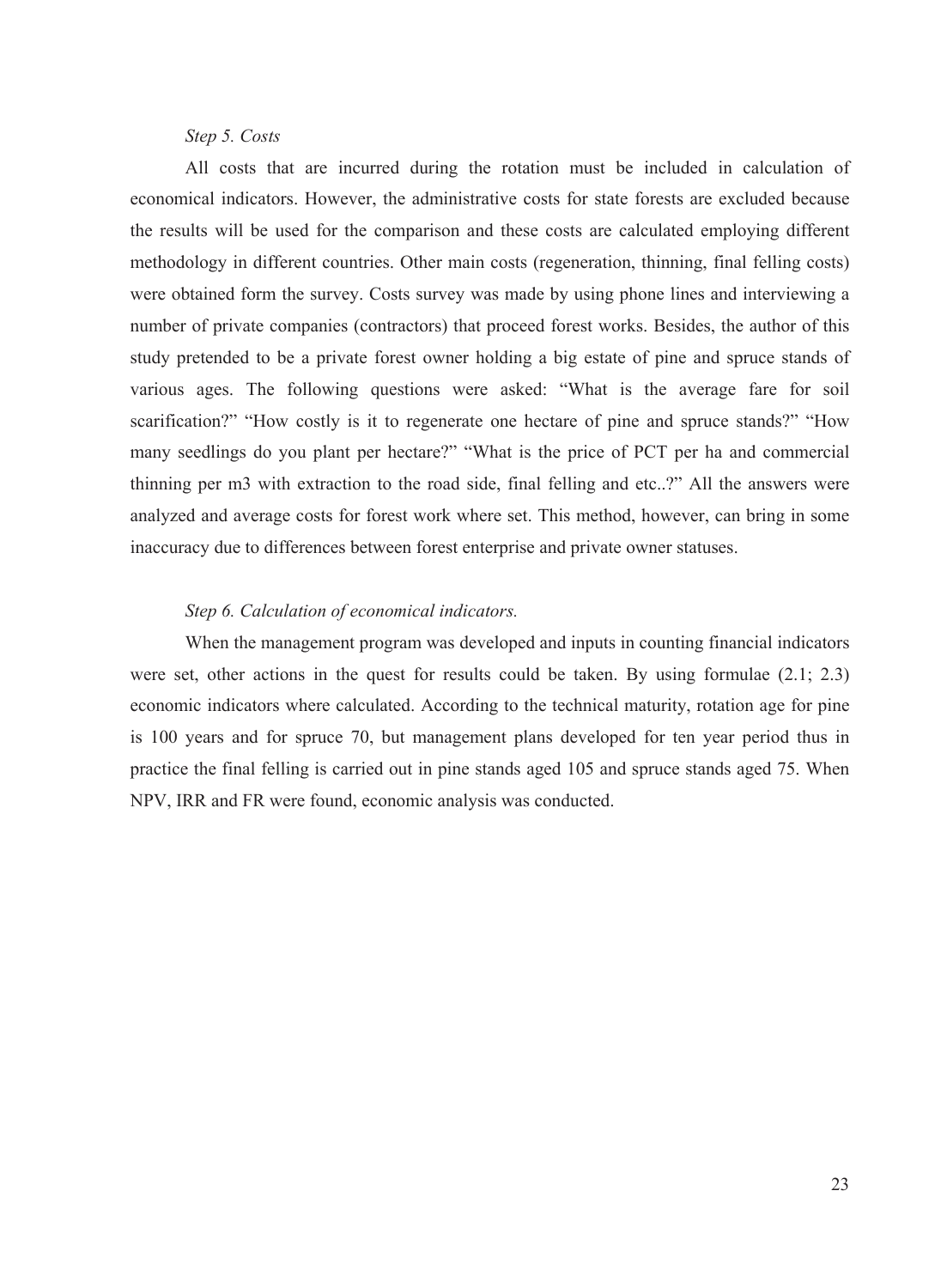## <span id="page-25-0"></span>**3. THE RESULTS**

## 3.1 WOOD PRICES

## **3.1.1 Inflation**

The wood prices in Lithuania fluctuated during last decades since market economy was introduced. But enormous jump in wood prices was observed in the last two years. The increase can be associated with the inflation and economy growth in Lithuania.

| −<br>2006M0 | 2006M02                     | 2006M03 | 2006M04 | $\sim$<br>$\circ$<br>↽<br>2006N | 406<br>2006N | $\overline{ }$<br>$\circ$<br>↽<br>2006N | ${}^{\circ}$<br>⊂<br>↽<br>6<br>$\rm{200}$ | ව<br>↤<br>6<br>200 | $\circ$<br>$\overline{\phantom{0}}$<br>2006M | $\overline{\phantom{0}}$<br>$\overline{\phantom{0}}$<br>↽<br>2006N | $\mathbf{\sim}$<br>$\overline{\phantom{0}}$<br>2006M | $\overline{\phantom{0}}$<br>$\circ$<br>M<br>200 | 7M02<br>$200^\circ$ | 7M03<br>200 | 404<br>₹<br>$200^\circ$ | S<br>⊝<br>↽<br>F<br>200 | $\delta$<br>$\overline{\phantom{0}}$<br>∼<br>200 | $\overline{ }$<br>$\circ$<br>↽<br>€<br>$\mathbf{\hat{s}}$<br>$\sim$ | $\infty$<br>↽<br>∼<br>$\infty$<br>$\sim$ | 7M09<br>$200^\circ$ | ⊂<br>$\overline{\phantom{0}}$<br>↽<br>⋍<br>$\overline{\phantom{0}}$<br>$\mathbf{\hat{s}}$<br>$\sim$ | $\overline{\phantom{0}}$<br>$\overline{\phantom{0}}$<br>XΚ<br>$200^{\circ}$ | $\sim$<br>–<br>ຮ<br>$\sim$ |
|-------------|-----------------------------|---------|---------|---------------------------------|--------------|-----------------------------------------|-------------------------------------------|--------------------|----------------------------------------------|--------------------------------------------------------------------|------------------------------------------------------|-------------------------------------------------|---------------------|-------------|-------------------------|-------------------------|--------------------------------------------------|---------------------------------------------------------------------|------------------------------------------|---------------------|-----------------------------------------------------------------------------------------------------|-----------------------------------------------------------------------------|----------------------------|
| 0.5         | 0.0                         | 0.3     | 0.7     | 0.4                             | 0.2          | 0.5                                     | $-0.1$                                    | $-0.$              | 1.1                                          | $0.8\,$                                                            | 0.2                                                  | 0.0                                             | 0.3                 | 0.6         | 0.9                     | 0.5                     | 0.2                                              |                                                                     | 0.3                                      | $\mathcal{A}$       |                                                                                                     |                                                                             |                            |
|             | Annual 4.7%<br>Annual 9.0 % |         |         |                                 |              |                                         |                                           |                    |                                              |                                                                    |                                                      |                                                 |                     |             |                         |                         |                                                  |                                                                     |                                          |                     |                                                                                                     |                                                                             |                            |
|             | <b>Total 14.1%</b>          |         |         |                                 |              |                                         |                                           |                    |                                              |                                                                    |                                                      |                                                 |                     |             |                         |                         |                                                  |                                                                     |                                          |                     |                                                                                                     |                                                                             |                            |

Table 1. *Inflation rate in Lithuania during the last two years (source: LSD 2007)* 

Table 1 shows the inflation rate from the beginning of 2006 till the end of 2007. According to the department of statistics inflations was not significant during the last decade it fluctuated from 1 to 3 percent. But during the last two years the increases in inflation rate was observed and had to be included in calculations of the real prices.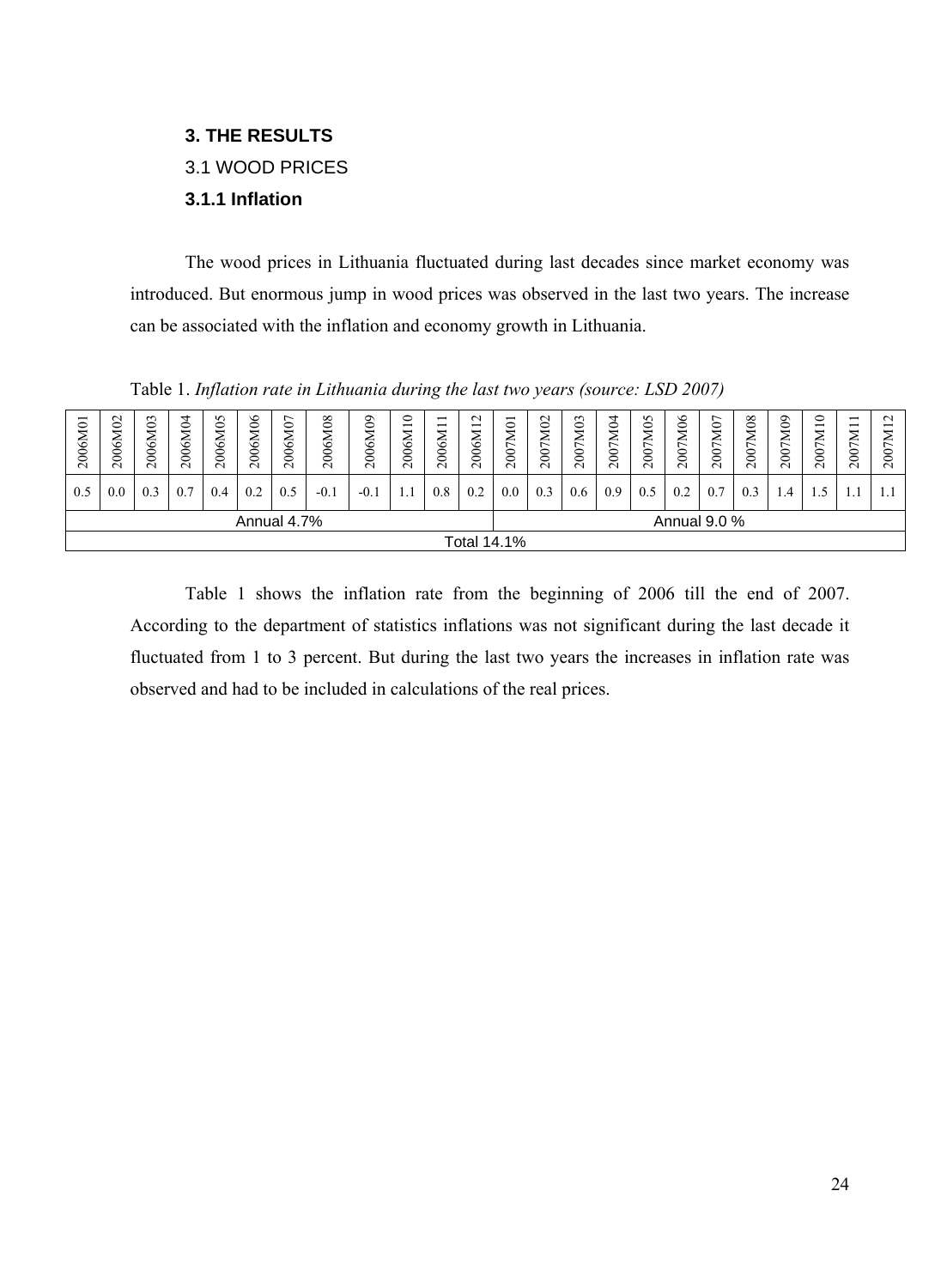#### **Nominal wood prices**



Figure 12. *Dynamics of nominal coniferous wood price over the period 2006-2007 (Source: GMU 2007).* 

Increase in coniferous wood prices, from the beginning of 2006 till the end of 2007 was enormous. Saw-log prices increased by 38 percent, pulp-wood by 225 percent and fire-wood by 43 percent. According to the ministry of economy, increase in wood prices could be connected only with the increase in demand for furniture, building construction wood, pulp-wood for cellulose industry and consumption of firewood (UM half year report 2007). Figure 12 reveals that the main increase in demand for all assortments was recorded in January,2007 and the second significant increase in demand for pulp-wood was observed in July,2007. The results allow making an assumption that the increase in wood prices might not only be associated with demand and supply in wood markets, but also with issue how to increase profitability of the state forest enterprises. The second very important factor that resulted in changes in wood prices was the changes in export and import changes. In the year 2007 Russia increased export taxes by 2.5 times, and in the coming years plans an increase from 10  $\epsilon$  per m3 to 50  $\epsilon$  per m3 of raw wood (Avotas and Ceras). For example Finland annually imports 16 mil. cubic meters from Russia, but now as the Russian wood is becoming more and more expensive the demand for the wood from the Baltic Sates is increasing (Avotas and Ceras).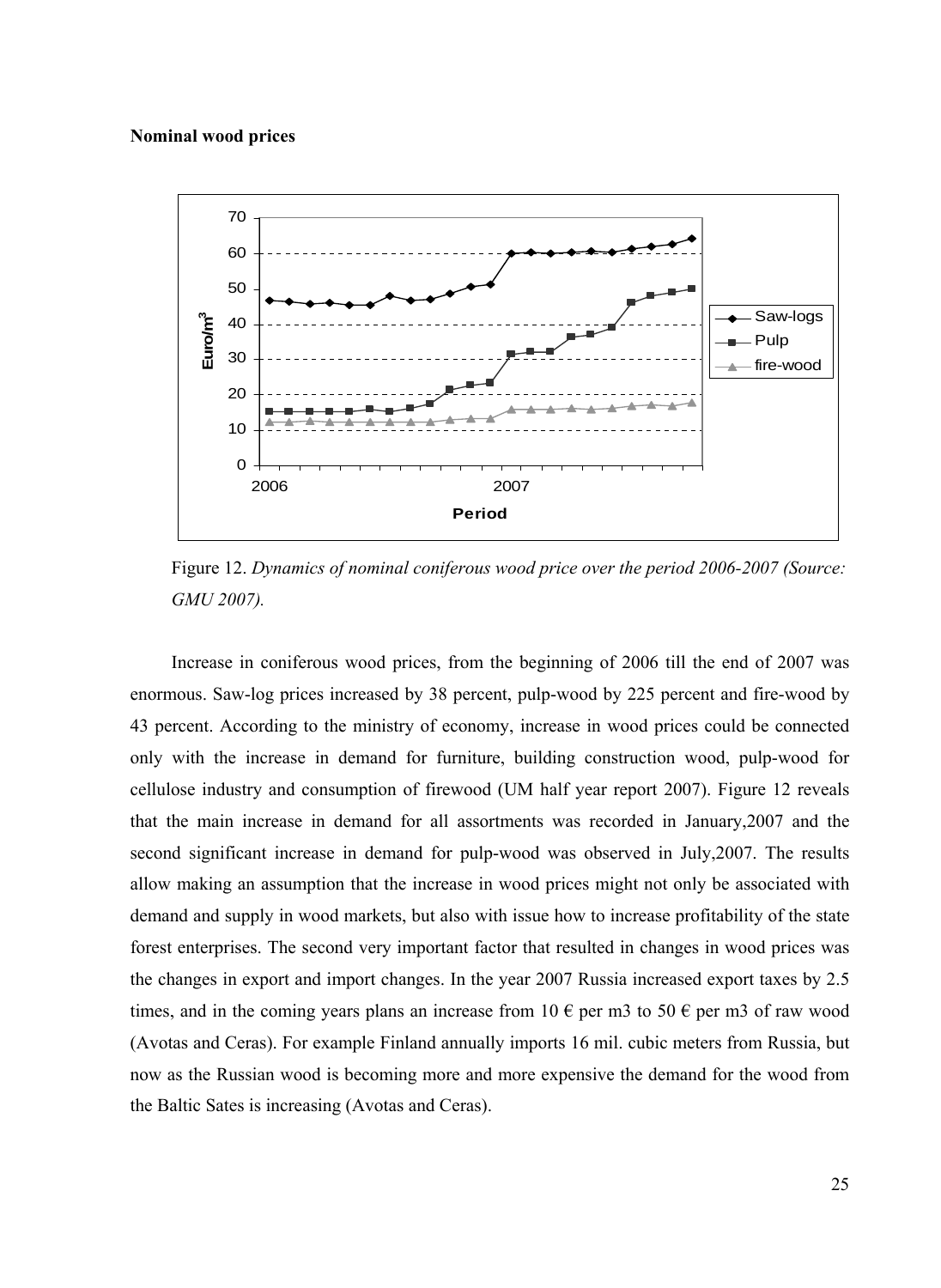

Figure 13.*Dynamics and comparison of nominal pine and spruce wood prices(Source: GMU 007).* 

Nominal prices of pine and spruce have the same tendencies. Pine fire-wood was more expensive all over the considered period as fire-wood price is set according to heat classes and is second for pine and third for spruce. Pine pulp-wood had higher price than spruce, and only in some periods they were equal. Both pine and spruce saw-logs prices competed all over the considered period.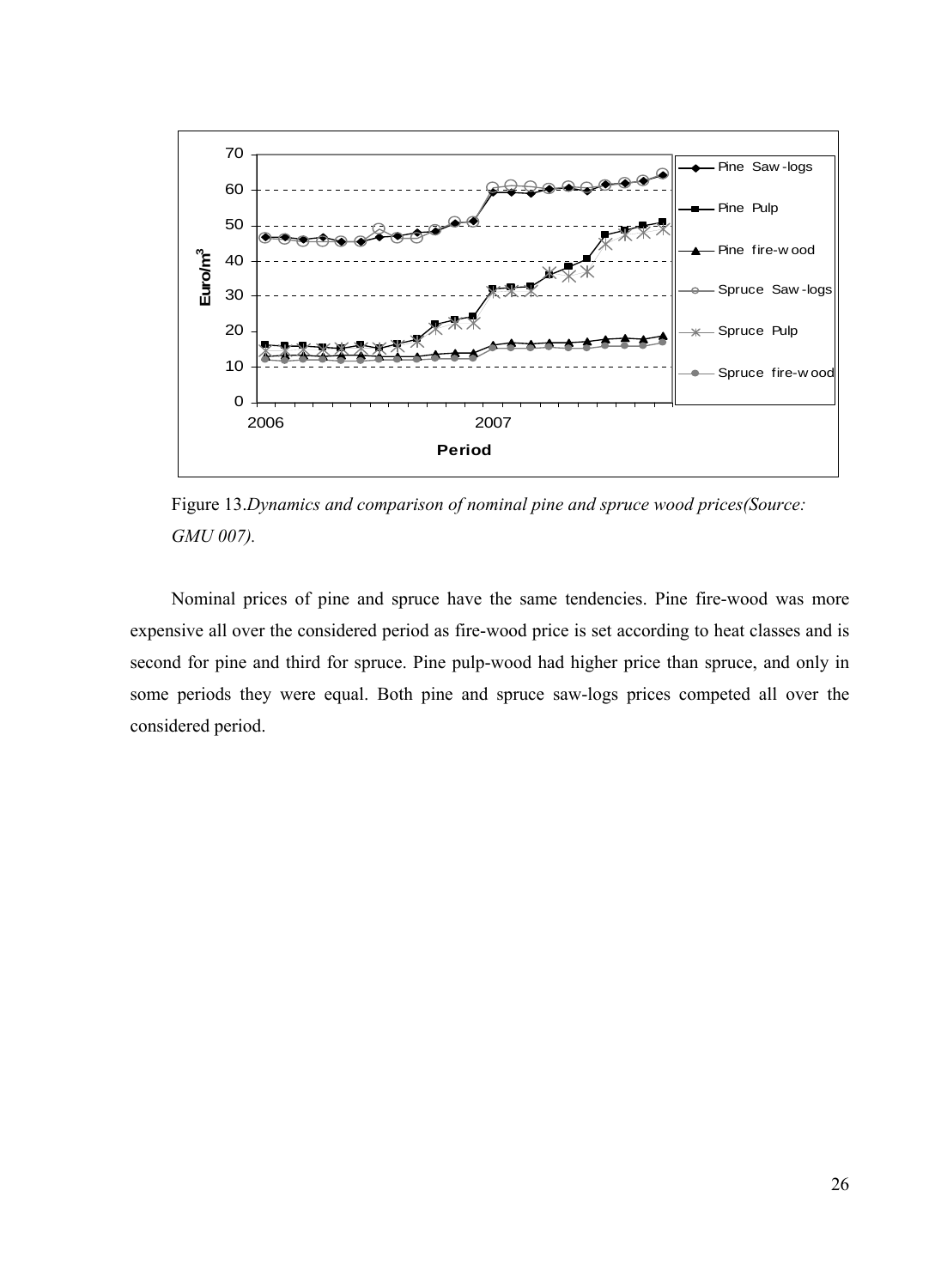#### <span id="page-28-0"></span>**Real wood prices**



Real wood prices are equal nominal wood prices, minus inflation at certain periods.

Figure 14*.* Comparison *of real and nominal coniferous wood prices over the period 2006- 2007 (Source: GMU 2007, LSD 2007).*

It follows from Figure 14 that real wood prices increased over the considered period although the inflation rate was excluded. Realistically, saw-log prices increased by 22 percent, pulp-wood by 188 percent and fire-wood prices increased by 26 percent.

### 3.2 MANAGEMENT PROGRAM

#### **3.2.1 Forest management in Lithuania**

In Lithuania silvicultural treatments are based on optimal light conditions in the stand. And the main purpose, which is achieved the maximum possible volume at the age of final felling. According to the theories of Juodvalkis and Kairiūkštis light is the natural factors that can be efficient regulated in the forest stand. Consistently, stand treatments are supposed to be based on light regime in order to achieve maximal productivity Kairiūkštis et al. (1979). However,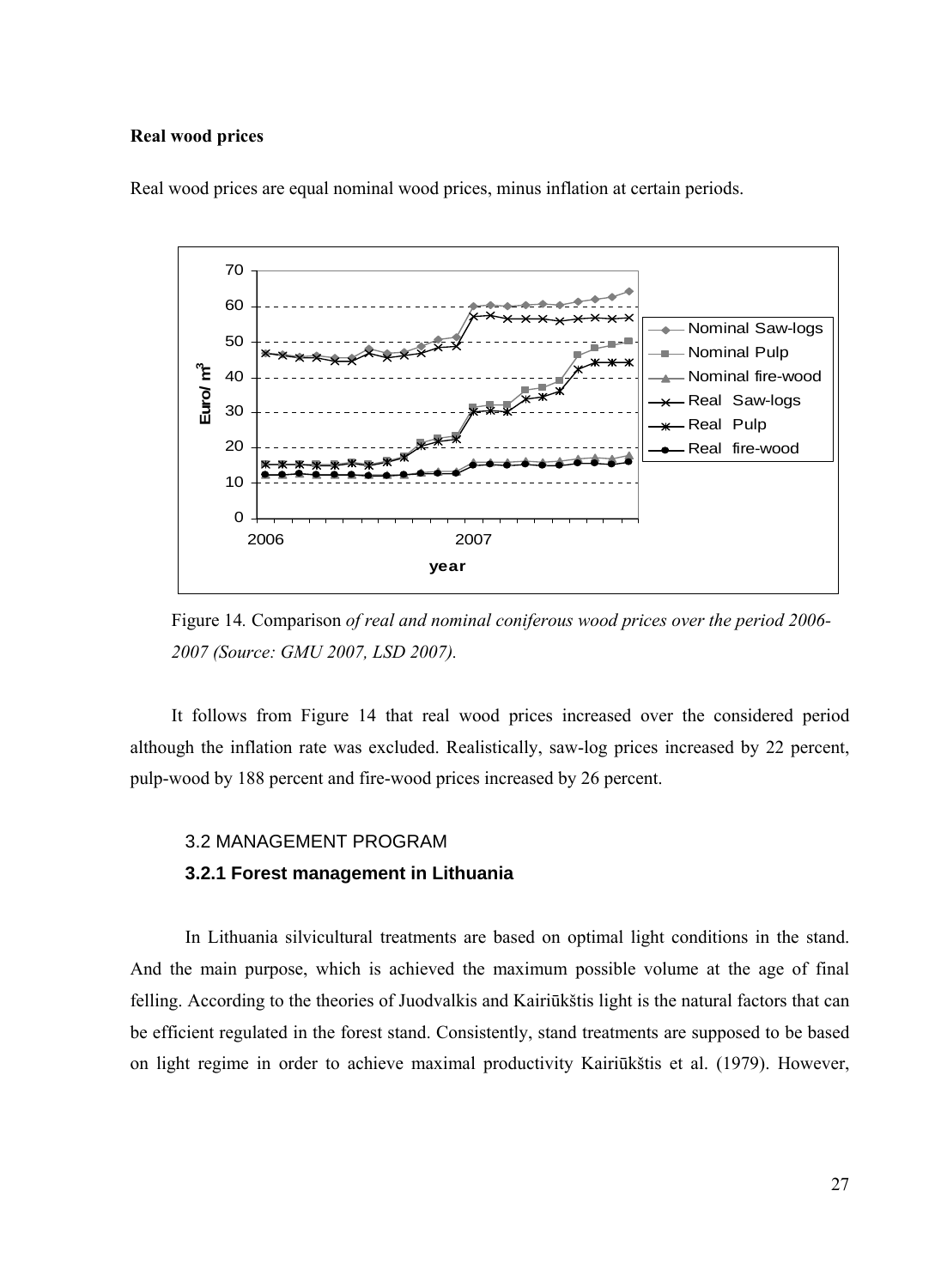<span id="page-29-0"></span>economic considerations were not taken into account when designing this management program. Forestry normative and management are based on the theories, introduced thirty years ago.

In Lithuanian state forests all treatments are supposed to be carried out according to the management plan. Forest management plan (FMP) is fundamental in administrating forest sector in Lithuania. Management plans are arranged for all forest property (LRAM 2005). Forest management in state forests is guided by the prescriptions in the forest management plan for the forest enterprise and by a series of national regulations covering each area of forest management(regeneration, thinning, felling, protection etc…), which offer detailed technical guidelines for forest managers that have to be followed. FMP is done by using last inventory data (LRAM 2005). FMP cover only ten year period because of that Lithuanian forester can hardly understand management for all rotation, starting from planting of seedlings and ending with final felling. For purpose to see typical management program in coniferous stand, survey was made. Results of the survey also revealed differences between theoretical and practical management programs, at the same providing the opinions of the scientists and foresters on the causes for existing differences.

## **3.2.2 Differences between theoretical and practical forest management**

Employing the methods described in the methodology section, differences between theoretical and practical forest management were found. The tables below represent a theoretical model, how stands are supposed to be managed according to the existing rules (table 2a, 3a). According to the facts (annual reports from forest enterprises) contrariwise practical management program was prepared (see next page, table 2b, 3b).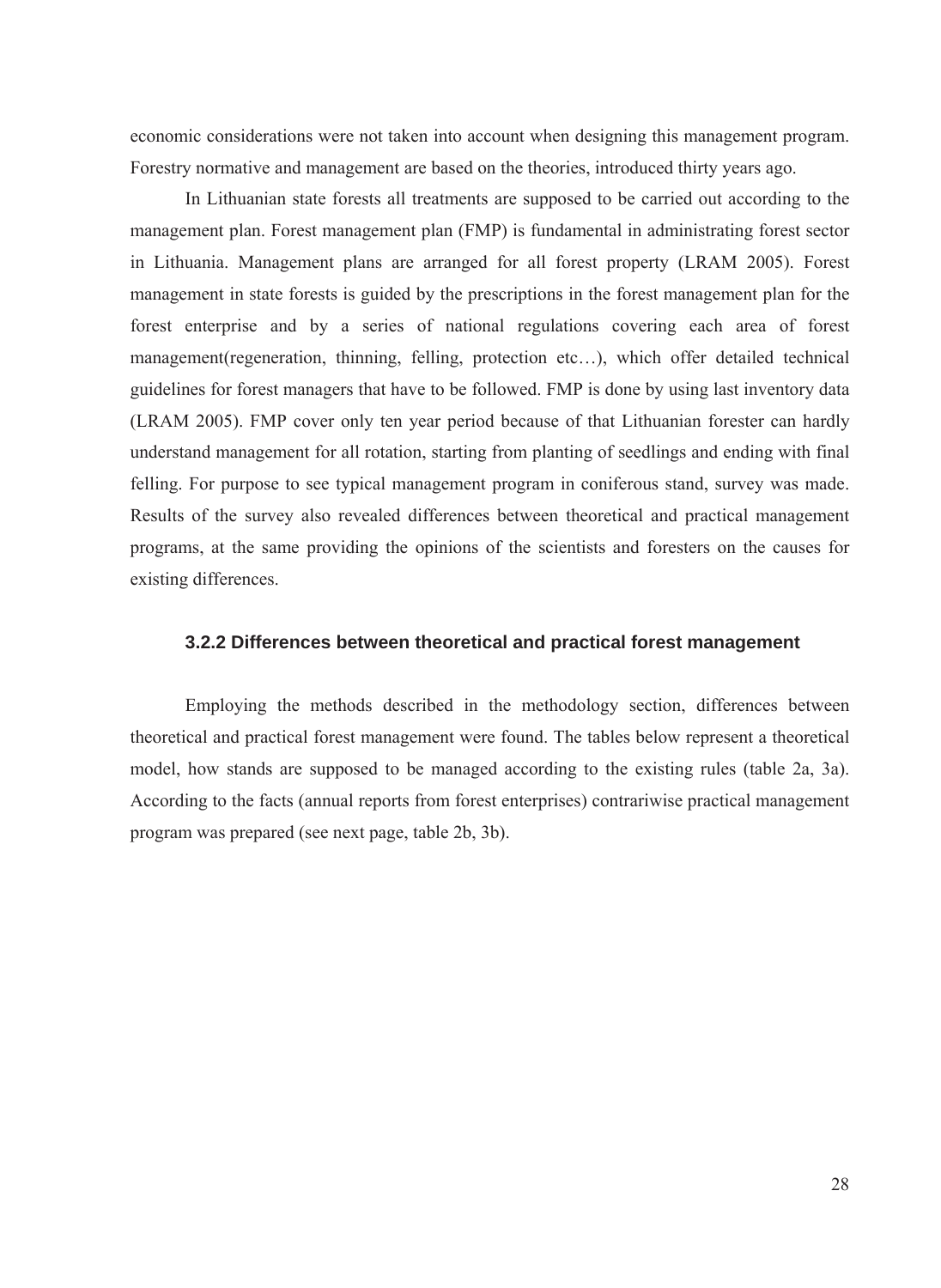Table 2. *Theoretical and practical pine stand management programs.*

| (a) Theoretical |                   |             |  | (b) Practical |                   |                |  |  |
|-----------------|-------------------|-------------|--|---------------|-------------------|----------------|--|--|
| Age<br>cl.      | Treatments        | Intensity % |  | Age<br>cl.    | Treatments        | Intensity %    |  |  |
| 1               | No treatments     |             |  | 1             | No treatments     |                |  |  |
| 2               | <b>PCT</b>        | 15          |  | 2             | <b>PCT</b>        | 20             |  |  |
| 3               | 1 CT              | 17          |  | 3             | 1 CT              | 25             |  |  |
| 4               | 2 CT              | 16          |  | 4             | No treatments     |                |  |  |
| 5               | 3 CT              | 15          |  | 5             | 2 CT              | 25             |  |  |
| 6               | 4 CT              | 15          |  | 6             | No treatments     |                |  |  |
| 7               | 5 CT              | 15          |  | 7             | 3 CT              | 20             |  |  |
| 8               | Sanitary cuttings | 0.3         |  | 8             | Sanitary cuttings | $\overline{2}$ |  |  |
| 9               | Sanitary cuttings | 0.3         |  | 9             | Sanitary cuttings | $\overline{2}$ |  |  |
| 10              | Sanitary cuttings | 0.3         |  | 10            | Sanitary cuttings | 3              |  |  |
| 11              | Final felling     | 100         |  | 11            | Final felling     | 100            |  |  |

Table 3. *Theoretical and practical spruce stand management programs.* 

|               | (a) Theoretical   |             |            |                   | (b) Practical |
|---------------|-------------------|-------------|------------|-------------------|---------------|
| Age<br>cl.    | Treatments        | Intensity % | Age<br>cl. | Treatments        | Intensity     |
|               | <b>PCT</b>        | 23          | 1          | <b>PCT</b>        | 20            |
| $\mathcal{P}$ | <b>PCT</b>        | 25          | 2          | <b>PCT</b>        | 20            |
| 3             | 1 CT              | 19          | 3          | 1 CT              | 30            |
| 4             | 2 CT              | 17          | 4          | No treatments     |               |
| 5             | 3 CT              | 17          | 5          | 2 CT              | 25            |
| 6             | 4 CT              | 16          | 6          | Sanitary cuttings |               |
| 7             | Sanitary cuttings | 0.3         | 7          | Sanitary cuttings | 4             |
| 8             | Final felling     | 100         | 8          | Final felling     | 100           |

|            |                   | (b) Practical |
|------------|-------------------|---------------|
| Age<br>cl. | Treatments        | Intensity %   |
|            | <b>PCT</b>        | 20            |
| 2          | <b>PCT</b>        | 20            |
| 3          | 1 CT              | 30            |
| 4          | No treatments     |               |
| 5          | 2 CT              | 25            |
| 6          | Sanitary cuttings |               |
|            | Sanitary cuttings |               |
| 8          | Final felling     | 100           |

Tables above represent theoretical and practical management programs from the beginning to the end of the rotation. Age classes it is ten year period, that represent maturity of stand and approximate time for treatments. Pre commercial thinning (PCT) intensity was not accurate as the estimation was made according to the harvested volume, but in young stand volume was not a very important factor. Anyway, PCT intensity is less important in calculating economic outcomes, because this treatment gives no income just costs are incurred.

Theoretical and practical management models show differences between frequency as well as intensity of the commercial and sanitary thinnings. According to the rules thinning is supposed to be carried out every ten years with lower intensity, but in practice treatments are carried out more seldom with higher intensity. Survey results provide partial explanation of the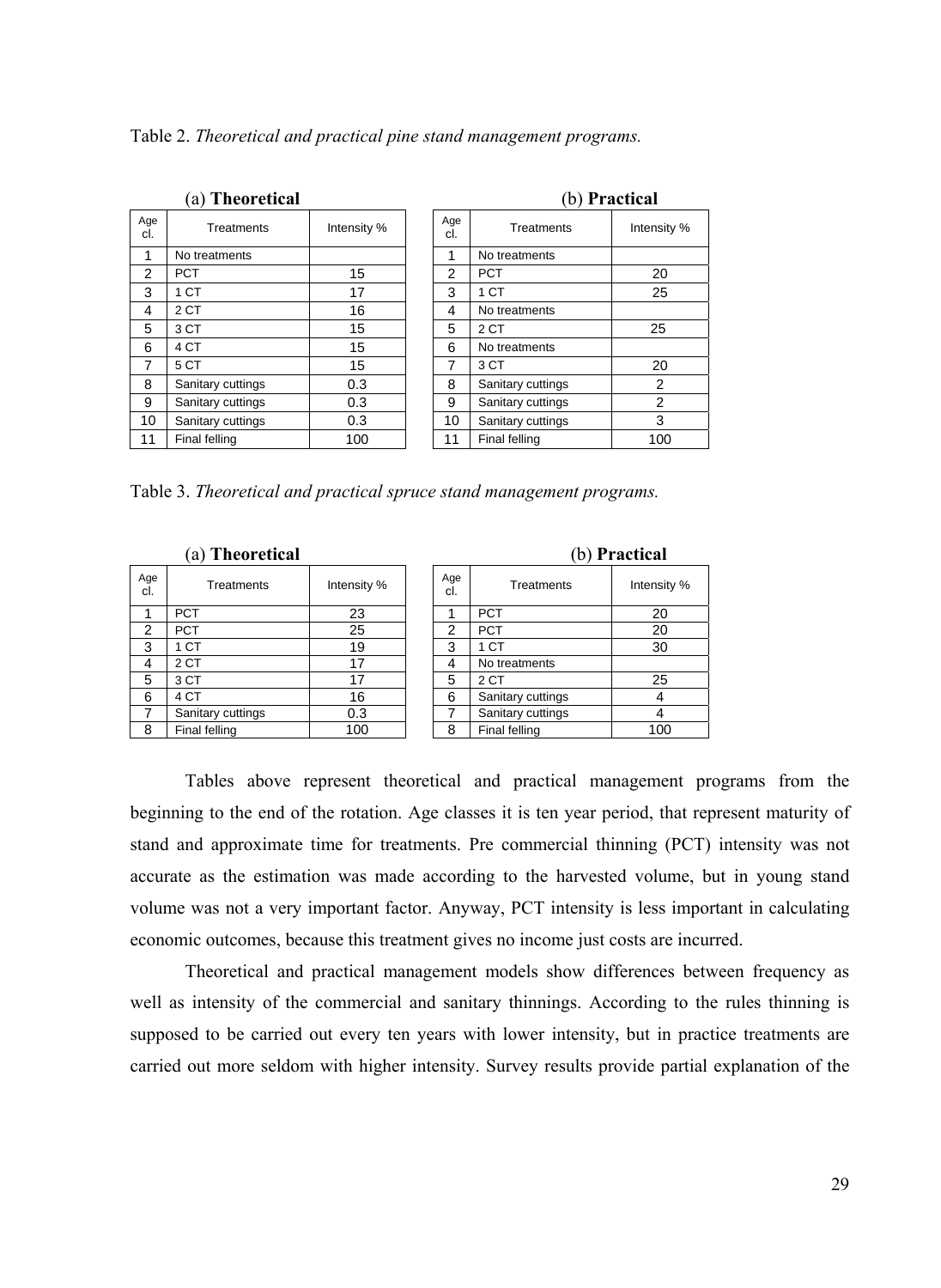<span id="page-31-0"></span>causes of the phenomenon. Scientists, foresters and management planners were interviewed to obtain their opinions.

## **3.2.3 Reasons for differences (results of survey)**

## **Scientists**

Two of four scientists agree with practical management program that was prepared based on the statistical data. The rest of the respondents partly agree on thinning frequency, and suggested their own practical management model. One scientist thinks that in practice pine stands are thinned only two times with about 30 percent intensity and sanitary cuttings are carried out two times with the intensity of 4 percent. But in general all scientists agree that in practice thinnings have to be carried out not so frequent and with higher intensity than according to the rules. According to scientists, existing differences between theory and practice can be explained by several reasons. Each scientist gave one explanations:

- 1. Lower thinning frequency in practice than in theory is associated with economic reasons, that it is not economically efficient to harvest stand every ten years as it is written in the rules.
- 2. All activities in practice are supposed to be done following the management plan. But during the last decade management plans were behind the schedule due to forest land restitution process and complicate national forest inventory. Consequently, forest managers can not precede treatments in time because of delayed management plans. Then thinning frequency and intensity itself was not the same as it was supposed to be according to the theoretical management program.
- 3. All actions are imperfect, starting from creation of management rules to forest management in practice. Because of those reasons thinning frequency and intensity in practice are far from thinning rules.
- 4. It can be that thinning intensity in practice is higher because of gray economy.

According to the scientists particular actions should be taken to reduce differences between theoretical and practical management program, each respondent brings different opinion:

1. Revise wood measurement before and after treatments.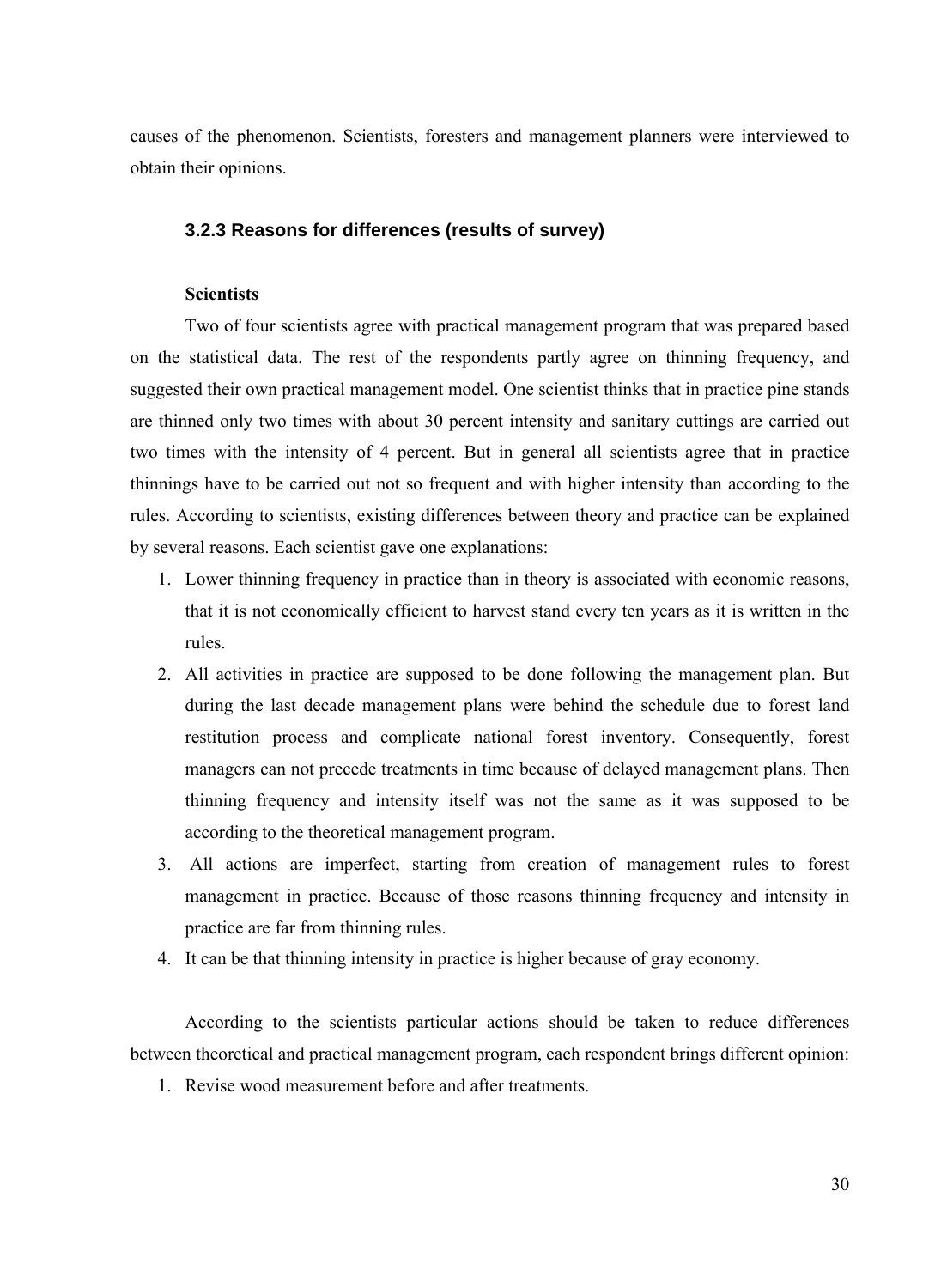- 2. Put more control on management practice.
- 3. Create a new theory of forest dynamics.
- 4. Put more efforts on young stand management.

### **Representatives of forests inventory and management planning**

Interviewed respondents from the Forest management institute, agree on discrepancy between normative and practice. Respondents represent two main reasons which raise differences between theoretical and practical forest management:

- 1. Forest management normative is far from practice. The main reason for differences in thinning regime in practice is that all treatments are projected according to the stock level, but proceeded according to the number of stems. Number of stems it is very sensitive dimensions that directly depend on tree diameter. For example, in stand where average diameter is 12 cm and stock level 1.0 the number of trees equals 1600. At the same time if the mean diameter is 13 cm then number of trees drops to 1364 (-15%). So in most cases foresters can not proceed thinning even if the stock level is high, but the number of trees is insufficient. Because of the imperfect normative a forester has no rights to thin such a stand; otherwise he can be penalized by forest inspection.
- 2. Other reason for discrepancy is that forest manager does not precede treatments on time, especially pre commercial thinning is carried out too late. Also, there is a possibility that foresters overuse causes for sanitary cuttings.

According to the planners to improve current situation, concrete actions should be undertaken:

- 1. Two planners think that solution could be a correction of the current normative that has to be made more liberal.
- 2. One planner thinks that foresters should be encouraged to do pre commercial thinning on time, then will be less uncertainty's in future stands.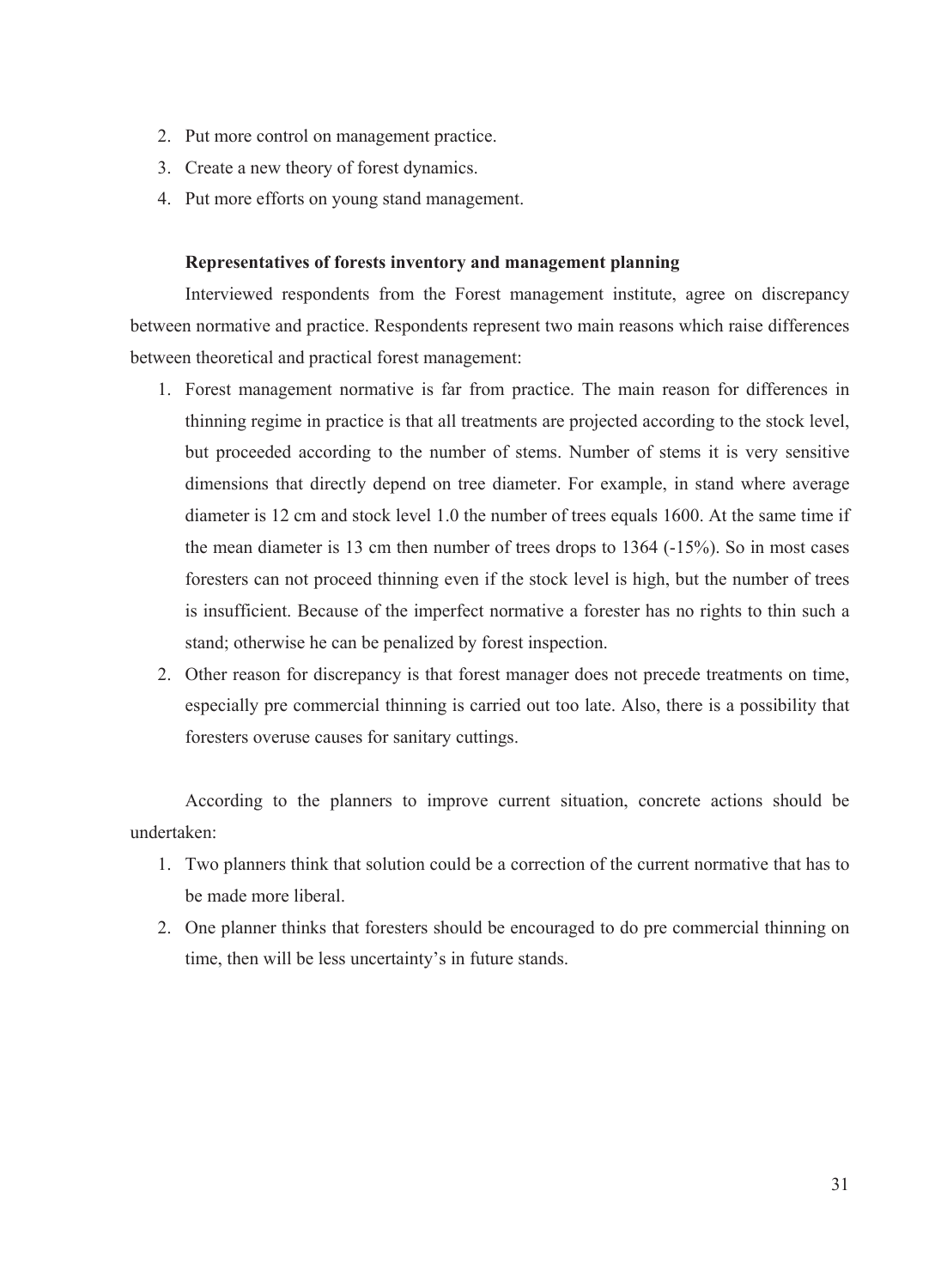#### **Forest managers**

Seven of eight respondents agreed on the prepared practical management program, one forester suggested his own model in which thinnings were more seldom and carried out with higher intensity than in the prepared practical program. Six of eight forest managers for differences blamed incorrect thinning normative. Two respondents indicated that thinning periodicity and intensity are wrongly projected in the management plan. And two managers indicated both reasons, incorrect normative and bad management planning.

Half of the interviewed forest managers also brought other reasons for differences between theories and practice:

- 1. The comeback to the same stand every ten years is too expensive, and economically not efficient. For example, there are no differences one or thousand cubic meters you will extract from the stand anyway costs incurred for documents preparation and technique transportation will be the same. For this reason thinnings should be more seldom and with higher intensity.
- 2. Usually strip roads are done too late and this factor increases thinning intensity in the middle aged stands.
- 3. Theories and practice are far from each other, because forest is a living organism influenced by many factors, and it is difficult to exactly predict or plan its growth. For this reason the situation defined in the management plan and reality pass each other.

All foresters suggest concrete actions in the quest for decrease differences between theoretical and practical forestry.

- 1. The new management rules (normative) for all thinnings are supposed to be more recommendatory but not so strict like now. [2 respondents]
- 2. To liberalize all cuttings, but at the same time to forbid commercial thinnings that are economically inefficient. [1]
- 3. Improve communication between management planners and foresters. [1]
- 4. Functions of the management planning are supposed to be transferred to forest districts, because only foresters know real situation in his/her estate. [1]
- 5. During the preparation of the management plan, the calculations of the volumes to be potentially extracted should be to be done more accurate. [1]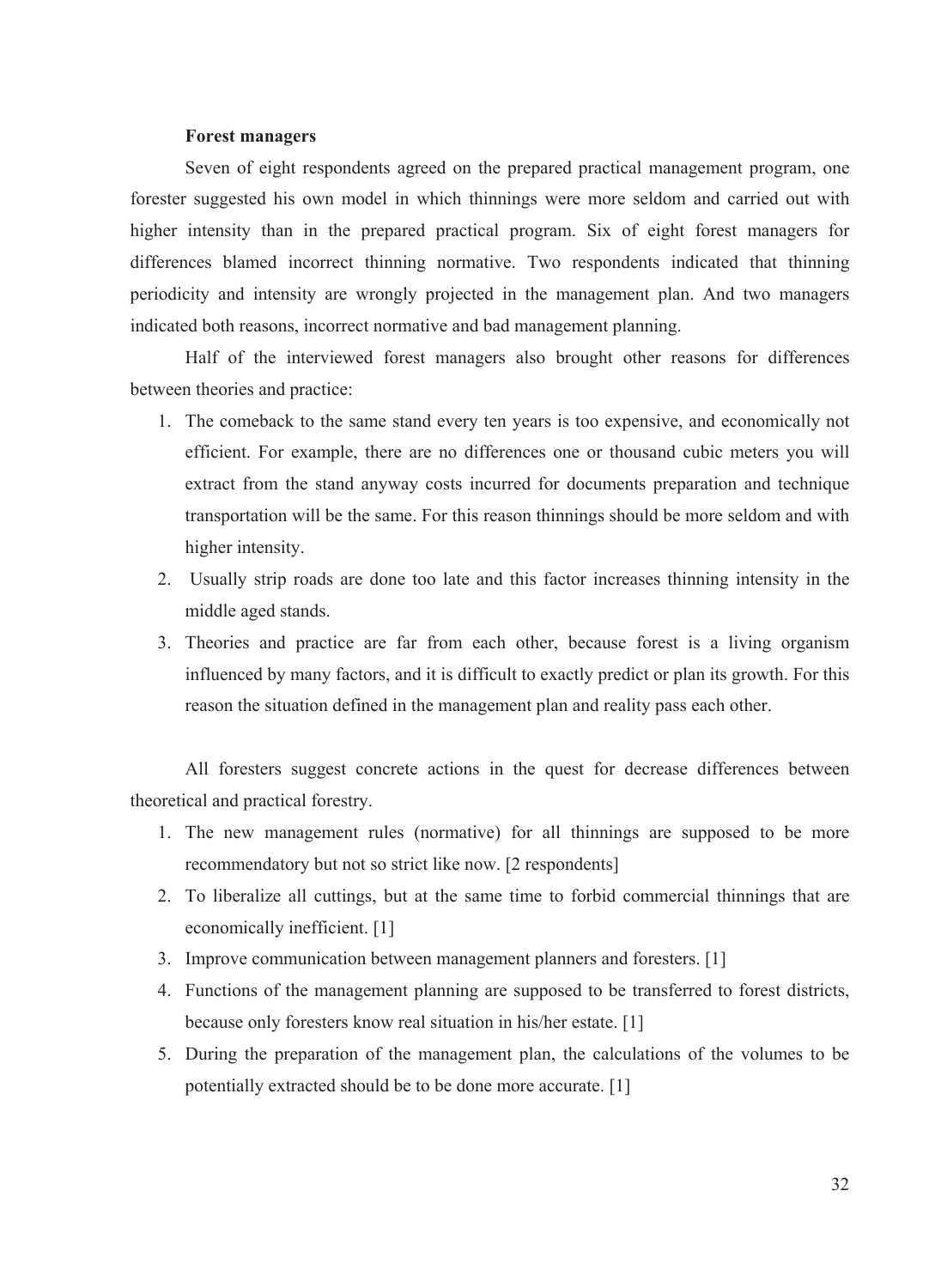- 6. To increase intensity of sanitary cuttings. [1]
- 7. There is no need of concrete actions, because recent situation is satisfactory. [1]

The summarized survey results indicated that forest managers at state enterprises were not satisfied with the current normative. Six of eight managers blamed forest normative for differences between theories and practice. Two forest managers were not satisfied with planning of treatments. They wanted to get more freedom in decision making process and manage forest in more economical way, with lower number of thinnings and higher intensity. All interviewed foresters felt big pressure from forest inspection and had no influence on decision making process. Seven of eight forest managers agreed with practical program, estimated during this project. One manager slightly improved and changed thinning intensity but not frequency.

Opinion of the management planners was slightly different. Two of three interviewed respondents agreed with prepared practical program, the third did not agree with the practical program, even theoretical program according to him was not correct. In spite of the fact that management rules regulate thinning every ten years, theoretical program is supposed to be developed according to the yield model. Otherwise theoretical program with frequent thinning can lead to low volume stands at the end of rotation. Two planners indicated incorrect normative as a main reason for differences that in some cases is even contradictory. One respondent mentioned young stand treatment as a cause for differences between practice and theoretical model. He thought that foresters did not precede PCT at the time and then faced problems later. Due to that high number of treatments were delayed and carried out with higher intensity.

Scientist brings different opinion: Of four interviewed scientists one is responsible for the development of the normative. He agrees on prepared practical program and can see differences between theories and practices. According to the creator of rules all these differences are temporal due to transition period and natural disturbances. One of the scientists does not agree with the prepared practical program and suggests practical program where thinnings are more frequent with higher intensity. Two scientists blamed foresters for differences between theories and practice, one - natural processes and fourth blamed the whole forestry system in Lithuania. He thinks that forestry is not efficient and to improve it a new system and forestry theory have to be developed.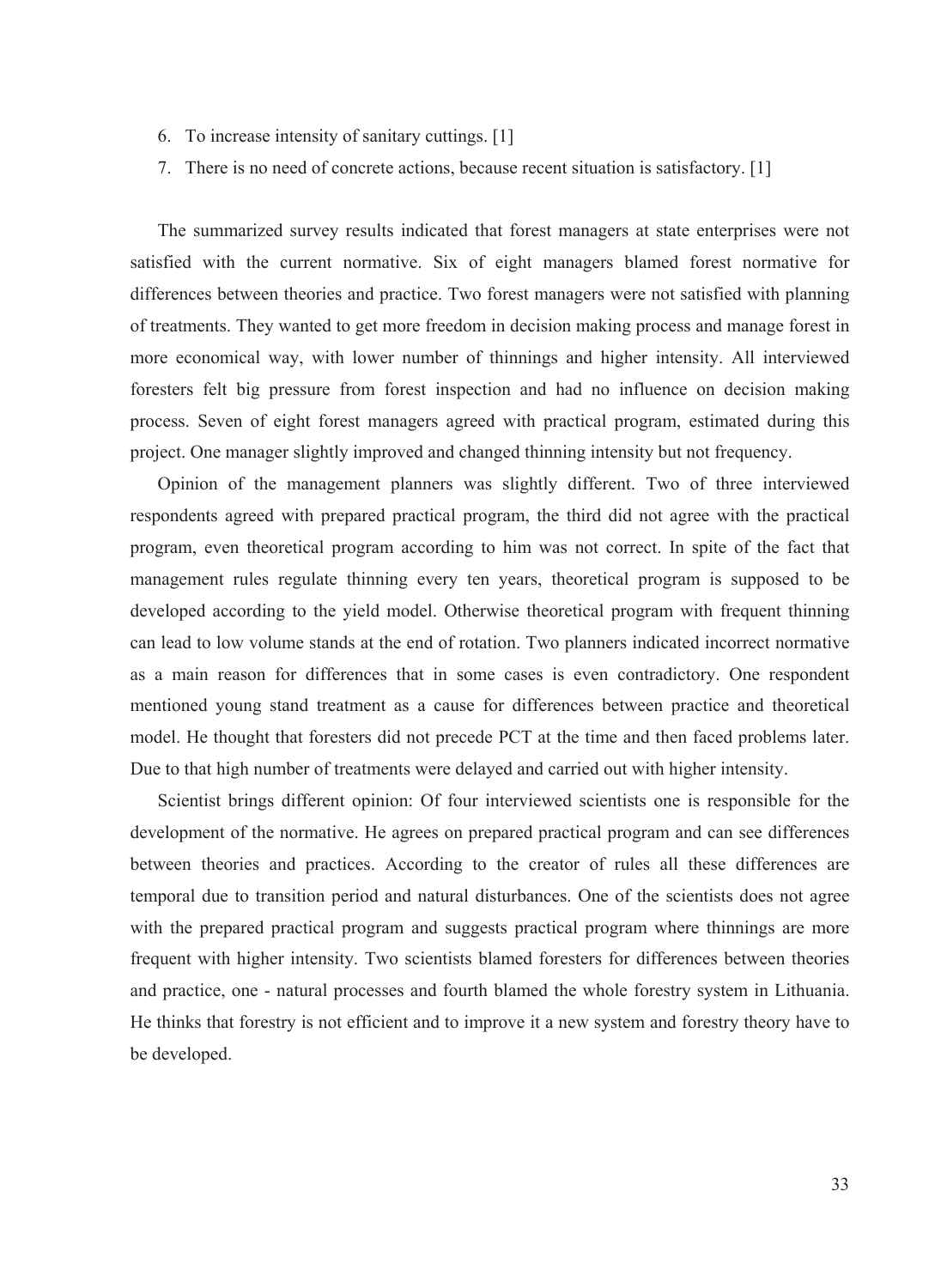# <span id="page-35-0"></span>3.3 INCOME AND COSTS **3.3.1 Costs**

Costs are considered to be one of the main indices in calculation of the economic outcomes. It is very important how big investments will be done at the beginning of the whole project. With higher initial costs, project is more risky and vice versa (W. David Klemperer 1996). In forestry, costs are supposed to be incurred during all rotation period, starting from the stand planting and finishing with final felling. In Lithuania, according to the rules all clear cuts must be regenerated, and treated by pre commercial thinning, even though those treatments bring only costs and no income.



Figure 15*. Costs structure in typical pine stand during whole rotation period (Source: results of survey).*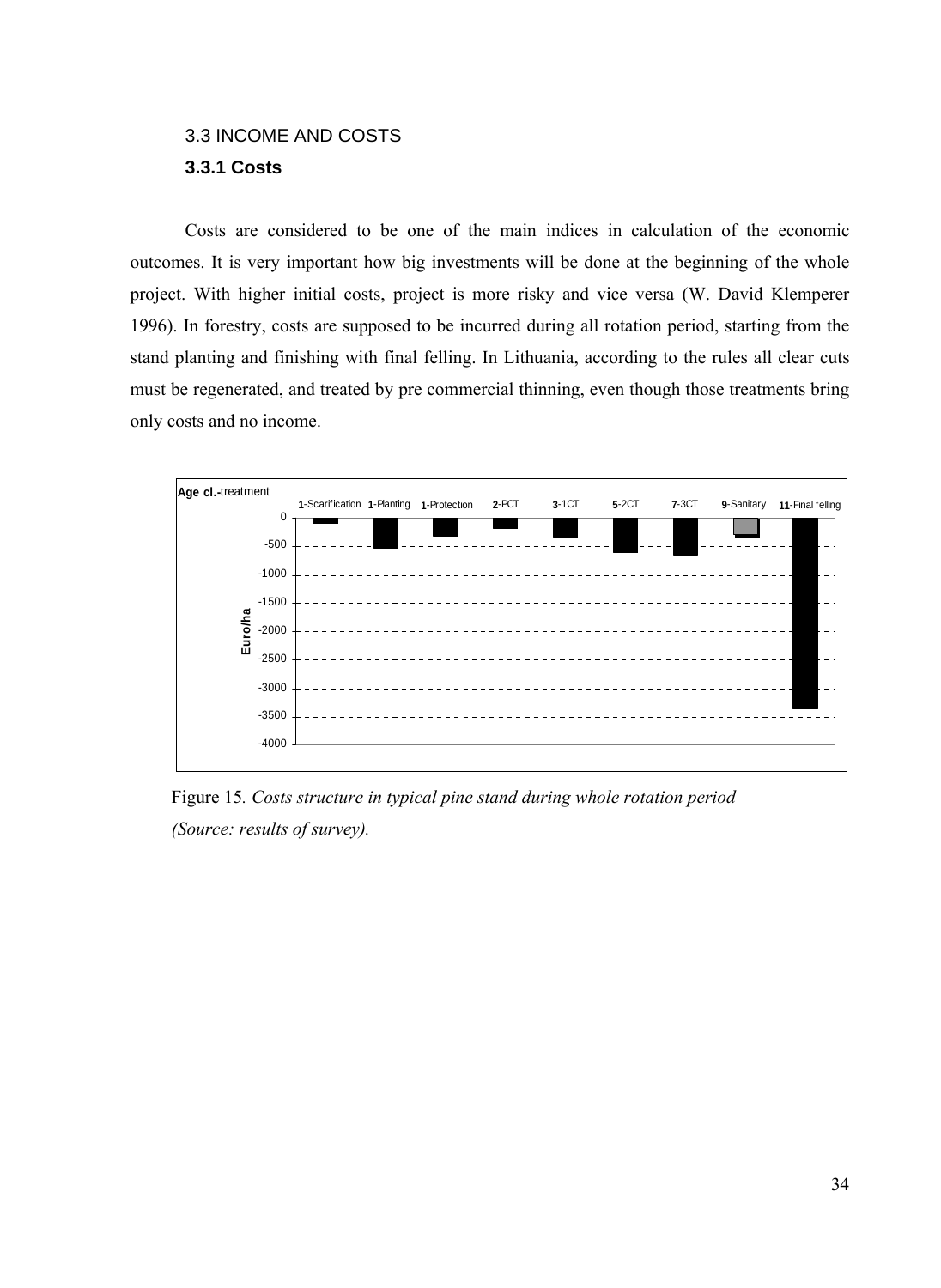

Figure 16. *Costs structure in typical spruce stand during whole rotation period (Source: results of survey).*

It follows from figures 15 and 16 that costs structure differs for pine and spruce stands. Due to different rotation length, in pine stand typically three commercial thinnings are carried out during the whole rotation and two thinnings in spruce stand. There are some differences in prices for PCT (pre commercial thinning): young spruce stands are usually more labour demanding than pine stands. For this reason PCT in spruce stands is by 50€ per hectare more expensive. Also, commercial thinning and final felling are by 2-3 percent more expensive in spruce forests than in pine forests. Important aspect that bears mentioning is sanitary cuttings.

Costs incurred during those cuttings (grey column on figures) are unclear or even can be called "mysterious". According to the management rules from 0.3 to 0.5 percent of stand volume can be taken by sanitary cuttings, in some cases this amount can increase two or threefold. In this project, analyzes of the factual data obtained from the annual reports of the thirteen forest enterprises revealed that the intensity of sanitary cuttings makes around 3 percent. And one more interesting fact from "Lithuanian statistical yearbook of forestry 2007" The amount of wood taken from sanitary cuttings is almost twofold higher than the volume from all other thinnings together. Volume from sanitary cuttings last year made 0.65 mil. m3 and from commercial and PCT together only 0.45 mil. m3. (VMT 2007). Even though there were no storms or other relevant causes that resulted in dead wood increase in state forests last year. Due to uncertainties mentioned above, the costs associated with sanitary cuttings are supposed to be excluded.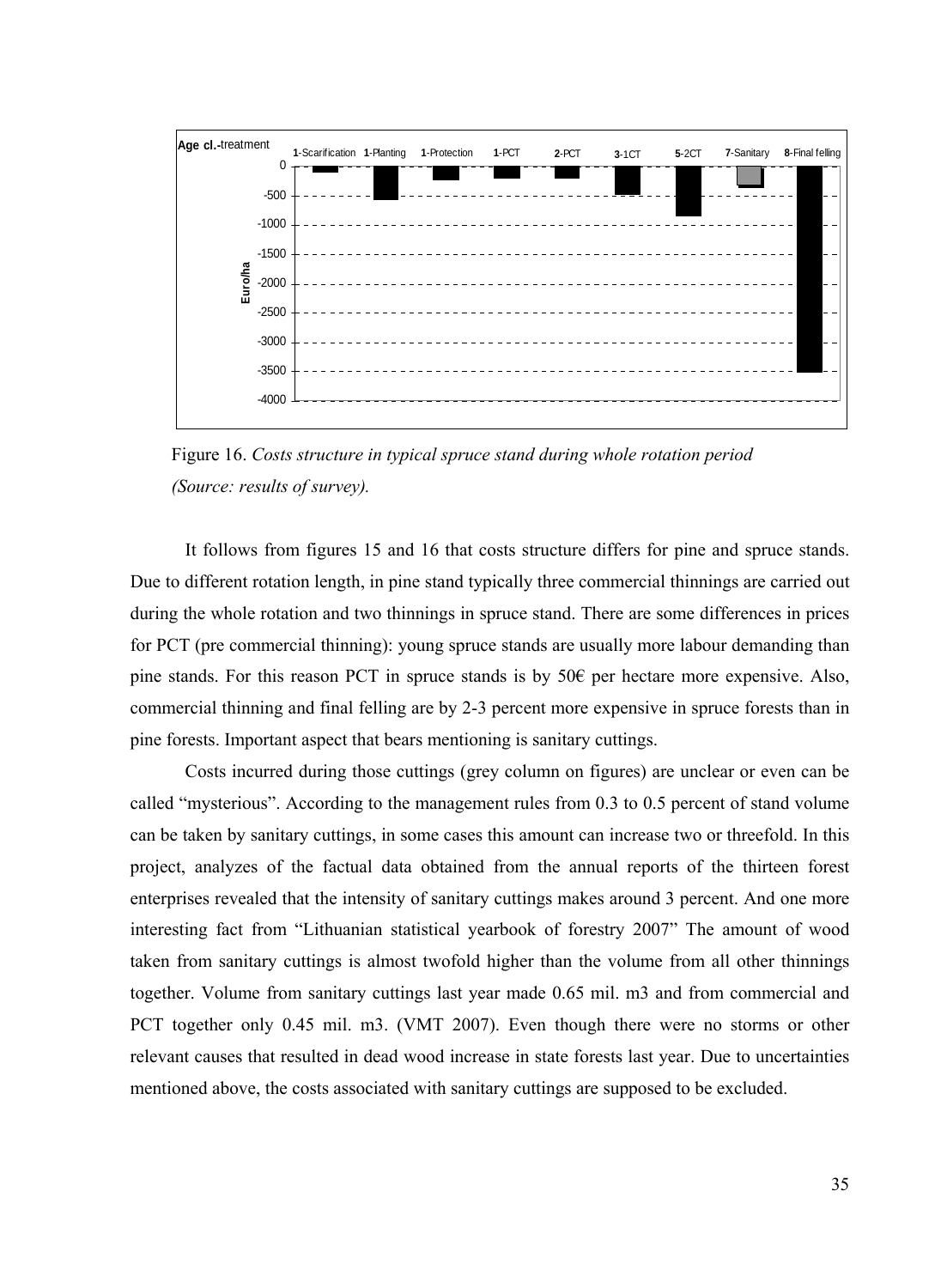Another group of costs that are uncertain is administrative costs (enterprise, districts administration, fire protection service, etc…). Last year in Lithuanian state forests those costs made around 35 $\epsilon$  per hectare (VMT 2007) and this number is a sum of many activities. As the results from this project will be used to compare economic outcomes in different countries so we decided not to include administrative costs in economic analyzes. Otherwise it can be difficult to develop a model to compute these multiple costs in different countries where specific methodologies are used.

Nowadays in state forests all thinnings and final felling are carried out by contractors, so prices for treatments depend on market. There are a number of small and big companies (contractors) that precede various treatments in state forests. Earlier all forest enterprises had their own technique and brigade of forest workers, but now this function is disposed to contractors. Wood producing costs are not the same everywhere even within such a small country like Lithuania.



Figure 17*. Differences in prices for forest works based on survey of contractors (hundred percent represents highest price, lower prices are relative values).*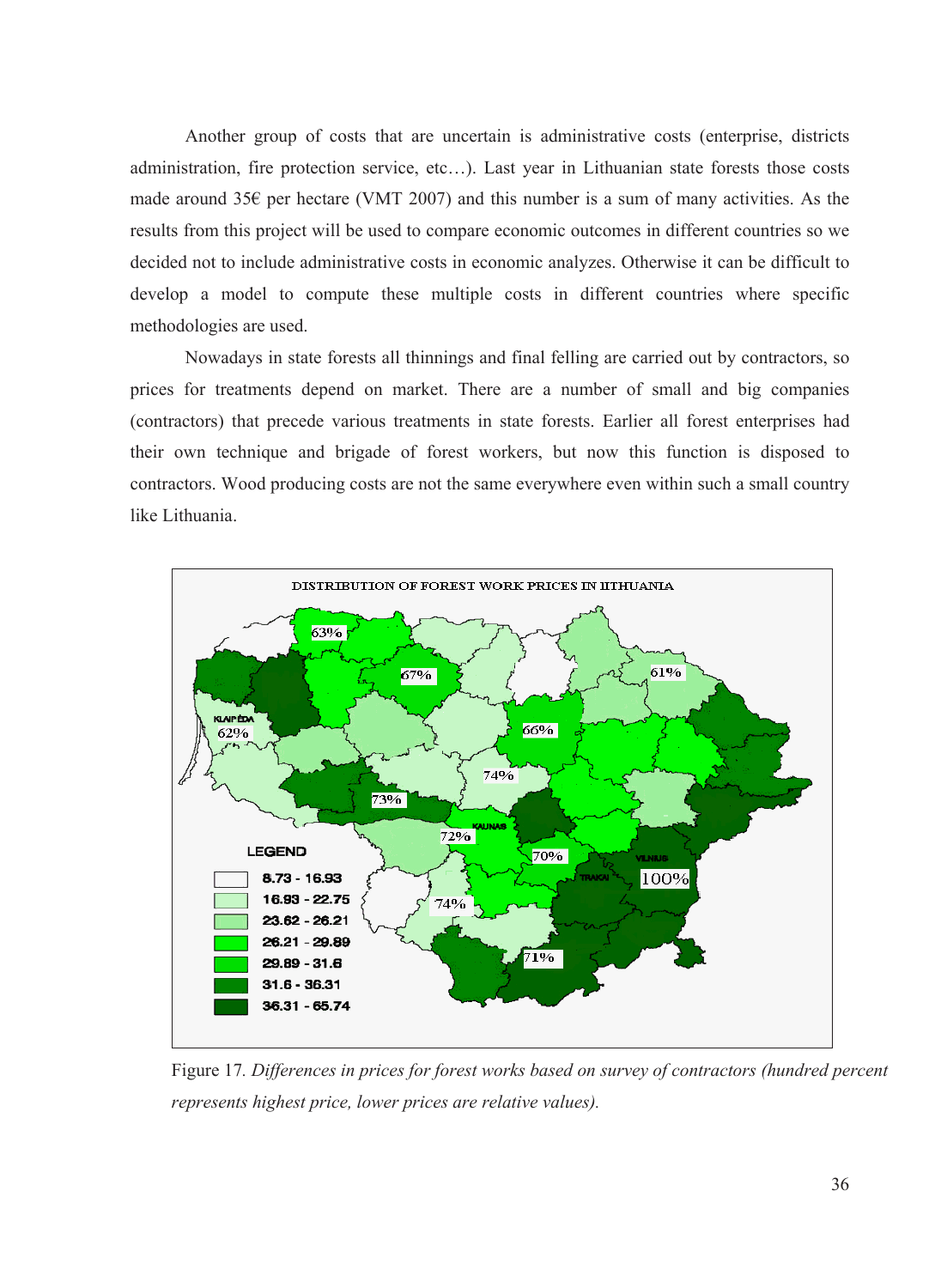<span id="page-38-0"></span>Figure above shows all 42 forest enterprises, intensity of color represents forest distribution in Lithuania. The highest price for stand treatments is found in the districts around Vilnius (in picture expressed by hundred percent). It can be related with large number of forests also with population and higher payments. For example, harvesting and extraction to the road side of 1m3. of coniferous wood during the final felling in districts around Vilnius cost 16€. But the same works in the north of Lithuanian can be done for 10€. Also, other forest works like planting or PCT are more expensive around big cities.

As the survey was made in the year 2007 all the costs mentioned above represent only particular period. To see dynamics, and fluctuation of wood production prices over time, statistical data from general forest enterprise was used.



Figure 18*. Differences of wood producing costs over nine years. ( source: GMU 2006)*

## **3.3.2 Income**

In forestry, income starts to flow just after 20 years after planting or even later, but the main income is only received at the end of the rotation period. Of course, there can be some cash flow from non wood production like hunting, recreation, etc. but in this project only income from wood production is presented. Income has positive correlation with wood prices in the market. Thus after a price jump during the last year income from wood production increased significantly.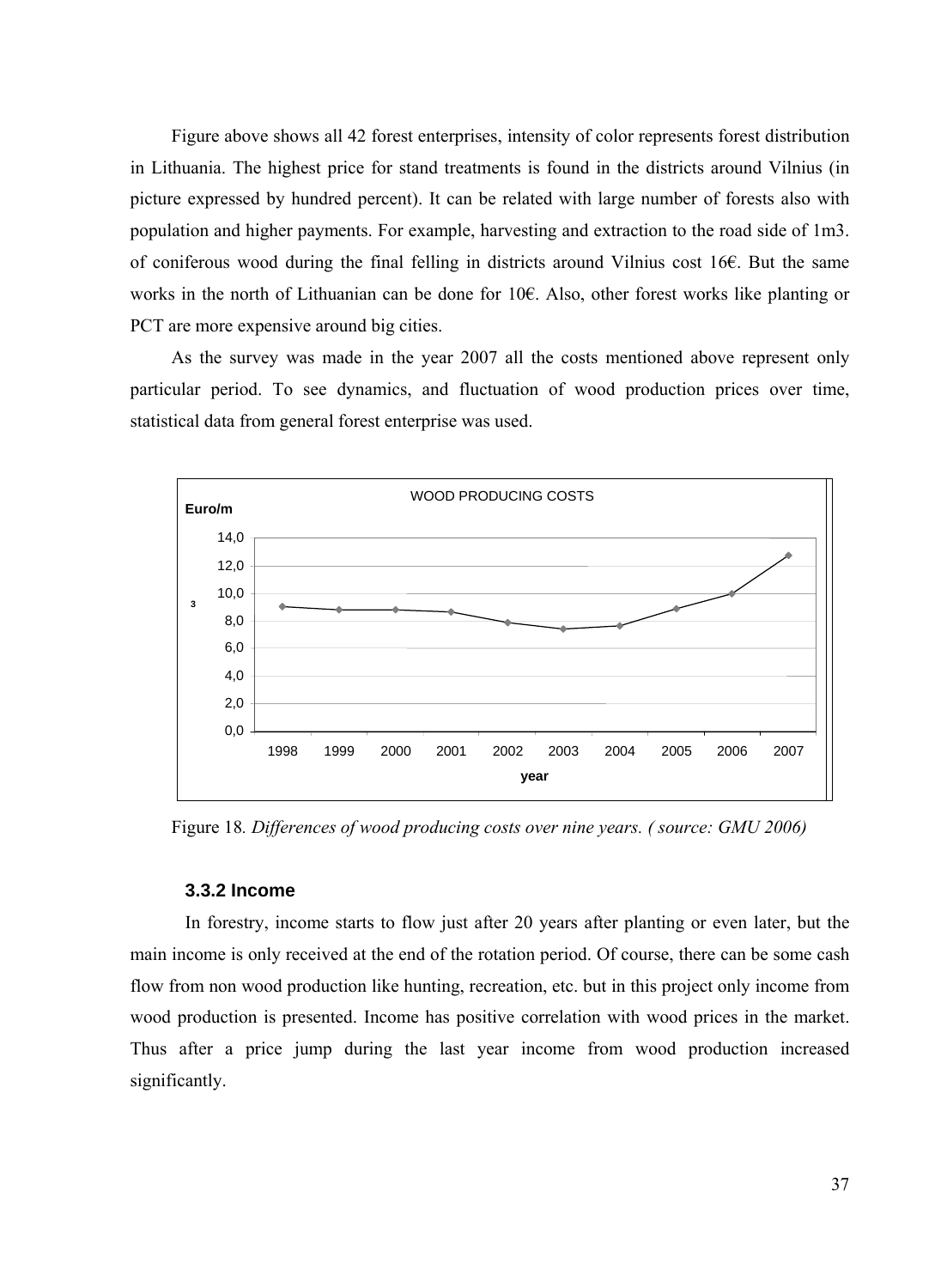

Figure 19*. Income structure in typical pine stand over the whole rotation period (Source: GMU 2007 and results of investigation).*



Figure 20*. Income structure in typical spruce stand over the whole rotation period (Source: GMU 2007 and results of investigation).* 

Figures above show income structure from pine and spruce stands, managed under typical program. First commercial thinning is usually carried out at the age of twenty five with little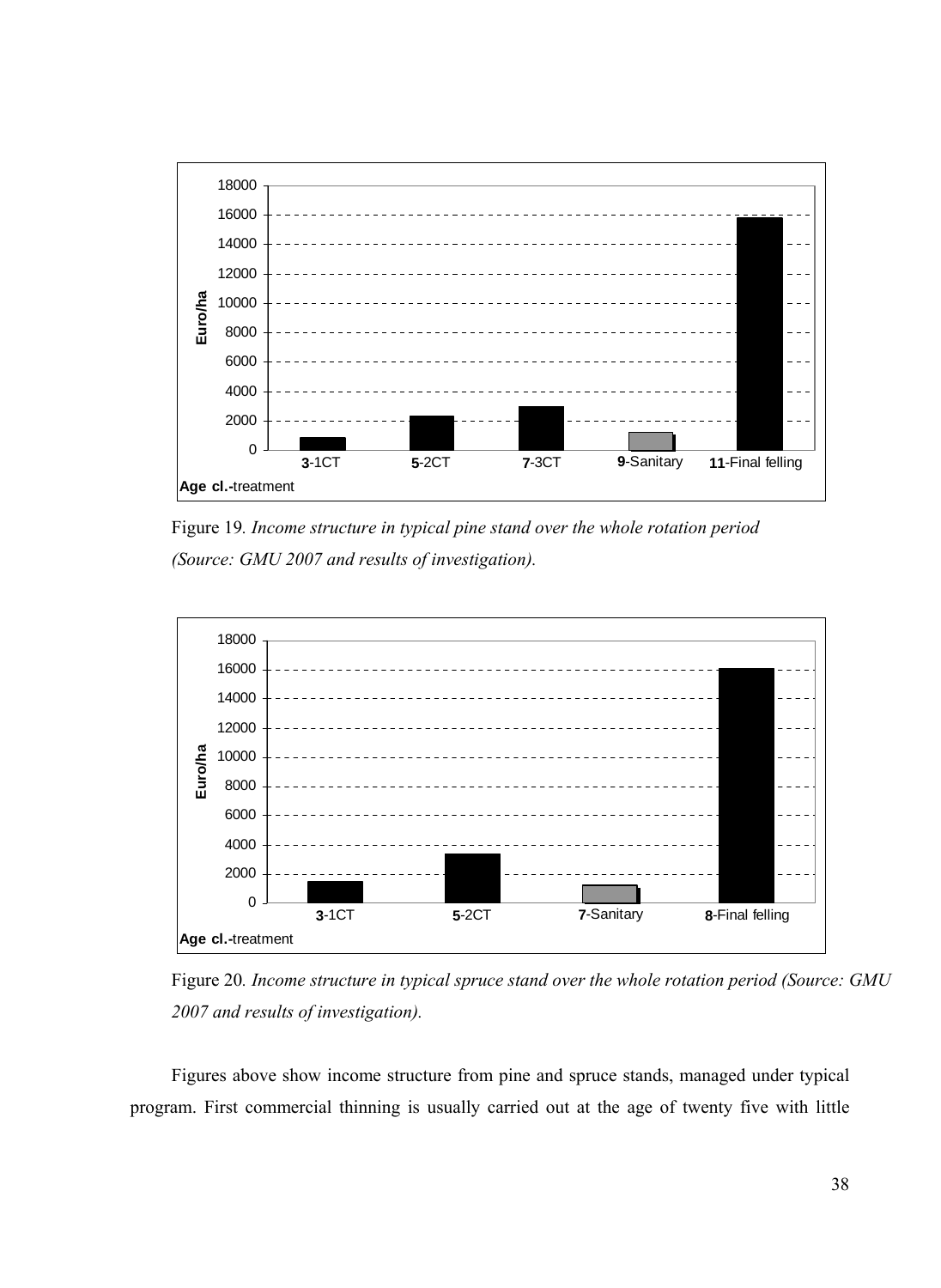<span id="page-40-0"></span>income due to low stand volume and produced log structure. In the first commercial thinning the main part, more than sixty percent of wood consists of pulpwood and only fifteen percent of sowlogs. Then second and third commercial thinnings bring more income because more sow-logs and of higher volume are extracted. Final felling gives the highest incomes. Typically at the end of the rotation around sixteen thousand Euro are received from pine and spruce stands.

"Mysterious" income from sanitary cuttings is impossible to estimate. There is no data revealing what kinds of wood are cut. According to the rule only dead wood is supposed to be extracted after sanitary cuttings. But at the same time statistics shows that volume taken during sanitary cuttings is two or even threefold higher than all volume from thinning, and then it is difficult to believe that only dead wood is taken during sanitary thinning. According to the survey results around eight percent of volume is taken during the sanitary cuttings, thus the grey column in figures above represents that.



#### **3.3.3 Income and costs balance**

Figure 21. *Income and costs balance in typical pine stand over the whole rotation (Source: survey results, GMU 2007 and results of investigation)*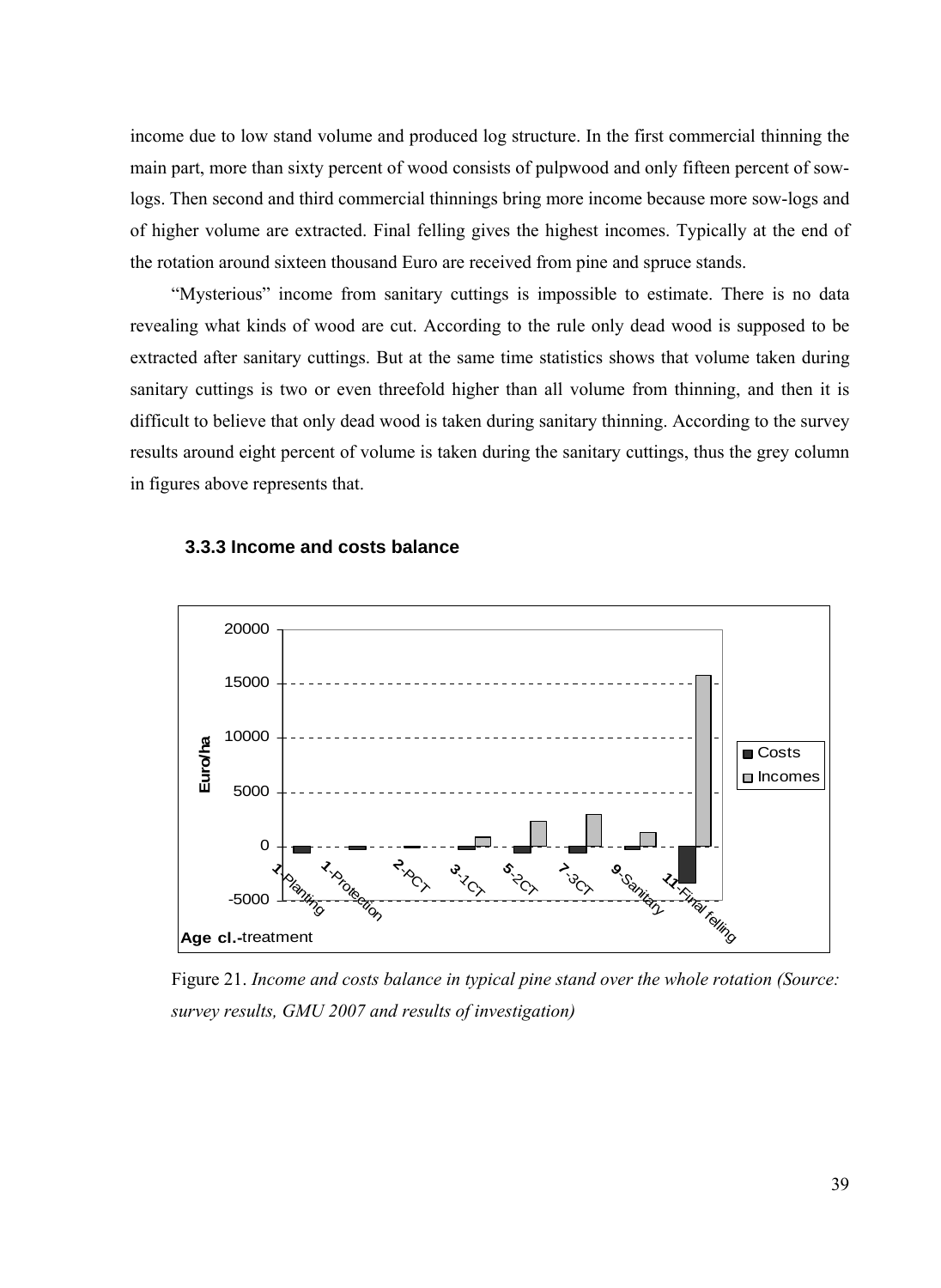

 Figure 22*. Income and costs balance in typical pine stand over the whole rotation (Source: survey results, GMU 2007 and results of investigation)* 

Figures above represent all income and costs over the whole rotation period. Income received over the whole rotation period exceed all costs considerably. In general, income from pine and spruce stands is 3.5 times higher than costs (income-23000€; costs 6000€) these numbers look nice if time factor and discounting are forgotten.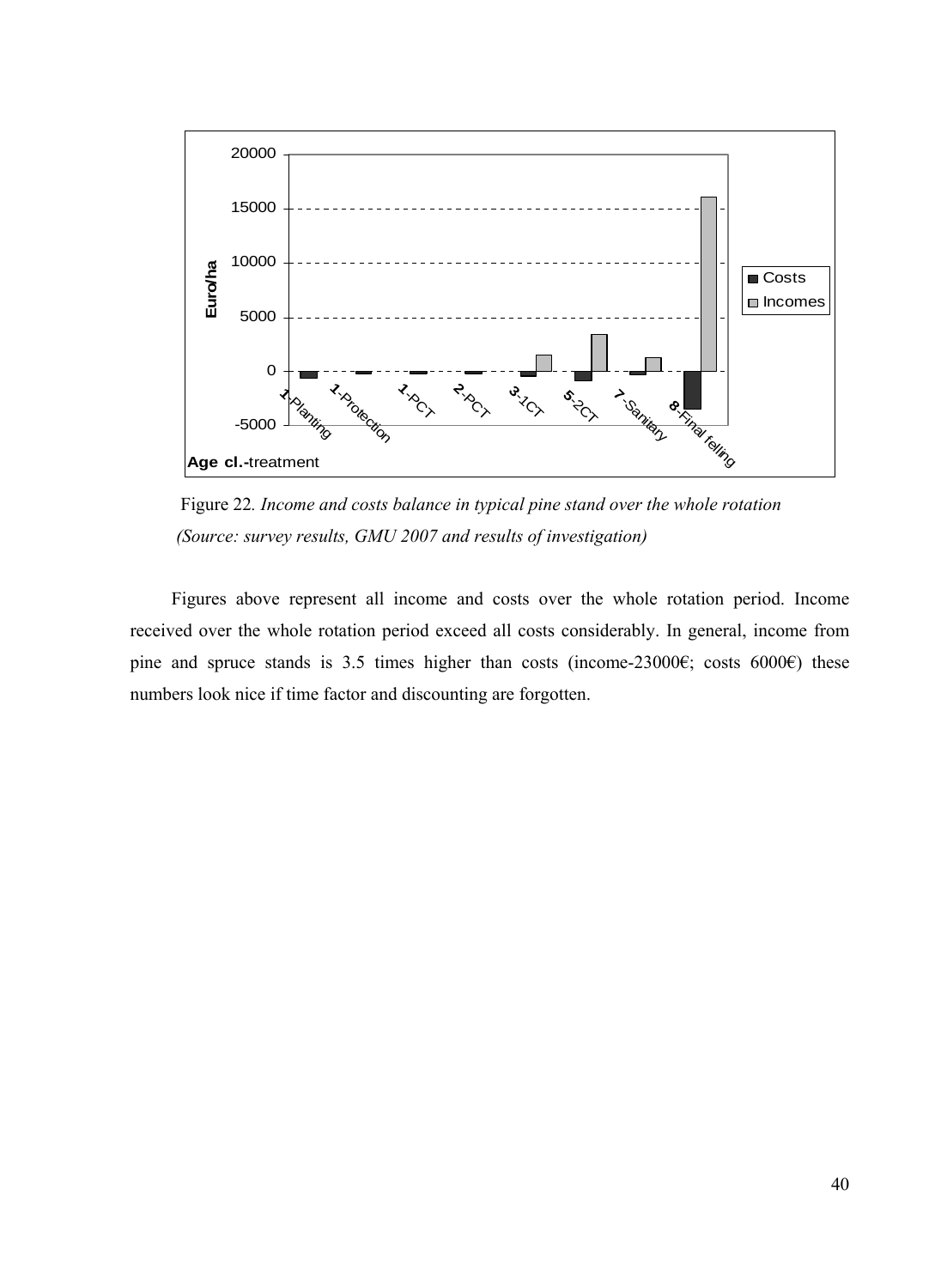## <span id="page-42-0"></span>3.4. ECONOMIC OUTCOMES

## **3.4.1 Economic outcomes according to the practical management program**

Table 4. Typical pines stand economical indicators, according to the prices of 2007 (*source: result of thesis*).

| <b>PINE 2007</b> |               |         |         |            |  |  |  |  |
|------------------|---------------|---------|---------|------------|--|--|--|--|
| Age              | Treatment     | Incomes | costs   | Cashe flow |  |  |  |  |
| 0                | Planting      |         | $-644$  | $-644$     |  |  |  |  |
| 1                | Protection    |         | $-111$  | $-111$     |  |  |  |  |
| 2                | Protection    |         | $-111$  | $-111$     |  |  |  |  |
| 3                | Protection    |         | $-111$  | $-111$     |  |  |  |  |
| 15               | <b>PCT</b>    |         | -187    | -187       |  |  |  |  |
| 25               | 1 thinning    | 825     | $-377$  | 448        |  |  |  |  |
| 45               | 2 thinning    | 2313    | $-700$  | 1613       |  |  |  |  |
| 65               | 3 thinning    | 2958    | $-782$  | 2176       |  |  |  |  |
| 105              | Final felling | 15801   | $-3448$ | 12353      |  |  |  |  |

| <b>NPV</b> $r = 3\%$ | 436  |
|----------------------|------|
| <b>IRR</b>           | 3,5% |
| FR                   | 147  |

Table 5. Typical spruces stand economical indicators, according to the prices of 2007 (*source: result of thesis*).

| SPRUCE 2007 |               |         |         |           |  |  |  |
|-------------|---------------|---------|---------|-----------|--|--|--|
| Age         | Treatment     | Incomes | costs   | Cash flow |  |  |  |
| 0           | Planting      |         | $-703$  | $-703$    |  |  |  |
|             | Protection    |         | -81     | -81       |  |  |  |
| 2           | Protection    |         | -81     | -81       |  |  |  |
| 3           | Protection    |         | -81     | $-81$     |  |  |  |
| 7           | <b>PCT</b>    |         | $-202$  | $-202$    |  |  |  |
| 15          | <b>PCT</b>    |         | $-202$  | $-202$    |  |  |  |
| 25          | 1 thinning    | 1419    | $-674$  | 745       |  |  |  |
| 45          | 2 thinning    | 3345    | $-1025$ | 2320      |  |  |  |
| 75          | Final felling | 16107   | $-3884$ | 12223     |  |  |  |

| NPV $r = 3\%$ | 1075 |
|---------------|------|
| IRR           | 4,2% |
| FR            | 186  |

Table 6. Typical pines stand economical indicators, according to the prices of 2006 (*source: result of thesis*).

| <b>PINE 2006</b> |               |         |         |           |  |  |  |  |
|------------------|---------------|---------|---------|-----------|--|--|--|--|
| Age              | Treatment     | Incomes | costs   | Cash flow |  |  |  |  |
| 0                | Planting      |         | $-522$  | $-522$    |  |  |  |  |
| 1                | Protection    |         | $-100$  | $-100$    |  |  |  |  |
| 2                | Protection    |         | $-100$  | $-100$    |  |  |  |  |
| 3                | Protection    |         | $-100$  | $-100$    |  |  |  |  |
| 15               | <b>PCT</b>    |         | $-152$  | $-152$    |  |  |  |  |
| 25               | 1 thinning    | 436     | $-306$  | 130       |  |  |  |  |
| 45               | 2 thinning    | 1521    | -567    | 954       |  |  |  |  |
| 65               | 3 thinning    | 2121    | $-633$  | 1488      |  |  |  |  |
| 105              | Final felling | 12014   | $-2792$ | 9222      |  |  |  |  |

| <b>NPV</b> $r = 3%$ |      |
|---------------------|------|
| IRR.                | 3,1% |
| нR.                 | 103  |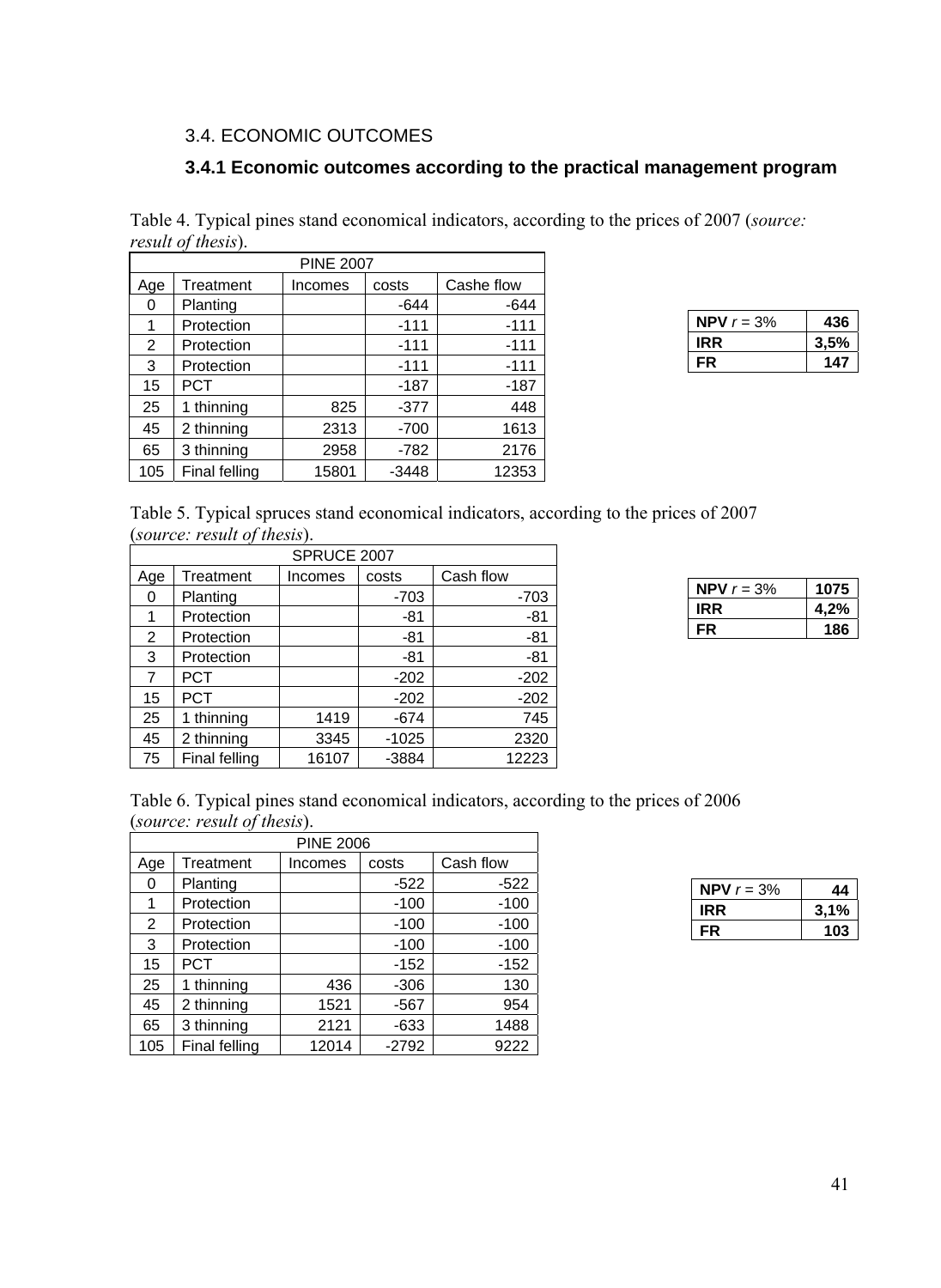|     | SPRUCE 2006   |         |         |           |  |  |  |  |
|-----|---------------|---------|---------|-----------|--|--|--|--|
| Age | Treatment     | Incomes | costs   | Cash flow |  |  |  |  |
| 0   | Planting      |         | $-570$  | $-570$    |  |  |  |  |
| 1   | Protection    |         | -73     | $-73$     |  |  |  |  |
| 2   | Protection    |         | -73     | $-73$     |  |  |  |  |
| 3   | Protection    |         | $-73$   | $-73$     |  |  |  |  |
| 7   | <b>PCT</b>    |         | $-164$  | -164      |  |  |  |  |
| 15  | <b>PCT</b>    |         | $-164$  | $-164$    |  |  |  |  |
| 25  | thinning      | 734     | $-546$  | 188       |  |  |  |  |
| 45  | 2 thinning    | 2196    | $-832$  | 1364      |  |  |  |  |
| 75  | Final felling | 11667   | $-3147$ | 8520      |  |  |  |  |

<span id="page-43-0"></span>

|                             |  |  | Table 7. Typical spruces stand economical indicators, according to the prices of 2006 |  |
|-----------------------------|--|--|---------------------------------------------------------------------------------------|--|
| (source: result of thesis). |  |  |                                                                                       |  |

| <b>NPV</b> $r = 3%$ | 364  |
|---------------------|------|
| IRR.                | 3,5% |
| FR                  | 119  |

## **3.4.2 Economic outcomes according to the theoretical management program**

Table 8. Typical pines stand economical indicators, according to the prices of 2007 (*source: result of thesis*).

| <b>PINE 2007</b> |               |         |         |           |  |
|------------------|---------------|---------|---------|-----------|--|
| Age              | Treatment     | Incomes | costs   | Cash flow |  |
| 0                | Planting      |         | $-644$  | $-644$    |  |
| 1                | Protection    |         | $-111$  | $-111$    |  |
| 2                | Protection    |         | $-111$  | $-111$    |  |
| 3                | Protection    |         | $-111$  | $-111$    |  |
| 15               | <b>PCT</b>    |         | -187    | $-187$    |  |
| 25               | 1 thinning    | 561     | $-256$  | 305       |  |
| 35               | 2 thinning    | 923     | $-385$  | 538       |  |
| 45               | 3 thinning    | 1390    | $-421$  | 969       |  |
| 55               | 4 thinning    | 1791    | $-516$  | 1275      |  |
| 65               | 5thinning     | 2218    | $-587$  | 1631      |  |
| 105              | final felling | 14506   | $-3164$ | 11342     |  |

| NPV $r = 3\%$ | 514  |
|---------------|------|
| IRR.          | 3,7% |
| FR            | 142  |

Table 9. Typical spruces stand economical indicators, according to the prices of 2007 (*source: result of thesis*).

| SPRUCE 2007 |               |         |         |           |  |
|-------------|---------------|---------|---------|-----------|--|
| Age         | Treatment     | Incomes | costs   | Cash flow |  |
| 0           | Planting      |         | $-703$  | $-703$    |  |
| 1           | Protection    |         | -81     | $-81$     |  |
| 2           | Protection    |         | $-81$   | $-81$     |  |
| 3           | Protection    |         | -81     | $-81$     |  |
| 7           | PCT           |         | $-202$  | $-202$    |  |
| 15          | PCT           |         | $-202$  | $-202$    |  |
| 25          | 1 thinning    | 902     | $-433$  | 469       |  |
| 35          | 2 thinning    | 1564    | $-609$  | 955       |  |
| 45          | 3 thinning    | 2462    | -699    | 1763      |  |
| 55          | 4 thinning    | 2544    | $-670$  | 1874      |  |
| 75          | final felling | 15810   | $-3853$ | 11957     |  |

| <b>NPV</b> $r = 3%$ | 1475 |
|---------------------|------|
| IRR.                | 4,6% |
| FR                  | 209  |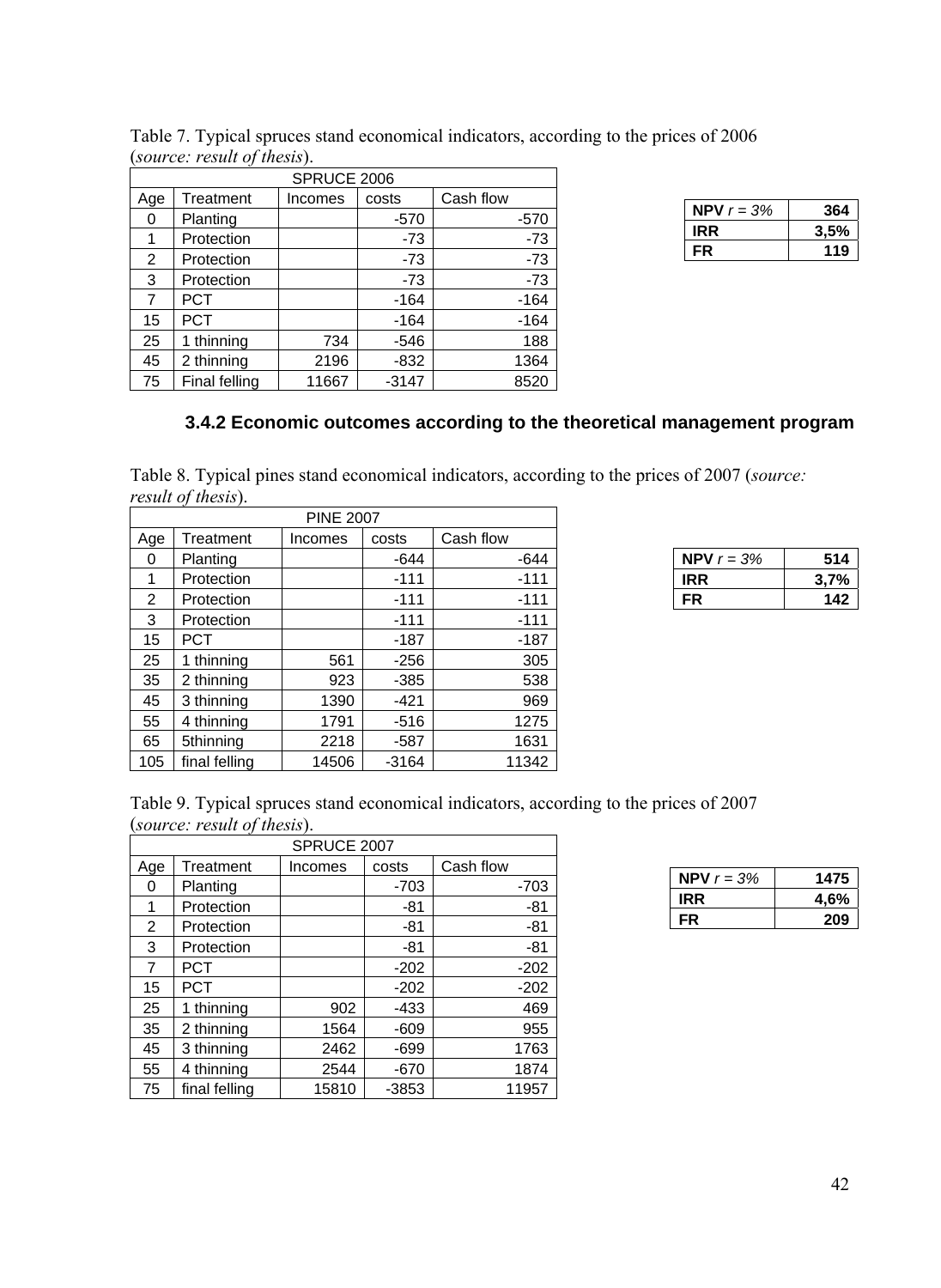|     | <b>PINE 2006</b> |         |         |            |  |  |
|-----|------------------|---------|---------|------------|--|--|
| Age | Treatment        | Incomes | costs   | Cashe flow |  |  |
| 0   | Planting         |         | $-522$  | $-522$     |  |  |
| 1   | Protection       |         | $-100$  | $-100$     |  |  |
| 2   | Protection       |         | $-100$  | $-100$     |  |  |
| 3   | Protection       |         | $-100$  | $-100$     |  |  |
| 15  | <b>PCT</b>       |         | $-152$  | $-152$     |  |  |
| 25  | 1 thinning       | 297     | $-205$  | 92         |  |  |
| 35  | 2 thinning       | 536     | $-308$  | 228        |  |  |
| 45  | 3 thinning       | 902     | $-337$  | 565        |  |  |
| 55  | 4 thinning       | 1224    | -413    | 811        |  |  |
| 65  | 5thinning        | 1591    | $-470$  | 1121       |  |  |
| 105 | final felling    | 11029   | $-2531$ | 8498       |  |  |

(*source: result of thesis*).

| NPV.<br>$r = 3%$ |      |
|------------------|------|
| <b>IRR</b>       | 3,1% |
| FR               |      |

Table 11. Typical spruces stand economical indicators, according to the prices of 2006 (*source: result of thesis*).

Table 10. Typical pines stand economical indicators, according to the prices of 2006

| SPRUCE 2006    |               |         |         |            |  |
|----------------|---------------|---------|---------|------------|--|
| Age            | Treatment     | Incomes | costs   | Cashe flow |  |
| 0              | Planting      |         | $-570$  | $-570$     |  |
| 1              | Protection    |         | $-73$   | $-73$      |  |
| $\overline{2}$ | Protection    |         | $-73$   | $-73$      |  |
| 3              | Protection    |         | -73     | $-73$      |  |
| 7              | <b>PCT</b>    |         | $-164$  | $-164$     |  |
| 15             | <b>PCT</b>    |         | $-164$  | -164       |  |
| 25             | 1 thinning    | 464     | $-346$  | 118        |  |
| 35             | 2 thinning    | 973     | $-487$  | 486        |  |
| 45             | 3 thinning    | 1658    | $-559$  | 1099       |  |
| 55             | 4 thinning    | 1769    | $-536$  | 1233       |  |
| 75             | final felling | 11345   | $-3082$ | 8263       |  |

| NPV $r = 3\%$ | 647  |
|---------------|------|
| IRR           | 3.9% |
| FR.           | 134  |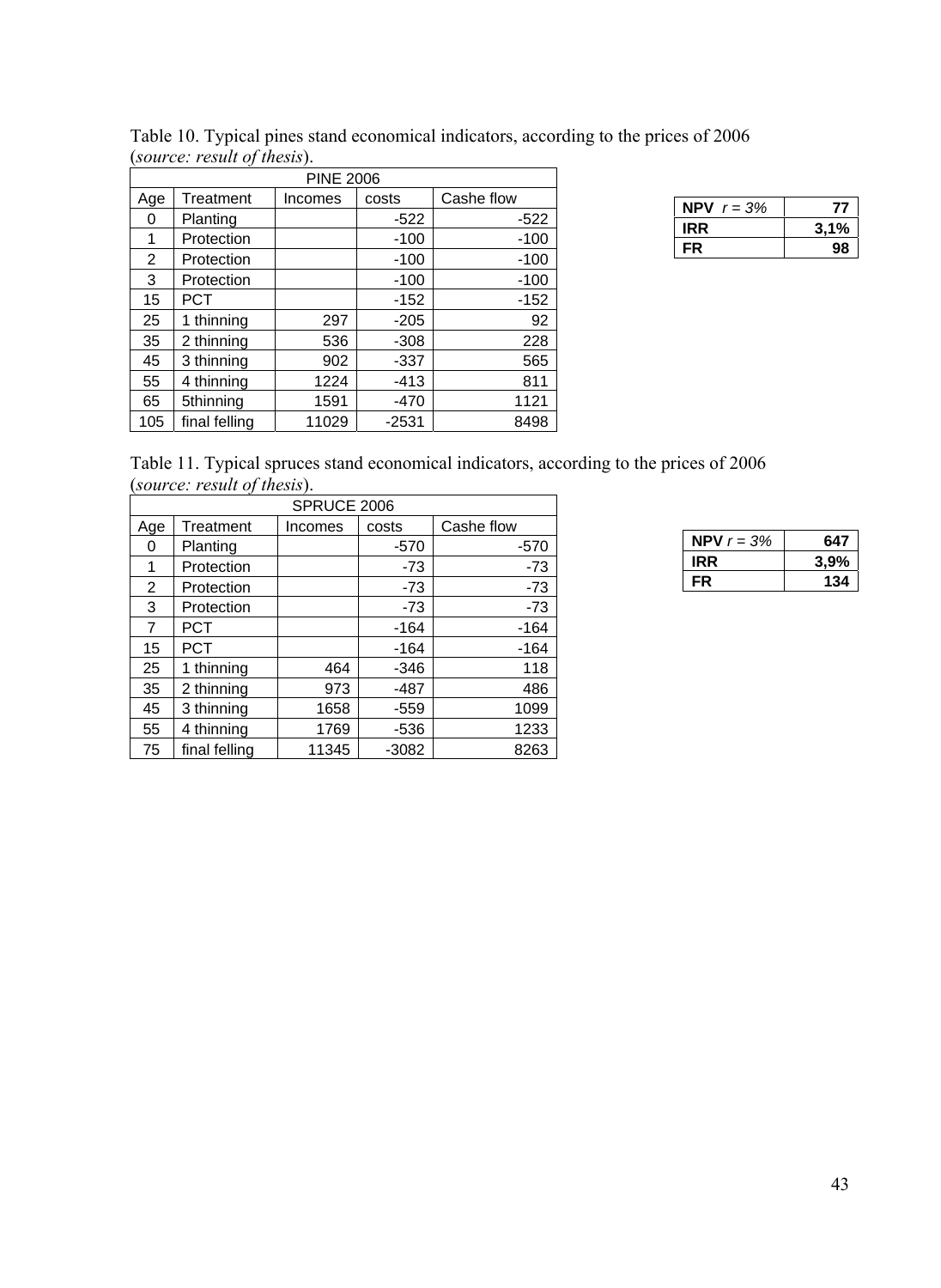

Figure 23. Changes in IRR

Economic indicators are closely related with wood prices and production costs at a certain period. Significant increase in IRR could be observed in the year 2007. Internal rate of return has increased by 12 percent in pine project and 17 percent in spruce. It means that wood prices in one year increased more than production costs and it made forestry projects more profitable in the year 2007.

According to the practical management program NPV and FR were positive in all considered periods. NPV was higher in the year 2007 it was more than a thousand Euro for spruce and over four hundred for pine. In the year 2006 NPV was lower and reached only 44 Euro for pine, and 360 for spruce. FR fluctuated between one and two hundred Euro in all considered periods.

A calculation according to the theoretical management programs brings better results. IRR is higher by 6 percent according to the theoretical management program then practical.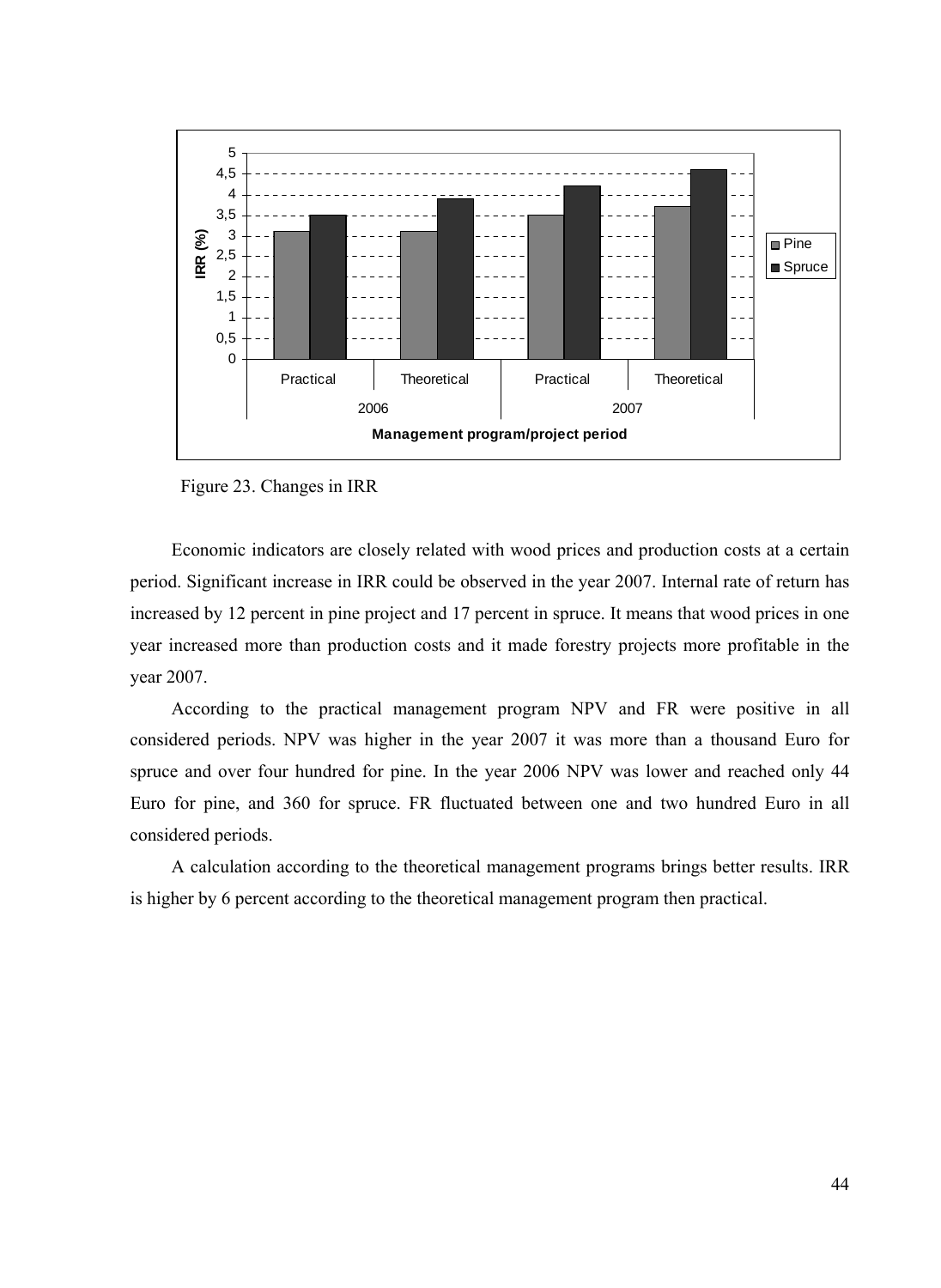#### <span id="page-46-0"></span>**4. DISCUSSION**

#### 4.1 THEORY VERSUS PRACTICE

Efficient forestry is supposed to be based on reliable theories and practice resulting in implementation of sustainable forest management. The first Lithuanian forest law passed in 1918 stopped forest destruction (LARM 2003). At present forest law regulates forest regeneration, protection and management that lead to sustainable forestry (LRS 1994). In cooperation with experts and following the principles of forest law forest management rules are formulated. These rules are obligatory for all forest estates in Lithuania. Despite regulation by forest rules management plans have to be prepared for all forest property. All those regulations mentioned above have to be implemented in practical forestry, and controlled by forest inspection.

This project proved that forestry practice is far from theory. Reason for that can be a number of regulations mentioned before and lack of communication between practitioners and those who create forest rules. According to the forest managers forest is a living organism influenced by many factors due to what management rules can not be implemented in all cases. Thus, a number of rules and regulations just cumber forest practice. Forest practitioners believe that new management rules for thinning have to bear more recommendatory character than compulsory and management plans have to be prepared on a voluntary basis. According to the managers they do know forest conditions in estates so this knowledge can potentially be used in the planning process.

However, not all groups involved in forestry think liberal way like foresters. Some scientists that are responsible for creation of the management rules believe that more restrictions have to be included with the purpose to reduce differences between theory and practice.

This controversy between forest managers and rules creators leads to differences between theoretical and practical forest management. Collaboration between those two groups can improve current situation and reduce differences. More practical matters have to be integrated in the new forest rules.

Another important aspect observed during this study is management planning. Forestry involves long production periods and uncertainty (Klemperer 1996). In state forest districts only tactical plans are present, because management plans are prepared just for ten years. But there is no strategy for long term planning at district level. Because of that managers can hardly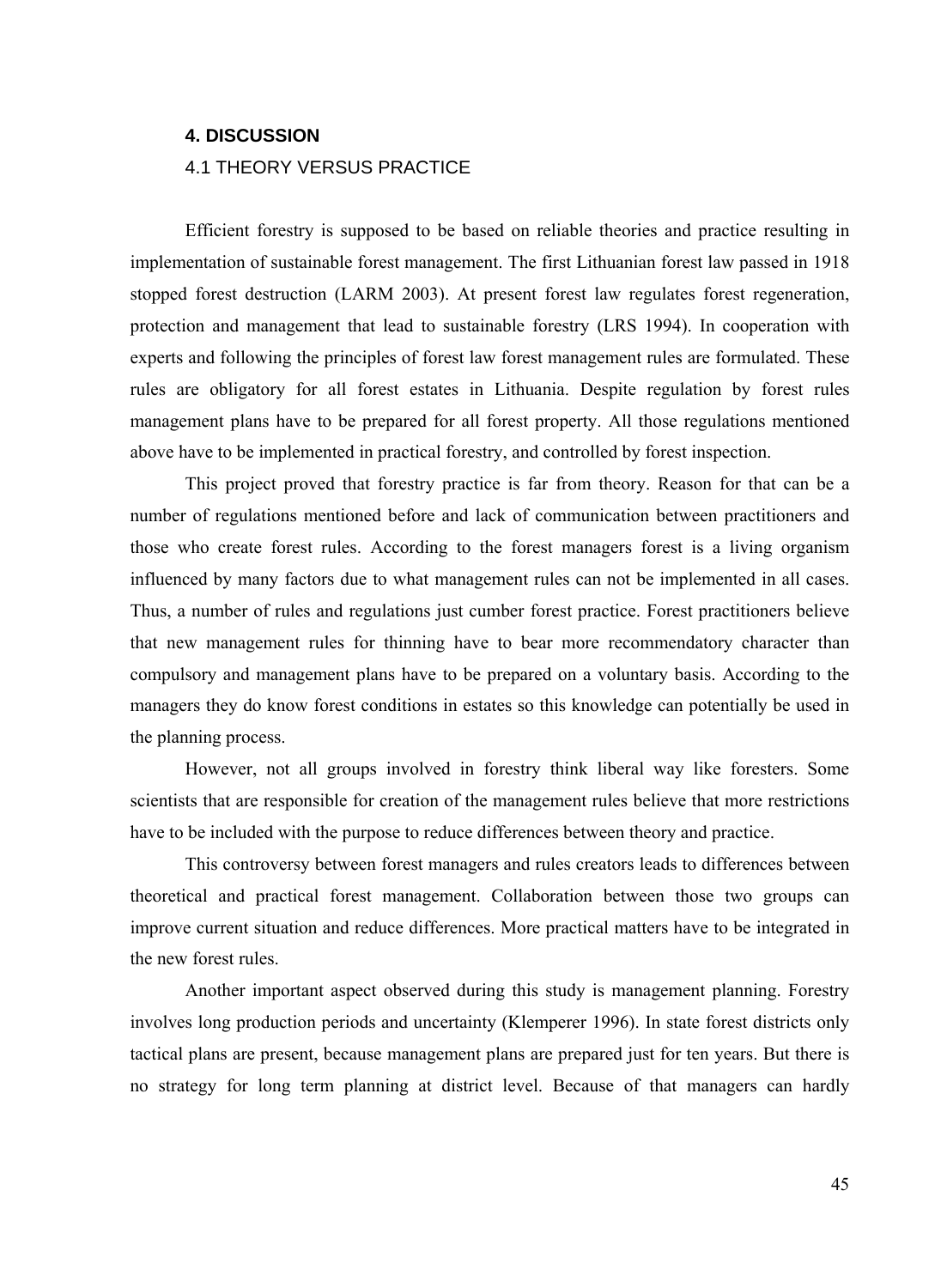<span id="page-47-0"></span>understand management of a single stand during the whole rotation period. This traditional way of planning can be the reason for differences between practice and theory. Mores studies have to be done on this topic

### 4.2 UNCERTAINTIES

Profitability of forestry projects is closely related with wood prices and production costs. This study examines and compares prices from two last years. But even in short considered period it is clear that forestry projects are associated with many uncertainties. Whole rotation period in Lithuanian pine forest means hundred years. So many hardly predictable changes can arise during the whole rotation. Results of the study show that internal rate of return increases by seventeen percent in only two years. However, wood prices depend not only on demand and supply in the market but also on political decisions like import-export taxes and other regulations. In general, wood prices used to fluctuate over time. During the last decade wood prices had a trend of slight decrease, but now significant jump is observed. Because of that future dynamics in wood prices are hardly predictable and forestry projects associated with many uncertainties.

Not only increase in wood prices but also wood production cost was observed. Growing economy and the lack of labour stipulate higher salaries. Prices for fuel and wood producing tools have significantly increased during last four years. Production costs in the year 2007 were by 20 percent higher than in 2006 and around 40 percent higher than in 2004. Ten years before increase slightly decrease was observed. But in general wood has prices increased more than production costs. That means, forestry projects counted on 2007 prices are more profitable then projects from 2006. There is a doubt that wood prices will Forestry projects are very sensitive for wood prices and production costs, but prices and costs used to fluctuate over long periods.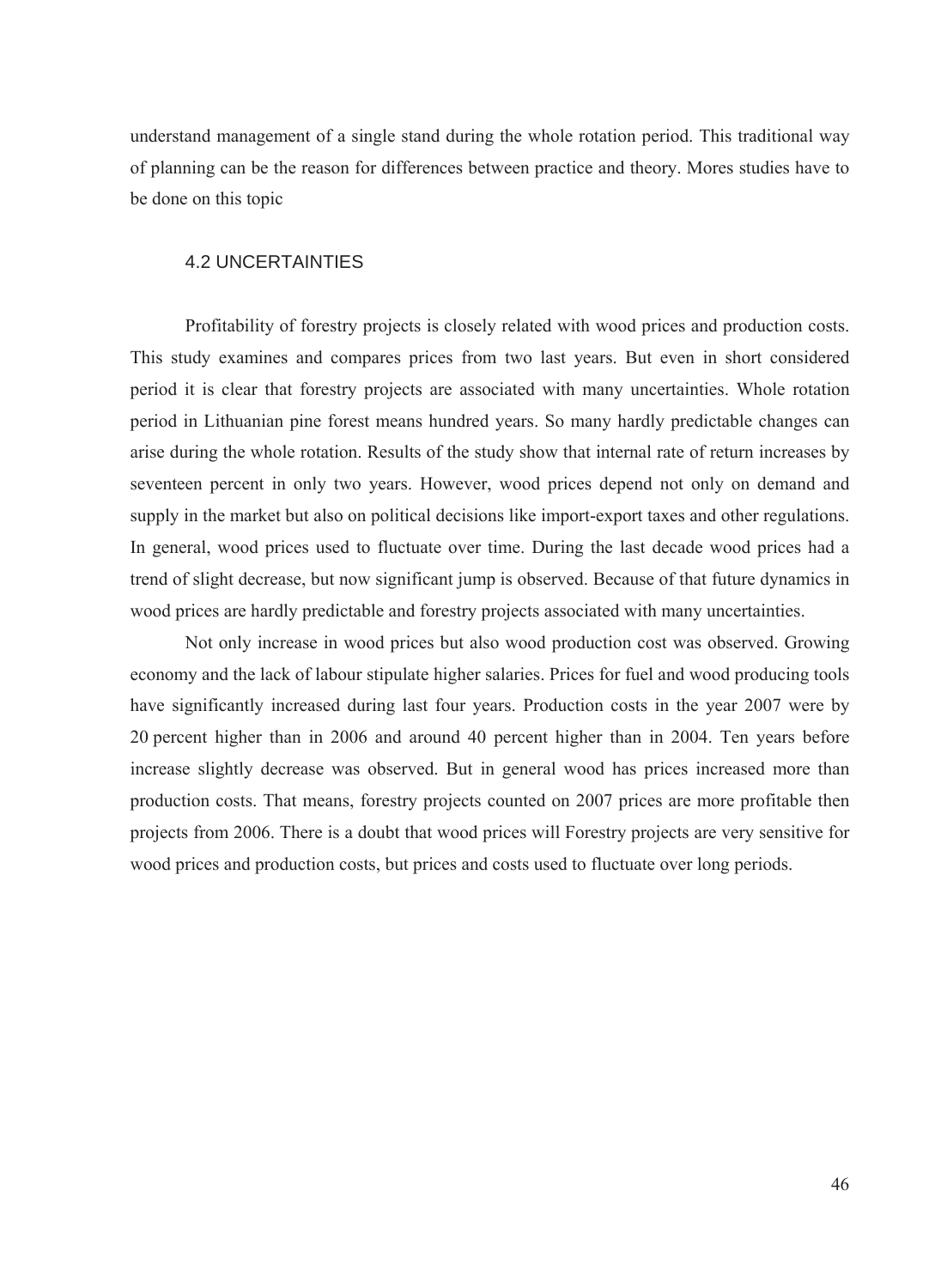## **5. CONCLUSION**

<span id="page-48-0"></span>Lithuanian forestry is based on optimal light conditions and the main purpose, which is achieved the maximum possible volume at the age of final felling. But there are no economic considerations in management program. Even those economic outcomes from average pine and spruce stands are positive. By employing economic indicators that are used in Scandinavian countries it was proved that internal rate of return is between 3 and 4 percent.

In Lithuania differences between theoretical and practical forest management are present mainly because of incorrect forest normative and lack of communication between theoreticians and practitioners.

According to the theoretical management program frequent thinning has to be operated with lower intensity. But in practice it seems to be opposite only two or three commercial thinning are carried out with higher intensity. Amount of sanitary cuttings in practice is different then is suppose to by according to theories are but is difficult to investigate precisely due to the reason that intensity depend on abiotic and biotic factors.

Result of this study shows that those differences can be reduced by more liberal forest normative. Numbers of regulations just cumber forest practice and initiate differences between theoretical and practical forestry in Lithuania. But economic outcome is even higher in forestry projects according to the theoretical management program.

Another factor significantly influencing economic outcomes is wood prices and production costs. After a huge jump in wood prices during the last years, economic indicators increased by fifty percent and more. And this fact indicates hardly predictable economic outcomes in future. Fluctuating prices are supposed to be considered as uncertainties in long term forestry projects.

Real sow-log prices during the last two years increased by 22 percent, pulp wood by 188 percent and fire wood by 26 percent. Those significant changes increased profitability of forestry projects in Lithuania. Wood production costs have also changed. Since 2004 a slight increase in wood production costs has been observed. During the last years it made 20 percent due to increase in salaries and lack of labour. Wood production costs are not the same even within small country like Lithuania; treatments are more expensive around big cities.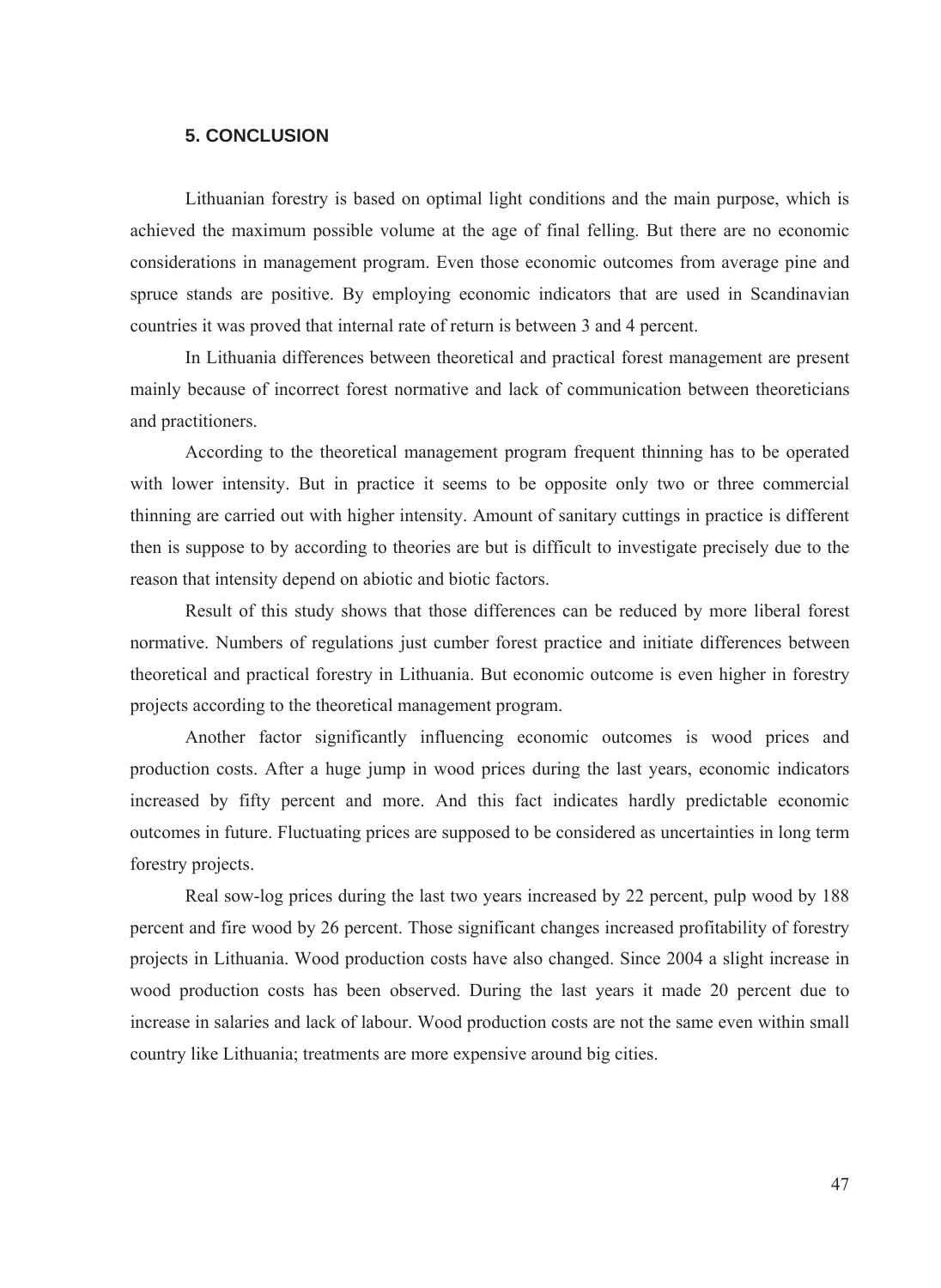#### **REFERENCE**

- <span id="page-49-0"></span>**Avotas M., Ceras R. 2007. (Žurnalas Baltijos Miškai ir Mediena)** *Kiek svarbi Rusijos mediena?*  ["How important wood from Russia" Article from magazine "Baltic forests and wood" 2007 05-] (In Lithuanian)
- **Brukas V., Thorsen B.J., Helles F. and Tarp P. (2001**). Discount rate and harvest policy: inplication for Baltic forestry. *Journal of Forest Policy and Economics,* Vol. 2, pp 143-156.
- **Brukas, A., Kairiukstis, L. 2003a**. *Miškų administravimas atkūrus nepriklausomybę 1990 2000*. [Forest administration after reestablishing the independence of Lithuania 1990 - 2000]. In: Verbyla, V., Brukas, A., Kairiukstis, L., Lietuvos miškų metraštis XX amžiuje. [The chronicle of Lithuanian forests, XX century]. Aplinkos ministerijos miškų departamentas, Kaunas, pp 91- 94. (In Lithuanian)
- **Brukas, A., Kenstavičius J. 2003b.** *Medynų rūšinė sudėtis ir kilmė.* [species composition and provenance]. In: Verbyla, V., Brukas, A., Kairiukstis, L., Lietuvos miškų metraštis XX amžiuje. [The chronicle of Lithuanian forests, XX century]. Aplinkos ministerija, Miškų departamentas, Kaunas, pp. 135-140. (In Lithuanian)
- **Brukas, A., Kičas, E. 2003c.** *Miškų ūkio ekonomika.* [Fores ekonomy] In: Verbyla, V., Brukas, A., Kairiukstis, L., Lietuvos miškų metraštis XX amžiuje. [The chronicle of Lithuanian forests, XX century]. Aplinkos ministerija, Miškų departamentas, Kaunas, pp.371-382 . (In Lithuanian)
- **GMU. (Generalinė Miškų urėdija). 2007.** *Miškų urėdijų 2006metų veiklos rodikliai.* [Forest handling figures in state forest enterprises 2006]. Generalinė Miškų urėdija prie aplinkos ministerijos, Vilnius. (In Lithuanian)
- **GMU. (Generalinė Miškų urėdija). 2006.** *Lietuvos valstybiniai miškai 2006*[Lithuanian state forests 2006]. Generalinė Miškų urėdija prie aplinkos ministerijos, Vilnius. (In Lithuanian and Eglish )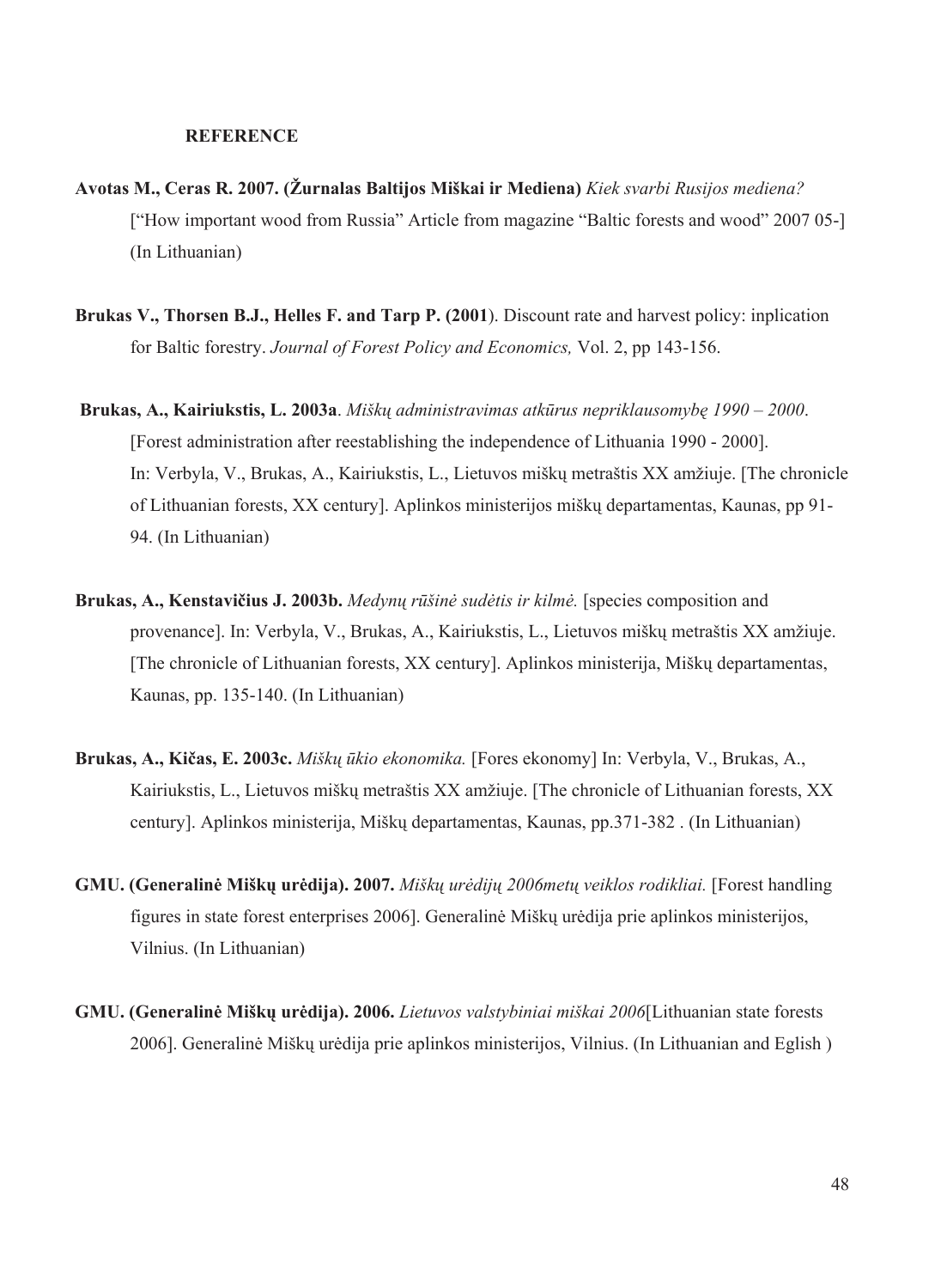- **GMU. (Generalinė Miškų urėdija). 2007.** *Parduotų medienos sortimentų kiekiai ir kainos.* [Amount and prices of sold wood]. Generalinė Miškų urėdija prie aplinkos ministerijos, Vilnius. (In Lithuanian).( [http://www.gmu.lt/?pid=356\)](http://www.gmu.lt/?pid=356)
- **GMU. (Generalinė Miškų urėdija). 2007.** *Miškų urėdijų 2006metų veiklos rodikliai.* [Forest handling figures in state forest enterprises 2006]. Generalinė Miškų urėdija prie aplinkos ministerijos, Vilnius. (In Lithuanian)

**Kairiūkštis, L., Juodvalkis, A. (eds.) 1979.** *Miškininkystė* [Forestry] Vilnius 1979

- **Klemperer, W.D., 1996**. Forest Resource Economics and Finance. McGraw-Hill Science/Engineering/Mat
- **Kuliesis, A., Kasperavicius, A. 2000.** *Nacionalinė Miškų inventorizacija atrankiniu metodu. Pirmieji rezultatai.* [National forest inventory with sampling methods. Preliminary results]. Mūsų girios 12,  $10 - 15$ . (In Lithuanian)
- **LRAM. (Lietuvos Respublikos Aplinkos ministerija). 2001.** *Dėl valstybinės miškų inventorizacijos, valstybinės miškų apskaitos, miškotvarkos projektų rengimo, derinimo ir tvirtinimo, miškotvarkos duomenų centralizuoto kaupimo, tvarkymo ir pateikimo miškų savininkams bei valdytojams tvarkos patvirtinimo.* [Order of minister of environment, because of National forest inventory, preparation of forest management projects, accumulation of forest inventory data, and order of its usage of forest owners and managers]. Aplinkos ministro isakymas:  $2001 - 07 - 01$ , Nr. 352. Valstybės žinios, 2001 07 19, Nr. 63-2301. (In Lithuanian) (http://www3.lrs.lt/pls/inter3/dokpaieska.showdoc 1?p\_id=145179&p\_query=&p\_tr2=)
- **LRAM. (Lietuvos Respublikos Aplinkos Ministerija) 2003.** *Lietuvos miškų metraštis XXa.* [The chronicle of Lithuanian forests XX century]. Kairiūkštis et al. 2003 Vilnius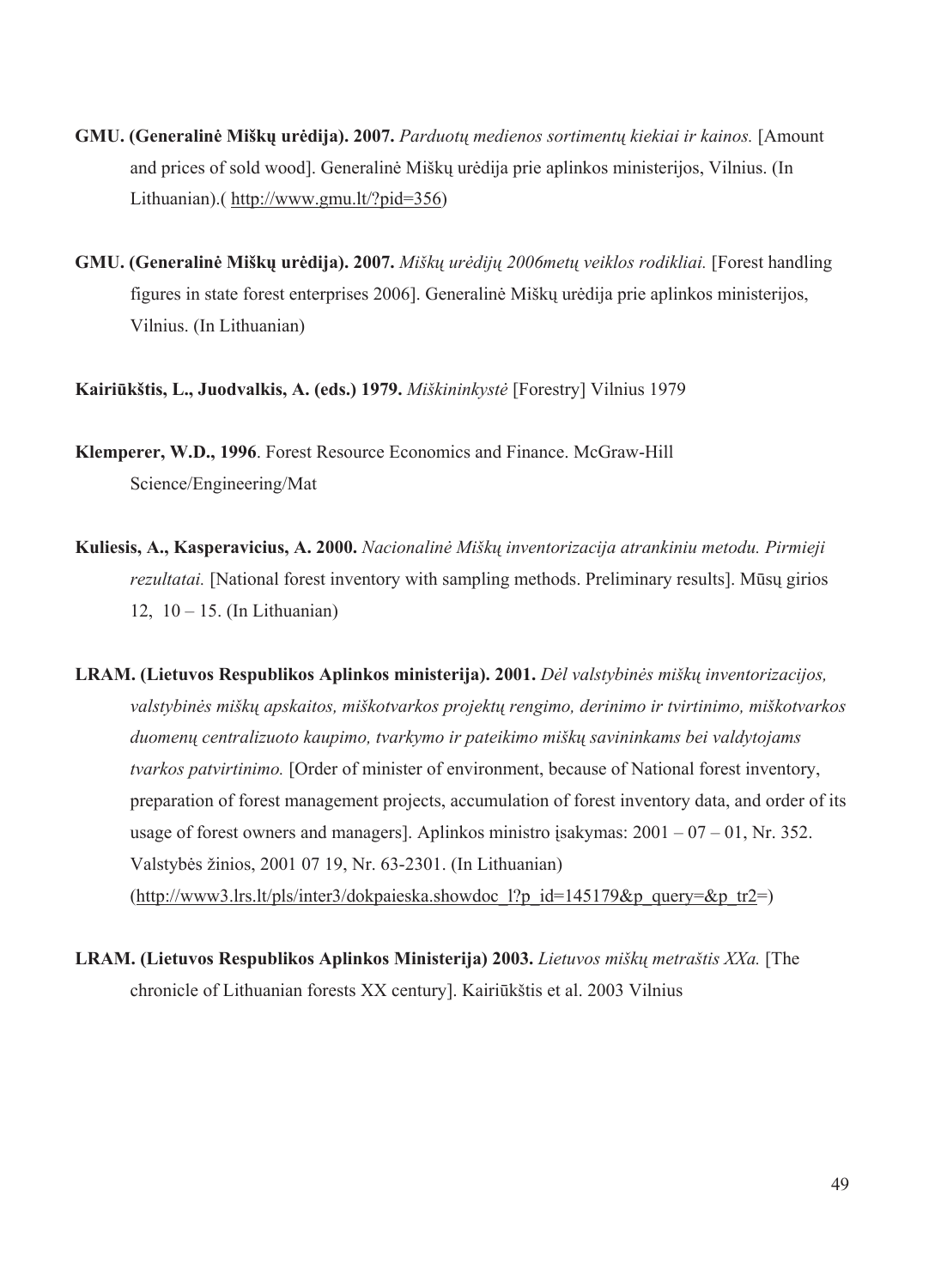- **LRS. (Lietuvos respublikos Seimas). 1994.** *Lietuvos respublikos miškų įstatymas.* [Forest law act]. Lietuvos Respublikos Seimas: 1994 – 11 – 22, Nr. I-671. Valstybės žinios, 1994, Nr. 96-1872. (In Lithuanian)
- **LRS. (Lietuvos respublikos Seimas). 2002.** *Lietuvos miškingumo didinimo programa*. [Program of forest increase in Lithuania]. Lietuvos Respublikos Seimas: 2002 – 12 – 02, Nr. 616/471. Valstybės žinios, 2003-01-04, Nr. 1-10
- **Mankus R. 2003**. *Lietuvos miškų istorinė apžvalga iki 1918m.* . [Review of forest history in Lithuanian till 1918]. In: Verbyla, V., Brukas, A., Kairiukstis, L., Lietuvos miškų metraštis XX amžiuje. [The chronicle of Lithuanian forests, XX century]. Aplinkos ministerija, Miškų departamentas, Kaunas, pp. 91- 94. (In Lithuanian)
- **Mizaras S. 2002.** *Miškų ūkio ekonominiai metodai.* [methods of forest economy] Kaunas 2002
- **Repšys, J., Kenstavičius J., Deltuvas, R. 1983** *Miško taksuotojo žinynas* (bonitetinės skalės) [forest taxation directory (bonitet scale)]
- **UM. (lietuvos respublikos ūkio ministerija). 2007.** *Lietuvos respublikos ūkio ekonominės ir socialinės būklės 2007 metų I pusmečio apžvalga* [Review of economical and social situation in republic of Lithuania, period of 2007 half year report], Vilnius (In Lithuanian)
- **Verbyla, V. 2003.** *Miškų administravimas tarybiniu laikotarpiu: 1944 1990.* [Forest administration in the soviet period 1944 – 1990]. In: Verbyla, V., Brukas, A., Kairiukstis, L., Lietuvos miškų metraštis XX amžiuje. [The chronicle of Lithuanian forests, XX century]. Aplinkos ministerija, Miškų departamentas, Kaunas, pp. 80-90. (In Lithuanian
- **VMT. (Valstybinė miškotvarkos tarnyba). 2006.** *Lietuvos miškų ūkio statistika 2006.* [Lithuanian statistical yearbook of forestry 2006]. Aplinkos ministerija, Valstybinė Miškotvarkos tarnyba, Kaunas. (In Lithuanian and English)